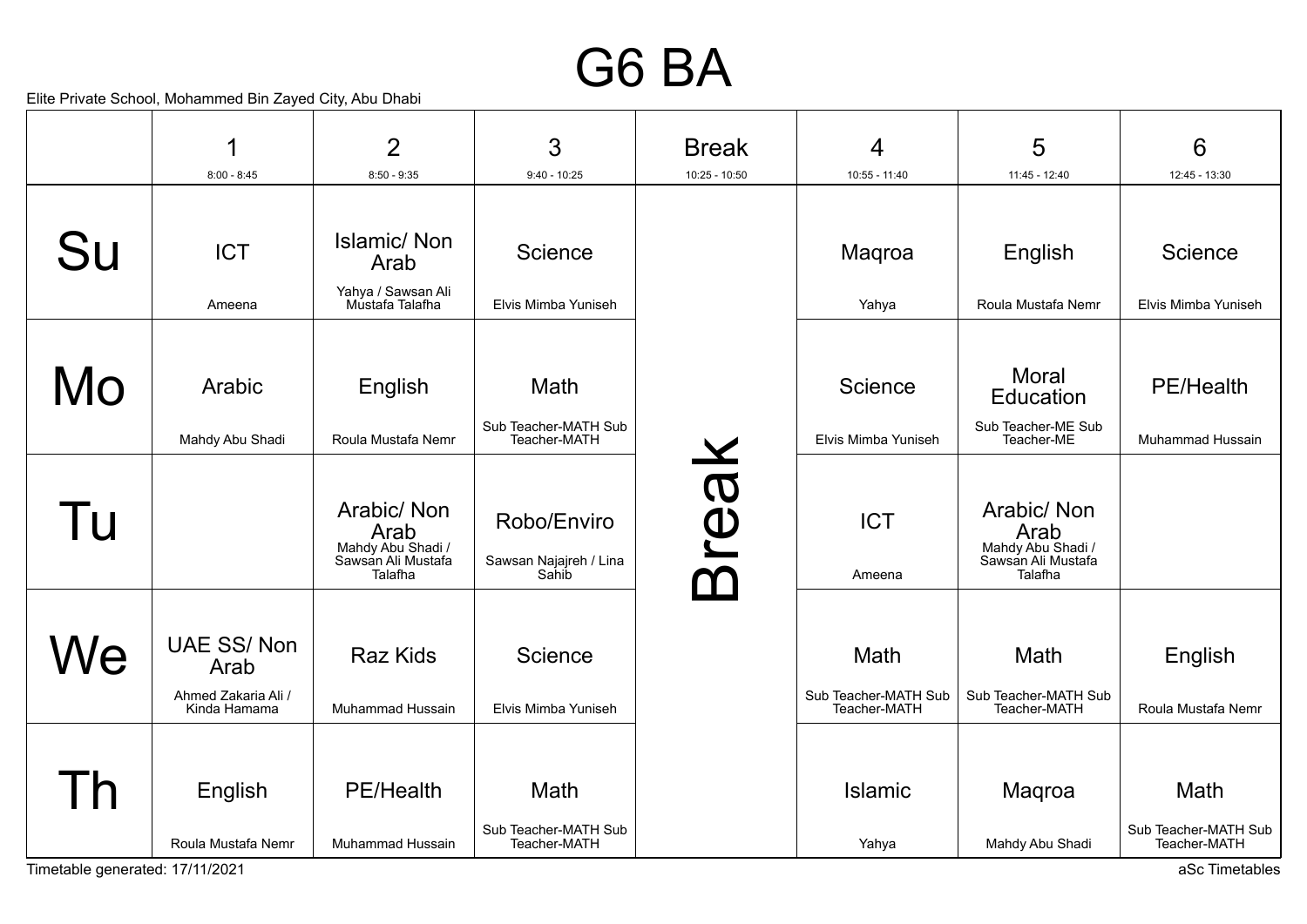### G6 BB

Elite Private School, Mohammed Bin Zayed City, Abu Dhabi

|    | 1                                                               | $\overline{2}$                               | 3                             | <b>Break</b>          | 4                                        | 5                                                   | 6                                            |
|----|-----------------------------------------------------------------|----------------------------------------------|-------------------------------|-----------------------|------------------------------------------|-----------------------------------------------------|----------------------------------------------|
|    | $8:00 - 8:45$                                                   | $8:50 - 9:35$                                | $9:40 - 10:25$                | $10:25 - 10:50$       | $10:55 - 11:40$                          | 11:45 - 12:40                                       | 12:45 - 13:30                                |
| Su | <b>Islamic</b>                                                  | Math<br>Sub Teacher-MATH Sub                 | Arabic                        |                       | Moral<br>Education<br>Sub Teacher-ME Sub | Science                                             | English                                      |
|    | Yahya                                                           | Teacher-MATH                                 | Mahdy Abu Shadi               |                       | Teacher-ME                               | Elvis Mimba Yuniseh                                 | Roula Mustafa Nemr                           |
| Mo | <b>Islamic</b>                                                  | <b>PE/Health</b>                             | Science                       |                       | <b>Raz Kids</b>                          | Arabic                                              | Math<br>Sub Teacher-MATH Sub                 |
|    | Yahya                                                           | Muhammad Hussain                             | Elvis Mimba Yuniseh           | $\boldsymbol{\times}$ | Kinda Hamama                             | Mahdy Abu Shadi                                     | Teacher-MATH                                 |
| Tu |                                                                 |                                              | English<br>Roula Mustafa Nemr | <b>B</b> real         | <b>PE/Health</b><br>Muhammad Hussain     |                                                     |                                              |
| Ve | Robo/Enviro<br>Anas Abdel Ghalib<br>Abbasi / Sawsan<br>Najajreh | English<br>Roula Mustafa Nemr                | English<br>Roula Mustafa Nemr |                       | <b>ICT</b><br>Ameena                     | Arabic<br>Mahdy Abu Shadi                           | Math<br>Sub Teacher-MATH Sub<br>Teacher-MATH |
|    | <b>UAE SS</b><br>Ahmed Zakaria Ali                              | Math<br>Sub Teacher-MATH Sub<br>Teacher-MATH | <b>ICT</b><br>Ameena          |                       | Science<br>Elvis Mimba Yuniseh           | Math<br>Sub Teacher-MATH Sub<br><b>Teacher-MATH</b> | Science<br>Elvis Mimba Yuniseh               |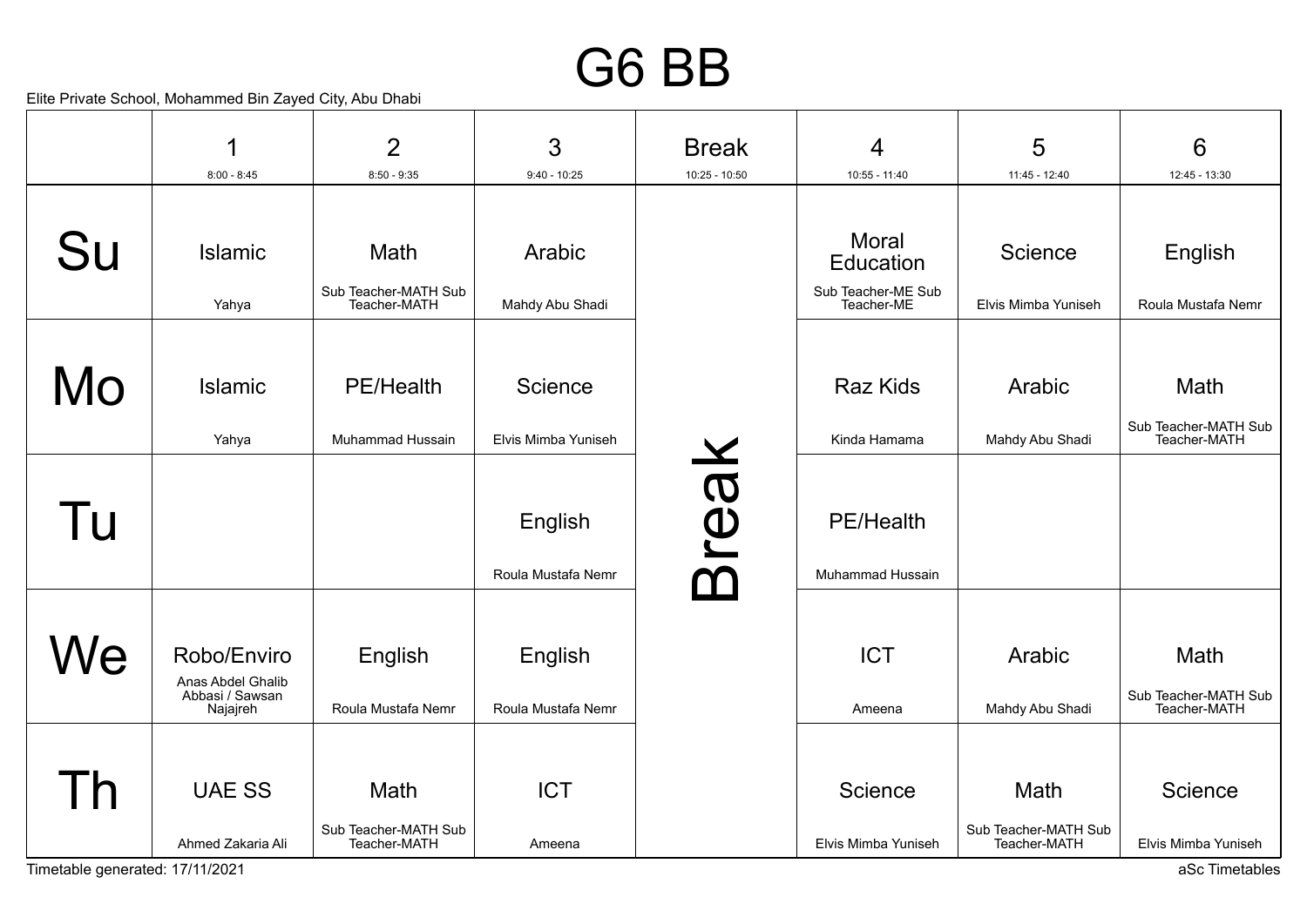### G6 GA

Elite Private School, Mohammed Bin Zayed City, Abu Dhabi

|    | $8:00 - 8:45$                                                            | $\overline{2}$<br>$8:50 - 9:35$      | $\mathfrak{S}$<br>$9:40 - 10:25$                        | <b>Break</b><br>$10:25 - 10:50$ | $\overline{4}$<br>10:55 - 11:40                                          | 5<br>$11:45 - 12:40$                                                         | 6<br>12:45 - 13:30                                          |
|----|--------------------------------------------------------------------------|--------------------------------------|---------------------------------------------------------|---------------------------------|--------------------------------------------------------------------------|------------------------------------------------------------------------------|-------------------------------------------------------------|
|    |                                                                          |                                      |                                                         |                                 |                                                                          |                                                                              |                                                             |
| Su | Math<br>Amna Mohamed<br>Hassan Fadul                                     | <b>ICT</b><br>Ameena                 | English<br>Roula Mustafa Nemr                           |                                 | Arabic/Non<br>Arab<br>Mahdy Abu Shadi /<br>Sawsan Ali Mustafa<br>Talafha | Islamic<br>Yahya                                                             | <b>Raz Kids</b><br><b>Passent Mohammed</b><br>Bahaa El Deen |
|    |                                                                          |                                      |                                                         |                                 |                                                                          |                                                                              |                                                             |
| Mo | English                                                                  | Science                              | Moral<br>Education                                      |                                 | Math                                                                     | Science                                                                      | English                                                     |
|    | Roula Mustafa Nemr                                                       | Elvis Mimba Yuniseh                  | Sub Teacher-ME Sub<br>Teacher-ME                        |                                 | Amna Mohamed<br>Hassan Fadul                                             | Elvis Mimba Yuniseh                                                          | Roula Mustafa Nemr                                          |
| Tu | Arabic/Non<br>Arab<br>Mahdy Abu Shadi /<br>Sawsan Ali Mustafa<br>Talafha | English<br>Roula Mustafa Nemr        |                                                         | reak                            |                                                                          |                                                                              |                                                             |
| Ve | Math<br>Amna Mohamed<br>Hassan Fadul                                     | <b>PE/Health</b><br>Safa Essoussi    | Math<br>Amna Mohamed<br>Hassan Fadul                    |                                 | Arabic/Non<br>Arab<br>Mahdy Abu Shadi /<br>Sawsan Ali Mustafa<br>Talafha | Science<br>Elvis Mimba Yuniseh                                               | Science<br>Elvis Mimba Yuniseh                              |
|    | <b>PE/Health</b><br>Safa Essoussi                                        | Math<br>Amna Mohamed<br>Hassan Fadul | Robo/Enviro<br>Elvis Mimba Yuniseh /<br>Sawsan Najajreh |                                 | <b>ICT</b><br>Ameena                                                     | <b>UAE SS/Non</b><br>Arab<br>Sawsan Ali Mustafa<br>Talafha / Kinda<br>Hamama | Islamic<br>Yahya                                            |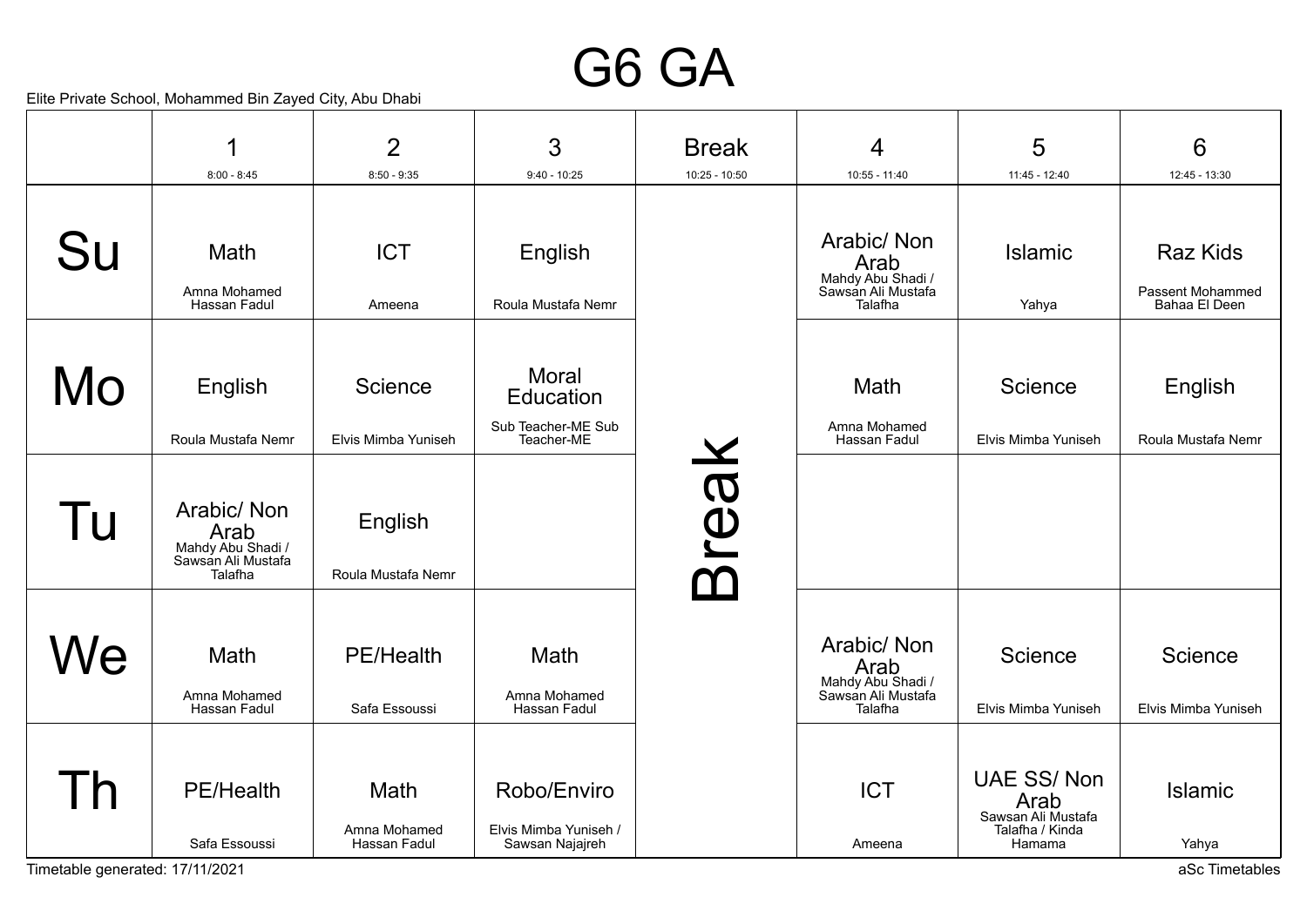### G7 BA

|     | 1                                                             | $\overline{2}$                         | 3                                            | <b>Break</b>        | 4                                    | 5                                    | 6                                                   |
|-----|---------------------------------------------------------------|----------------------------------------|----------------------------------------------|---------------------|--------------------------------------|--------------------------------------|-----------------------------------------------------|
|     | $8:00 - 8:45$                                                 | $8:50 - 9:35$                          | $9:40 - 10:25$                               | $10:25 - 10:50$     | 10:55 - 11:40                        | 11:45 - 12:40                        | 12:45 - 13:30                                       |
| Su  | Robo/Enviro                                                   | English                                | <b>Islamic</b>                               |                     | Science                              | Math                                 | Arabic/ Non<br>Arab                                 |
|     | Sawsan Najajreh / Anas<br>Abdel Ghalib Abbasi                 | Roula Mustafa Nemr                     | Yahya                                        |                     | Elvis Mimba Yuniseh                  | Sub Teacher-MATH Sub<br>Teacher-MATH | Omneya / Sawsan Ali<br>Mustafa Talafha              |
| Mo  | <b>UAE SS/Non</b><br>Arab                                     | Arabic/Non<br>Arab                     | <b>ICT</b>                                   |                     | Math                                 | Math                                 | Arabic/Non<br>Arab                                  |
|     | Ahmed Zakaria Ali /<br>Kinda Hamama                           | Omneya / Sawsan Ali<br>Mustafa Talafha | Ameena                                       |                     | Sub Teacher-MATH Sub<br>Teacher-MATH | Sub Teacher-MATH Sub<br>Teacher-MATH | Omneya / Sawsan Ali<br>Mustafa Talafha              |
| l u | Math<br>Sub Teacher-MATH Sub<br>Teacher-MATH                  | <b>PE/Health</b><br>Muhammad Hussain   | Science<br>Elvis Mimba Yuniseh               | real<br>$\mathbf 7$ |                                      |                                      |                                                     |
| We  | English<br>Roula Mustafa Nemr                                 | <b>UAE SS</b><br>Ahmed Zakaria Ali     | Math<br>Sub Teacher-MATH Sub<br>Teacher-MATH |                     | Science<br>Elvis Mimba Yuniseh       | <b>PE/Health</b><br>Muhammad Hussain | Maqroa<br>Fari Ahmed                                |
| Th  | Moral<br><b>Education</b><br>Sub Teacher-ME Sub<br>Teacher-ME | Science<br>Elvis Mimba Yuniseh         | English<br>Roula Mustafa Nemr                |                     | English<br>Roula Mustafa Nemr        | <b>Islamic</b><br>Yahya              | <b>Raz Kids</b><br>Sub Teacher-ME Sub<br>Teacher-ME |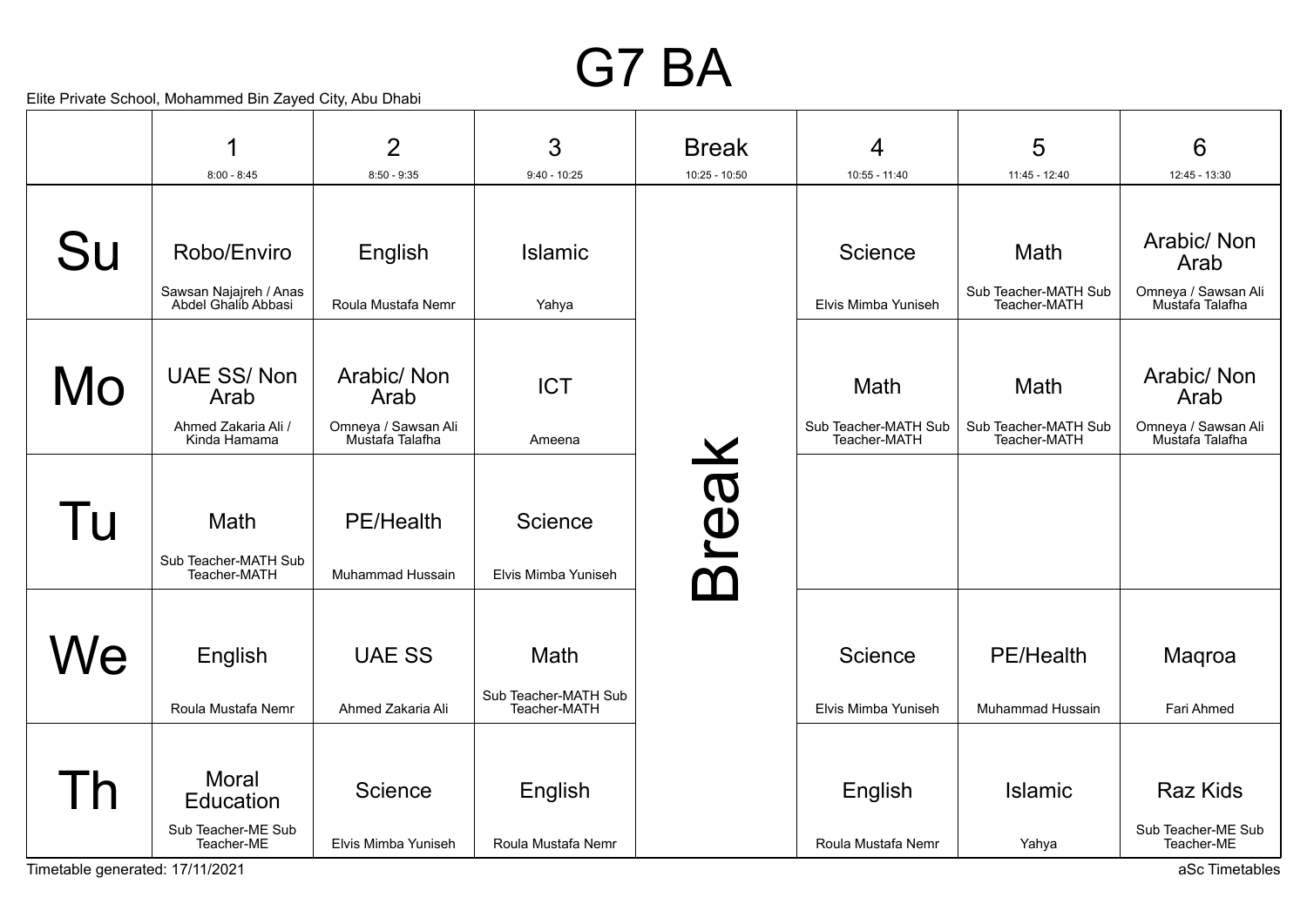## G7 BB

Elite Private School, Mohammed Bin Zayed City, Abu Dhabi

|    | 1<br>$8:00 - 8:45$                   | $\overline{2}$<br>$8:50 - 9:35$      | $\mathfrak{S}$<br>$9:40 - 10:25$  | <b>Break</b><br>$10:25 - 10:50$ | $\overline{4}$<br>$10:55 - 11:40$             | 5<br>$11:45 - 12:40$ | 6<br>12:45 - 13:30                   |
|----|--------------------------------------|--------------------------------------|-----------------------------------|---------------------------------|-----------------------------------------------|----------------------|--------------------------------------|
|    |                                      |                                      |                                   |                                 |                                               |                      |                                      |
| Su | English                              | Arabic                               | <b>PE/Health</b>                  |                                 | Math                                          | Arabic               | Math                                 |
|    | Roula Mustafa Nemr                   | Omneya                               | Muhammad Hussain                  |                                 | Sub Teacher-MATH Sub<br>Teacher-MATH          | Omneya               | Sub Teacher-MATH Sub<br>Teacher-MATH |
|    |                                      |                                      |                                   |                                 |                                               |                      |                                      |
| Mo | Math                                 | <b>UAE SS</b>                        | Maqroa                            |                                 | English                                       | <b>PE/Health</b>     | Science                              |
|    | Sub Teacher-MATH Sub<br>Teacher-MATH | Ahmed Zakaria Ali                    | Mahdy Abu Shadi                   |                                 | Roula Mustafa Nemr                            | Muhammad Hussain     | Elvis Mimba Yuniseh                  |
|    |                                      |                                      |                                   |                                 |                                               |                      |                                      |
| Tu | Science                              | <b>UAE SS</b>                        | <b>Raz Kids</b>                   | Break                           |                                               |                      | English                              |
|    | Elvis Mimba Yuniseh                  | Ahmed Zakaria Ali                    | Ayat                              |                                 |                                               |                      | Roula Mustafa Nemr                   |
|    |                                      |                                      |                                   |                                 |                                               |                      |                                      |
| We | Science                              | Math                                 | <b>ICT</b>                        |                                 | Robo/Enviro                                   | Arabic               | Islamic                              |
|    | Elvis Mimba Yuniseh                  | Sub Teacher-MATH Sub<br>Teacher-MATH | Ameena                            |                                 | Sawsan Najajreh / Anas<br>Abdel Ghalib Abbasi | Omneya               | Yahya                                |
|    |                                      |                                      |                                   |                                 |                                               |                      |                                      |
|    | Math                                 | <b>Islamic</b>                       | Maqroa                            |                                 | <b>Moral</b><br><b>Education</b>              | Science              | English                              |
|    | Sub Teacher-MATH Sub<br>Teacher-MATH | Yahya                                | <b>Ghadeer Mohammad</b><br>Sabbah |                                 | Sub Teacher-ME Sub<br>Teacher-ME              | Elvis Mimba Yuniseh  | Roula Mustafa Nemr                   |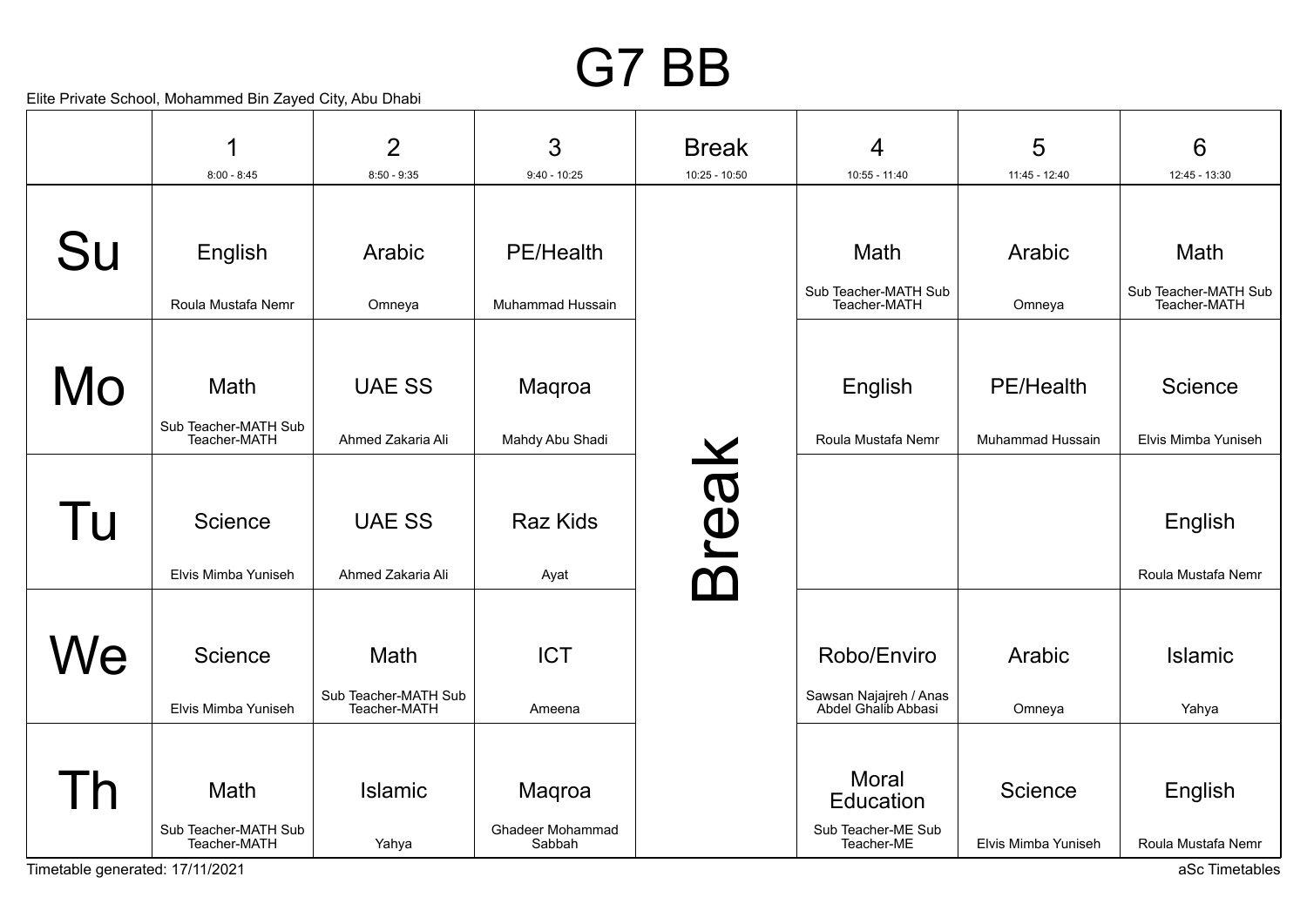# G7 GA/ 7 GB

Elite Private School, Mohammed Bin Zayed City, Abu Dhabi

|    | 1                                | $\overline{2}$                                  | 3                            | <b>Break</b>    | 4                                      | 5                                               | 6                                             |
|----|----------------------------------|-------------------------------------------------|------------------------------|-----------------|----------------------------------------|-------------------------------------------------|-----------------------------------------------|
|    | $8:00 - 8:45$                    | $8:50 - 9:35$                                   | $9:40 - 10:25$               | $10:25 - 10:50$ | 10:55 - 11:40                          | 11:45 - 12:40                                   | 12:45 - 13:30                                 |
| Su | Arabic                           | <b>PE/Health</b>                                | <b>ICT</b>                   |                 | Science                                | <b>Math</b>                                     | Science                                       |
|    |                                  |                                                 |                              |                 |                                        |                                                 |                                               |
|    | Omneya                           | Safa Essoussi                                   | Ameena                       |                 | Anas Abdel Ghalib<br>Abbasi            | Amna Mohamed<br>Hassan Fadul                    | Anas Abdel Ghalib<br>Abbasi                   |
|    |                                  |                                                 |                              |                 |                                        |                                                 |                                               |
| Mo | <b>Moral</b><br>Education        | Math                                            | English                      |                 | Arabic/ Non<br>Arab                    | <b>UAE SS/Non</b><br>Arab<br>Sawsan Ali Mustafa | Robo/Enviro                                   |
|    | Sub Teacher-ME Sub<br>Teacher-ME | Amna Mohamed<br>Hassan Fadul                    | Roula Mustafa Nemr           |                 | Omneya / Sawsan Ali<br>Mustafa Talafha | Talafha / Kinda<br>Hamama                       | Sawsan Najajreh / Anas<br>Abdel Ghalib Abbasi |
|    |                                  |                                                 |                              | reak            |                                        |                                                 |                                               |
| Tu | English                          |                                                 |                              |                 |                                        |                                                 | Math                                          |
|    | Rabia Adnan                      |                                                 |                              |                 |                                        |                                                 | Amna Mohamed<br>Hassan Fadul                  |
|    |                                  |                                                 |                              |                 |                                        |                                                 |                                               |
| Vе | <b>UAE SS</b>                    | Magroa                                          | <b>PE/Health</b>             |                 | English                                | Science                                         | Math                                          |
|    | Sawsan Ali Mustafa<br>Talafha    | Kinda Hamama /<br>Sawsan Ali Mustafa<br>Talafha | Safa Essoussi                |                 | Roula Mustafa Nemr                     | Anas Abdel Ghalib<br>Abbasi                     | Amna Mohamed<br>Hassan Fadul                  |
|    |                                  |                                                 |                              |                 |                                        |                                                 |                                               |
|    | <b>Islamic</b>                   | Arabic/Non<br>Arab                              | Math                         |                 | Science                                | English                                         | <b>Islamic</b>                                |
|    | Souhad Megad                     | Omneya / Sawsan Ali<br>Mustafa Talafha          | Amna Mohamed<br>Hassan Fadul |                 | Anas Abdel Ghalib<br>Abbasi            | Roula Mustafa Nemr                              | Souhad Megad                                  |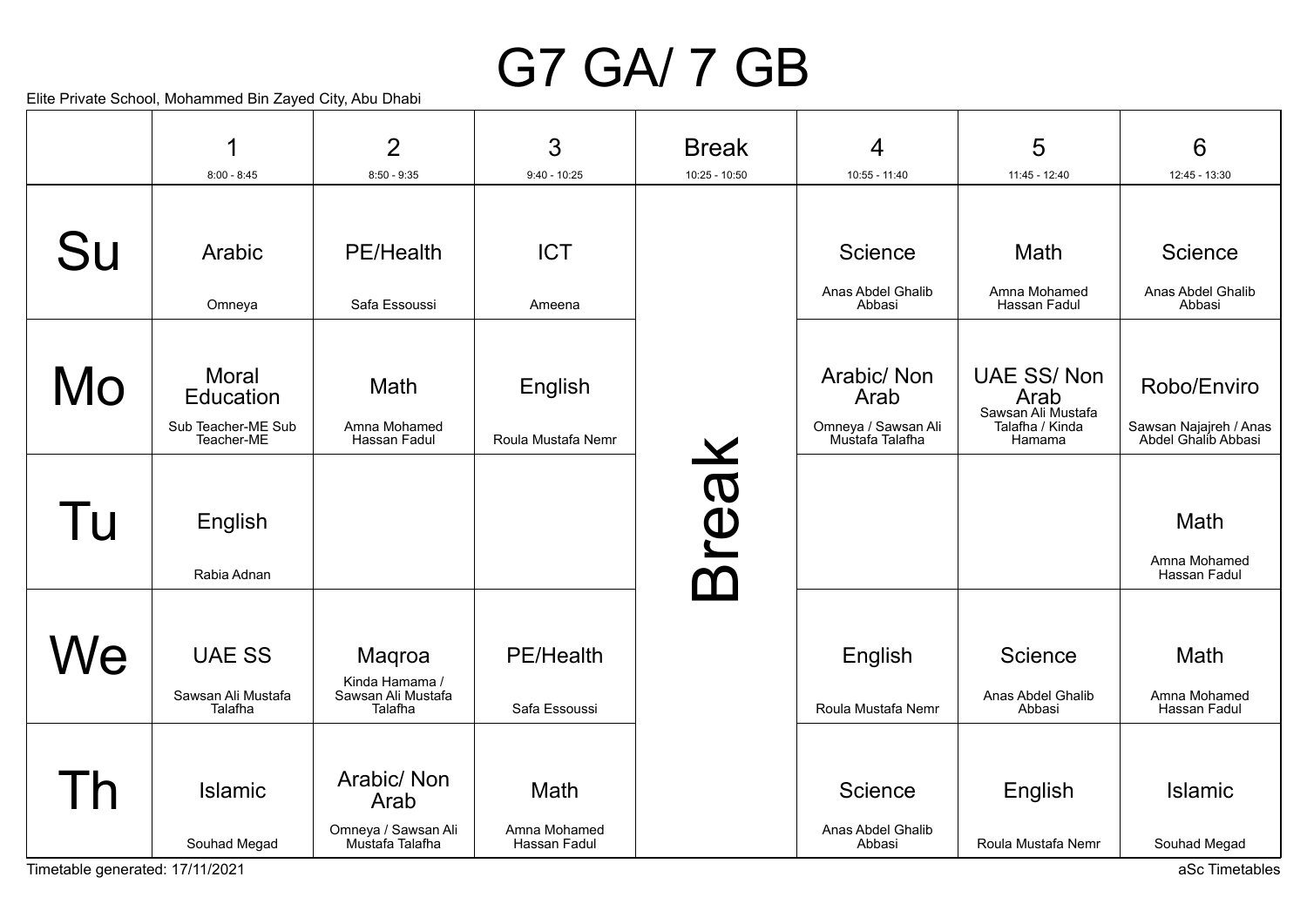### G8 BA

Elite Private School, Mohammed Bin Zayed City, Abu Dhabi

|    | 1                                                            | $\overline{2}$                                                              | 3                                                             | <b>Break</b>      | 4                                         | 5                      | $6\phantom{1}6$                                              |
|----|--------------------------------------------------------------|-----------------------------------------------------------------------------|---------------------------------------------------------------|-------------------|-------------------------------------------|------------------------|--------------------------------------------------------------|
|    | $8:00 - 8:45$                                                | $8:50 - 9:35$                                                               | $9:40 - 10:25$                                                | 10:25 - 10:50     | 10:55 - 11:40                             | $11:45 - 12:40$        | $12:45 - 13:30$                                              |
| Su | <b>PE/Health</b><br>Muhammad Hussain                         | Robo/Enviro<br>Anas Abdel Ghalib<br>Abbasi / Mohammad<br>Abdullah Abdraheem | <b>Moral</b><br>Education<br>Sub Teacher-ME Sub<br>Teacher-ME |                   | Science<br>Asma                           | English<br>Rabia Adnan | Math<br>Omar Shahban                                         |
| Mo | Arabic/Non<br>Arab<br>Omneya / Sawsan Ali<br>Mustafa Talafha | Math<br>Omar Shahban                                                        | <b>Islamic</b><br>Yahya                                       |                   | <b>UAE SS</b><br>Ahmed Zakaria Ali        | <b>ICT</b><br>Duaa     | Science<br>Asma                                              |
| Tu |                                                              |                                                                             | Maqroa<br>Safa Essoussi                                       | reak<br><b>TA</b> | Non Arab<br>Sawsan Ali Mustafa<br>Talafha | English<br>Rabia Adnan |                                                              |
| We | <b>PE/Health</b><br>Muhammad Hussain                         | Math<br>Omar Shahban                                                        | <b>Islamic</b><br>Yahya                                       |                   | Arabic<br>Omneya                          | Math<br>Omar Shahban   | English<br>Rabia Adnan                                       |
|    | English<br>Rabia Adnan                                       | <b>UAE SS/Non</b><br>Arab<br>Ahmed Zakaria Ali /<br>Kinda Hamama            | <b>Math</b><br>Omar Shahban                                   |                   | Science<br>Asma                           | Science<br>Asma        | Arabic/Non<br>Arab<br>Omneya / Sawsan Ali<br>Mustafa Talafha |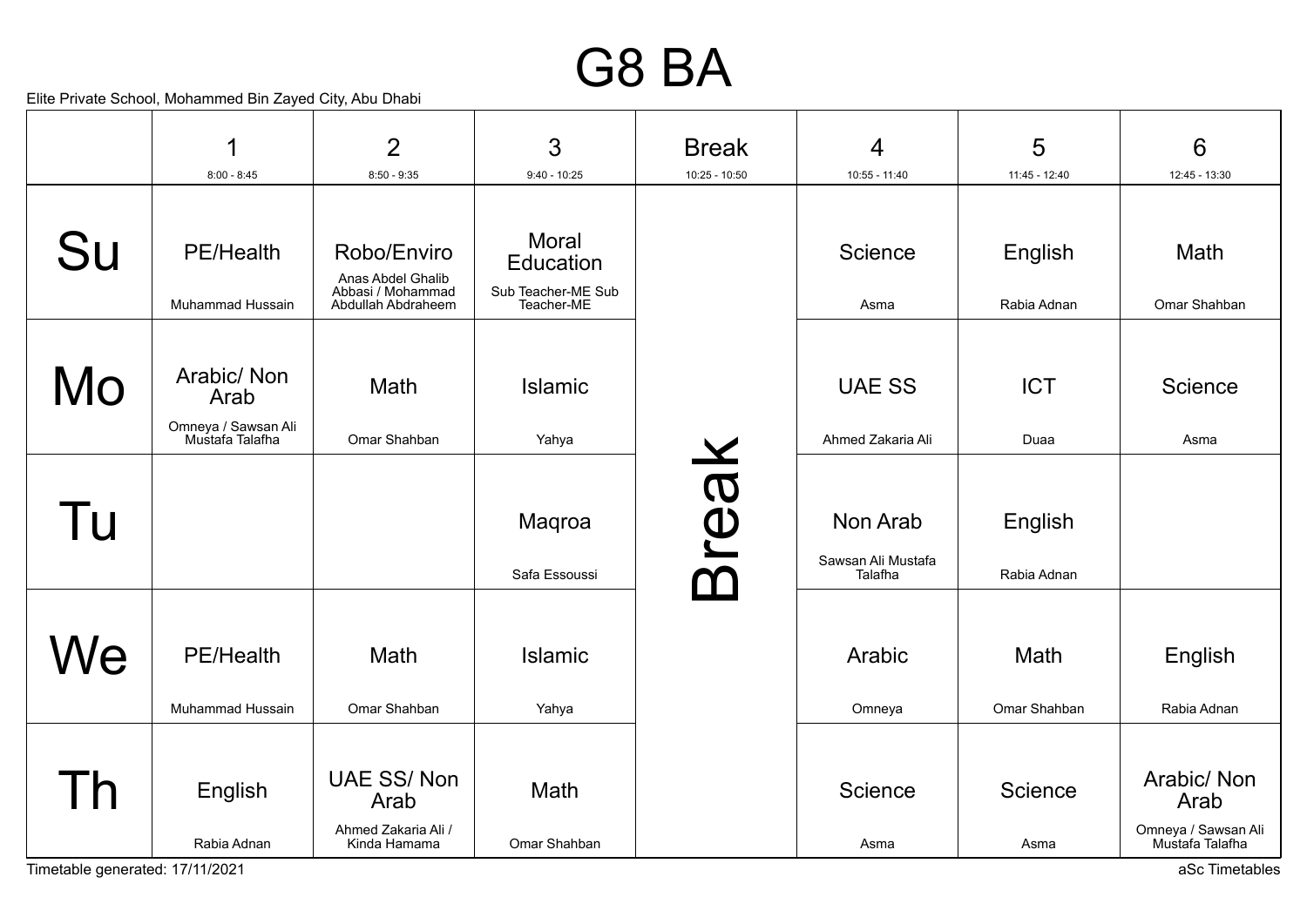### G8 BB

Elite Private School, Mohammed Bin Zayed City, Abu Dhabi

|              | 1                                  | $\overline{2}$                                         | 3                                      | <b>Break</b>                    | 4                    | 5                                      | $6\phantom{1}6$                                                        |
|--------------|------------------------------------|--------------------------------------------------------|----------------------------------------|---------------------------------|----------------------|----------------------------------------|------------------------------------------------------------------------|
|              | $8:00 - 8:45$                      | $8:50 - 9:35$                                          | $9:40 - 10:25$                         | $10:25 - 10:50$                 | 10:55 - 11:40        | 11:45 - 12:40                          | 12:45 - 13:30                                                          |
| Su           | <b>UAE SS</b><br>Ahmed Zakaria Ali | English<br>Rabia Adnan                                 | <b>UAE SS</b><br>Ahmed Zakaria Ali     |                                 | Math<br>Omar Shahban | Science<br>Anas Abdel Ghalib<br>Abbasi | <b>PE/Health</b><br>Muhammad Hussain                                   |
| Mo           | Math<br>Omar Shahban               | English<br>Rabia Adnan                                 | Science<br>Anas Abdel Ghalib<br>Abbasi |                                 | Islamic<br>Yahya     | Arabic<br>Omneya                       | Robo/Enviro<br>Onyemachi Okoronkwo<br>/ Mohammad Abdullah<br>Abdraheem |
| Tu           |                                    |                                                        |                                        | reak<br>$\overline{\mathbf{M}}$ |                      | Arabic<br>Omneya                       |                                                                        |
| We           | English<br>Rabia Adnan             | Moral<br>Education<br>Sub Teacher-ME Sub<br>Teacher-ME | <b>ICT</b><br>Duaa                     |                                 | Math<br>Omar Shahban | <b>Islamic</b><br>Yahya                | Science<br>Anas Abdel Ghalib<br>Abbasi                                 |
| $\mathsf{h}$ | PE/Health<br>Muhammad Hussain      | Science<br>Anas Abdel Ghalib<br>Abbasi                 | English<br>Rabia Adnan                 |                                 | Math<br>Omar Shahban | Arabic<br>Omneya                       | Math<br>Omar Shahban                                                   |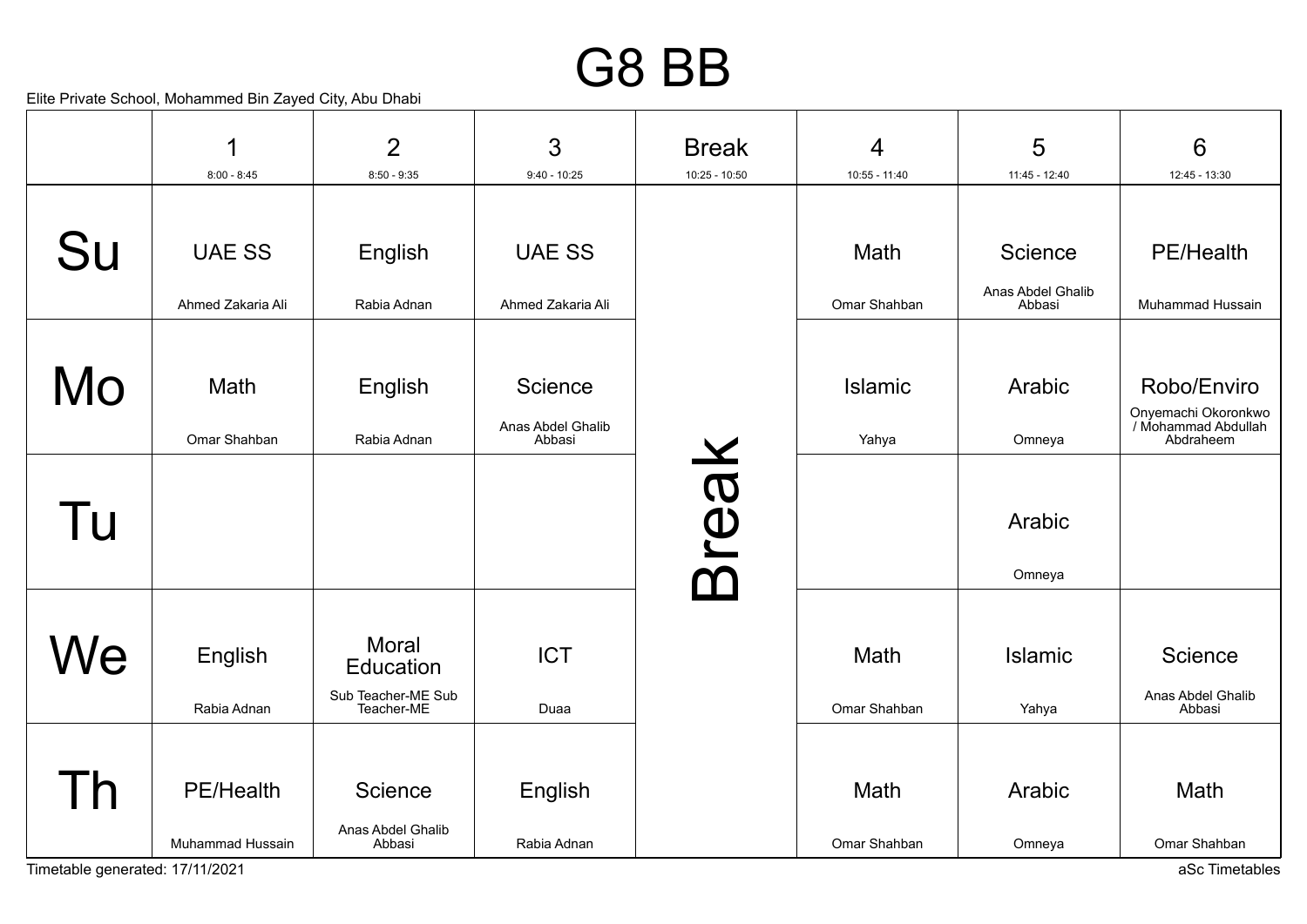#### G8 GA

Elite Private School, Mohammed Bin Zayed City, Abu Dhabi

|    | 1<br>$8:00 - 8:45$                     | $\overline{2}$<br>$8:50 - 9:35$             | 3<br>$9:40 - 10:25$                    | <b>Break</b><br>10:25 - 10:50 | $\overline{4}$<br>$10:55 - 11:40$   | 5<br>11:45 - 12:40                 | 6<br>12:45 - 13:30                |
|----|----------------------------------------|---------------------------------------------|----------------------------------------|-------------------------------|-------------------------------------|------------------------------------|-----------------------------------|
|    |                                        |                                             |                                        |                               |                                     |                                    |                                   |
| Su | English                                | Math                                        | Arabic/ Non<br>Arab                    |                               | <b>Islamic</b>                      | <b>UAE SS</b>                      | Math                              |
|    | Rabia Adnan                            | Amna Mohamed<br>Hassan Fadul                | Omneya / Sawsan Ali<br>Mustafa Talafha |                               | Souhad Megad                        | Ahmed Zakaria Ali                  | Amna Mohamed<br>Hassan Fadul      |
|    |                                        |                                             |                                        |                               |                                     |                                    |                                   |
| Mo | Math                                   | <b>PE/Health</b>                            | English                                |                               | Science                             | English                            | <b>ICT</b>                        |
|    | Amna Mohamed<br>Hassan Fadul           | Safa Essoussi                               | Rabia Adnan                            |                               | Asma                                | Rabia Adnan                        | Duaa                              |
| Tu |                                        | Science<br>Asma                             |                                        | reak<br>$\mathbf 7$           |                                     |                                    |                                   |
| Ve | Science<br>Asma                        | Math<br>Amna Mohamed<br><b>Hassan Fadul</b> | <b>Islamic</b><br>Souhad Megad         |                               | Science<br>Asma                     | English<br>Rabia Adnan             | <b>PE/Health</b><br>Safa Essoussi |
|    |                                        |                                             |                                        |                               |                                     |                                    |                                   |
|    | Arabic/Non<br>Arab                     | Moral<br>Education                          | Arabic/Non<br>Arab                     |                               | <b>UAE SS/Non</b><br>Arab           | Robo/Enviro<br>Onyemachi Okoronkwo | Math                              |
|    | Omneya / Sawsan Ali<br>Mustafa Talafha | Sub Teacher-ME Sub<br>Teacher-ME            | Omneya / Sawsan Ali<br>Mustafa Talafha |                               | Ahmed Zakaria Ali /<br>Kinda Hamama | / Soha Gamal Ismail<br>Nafea       | Amna Mohamed<br>Hassan Fadul      |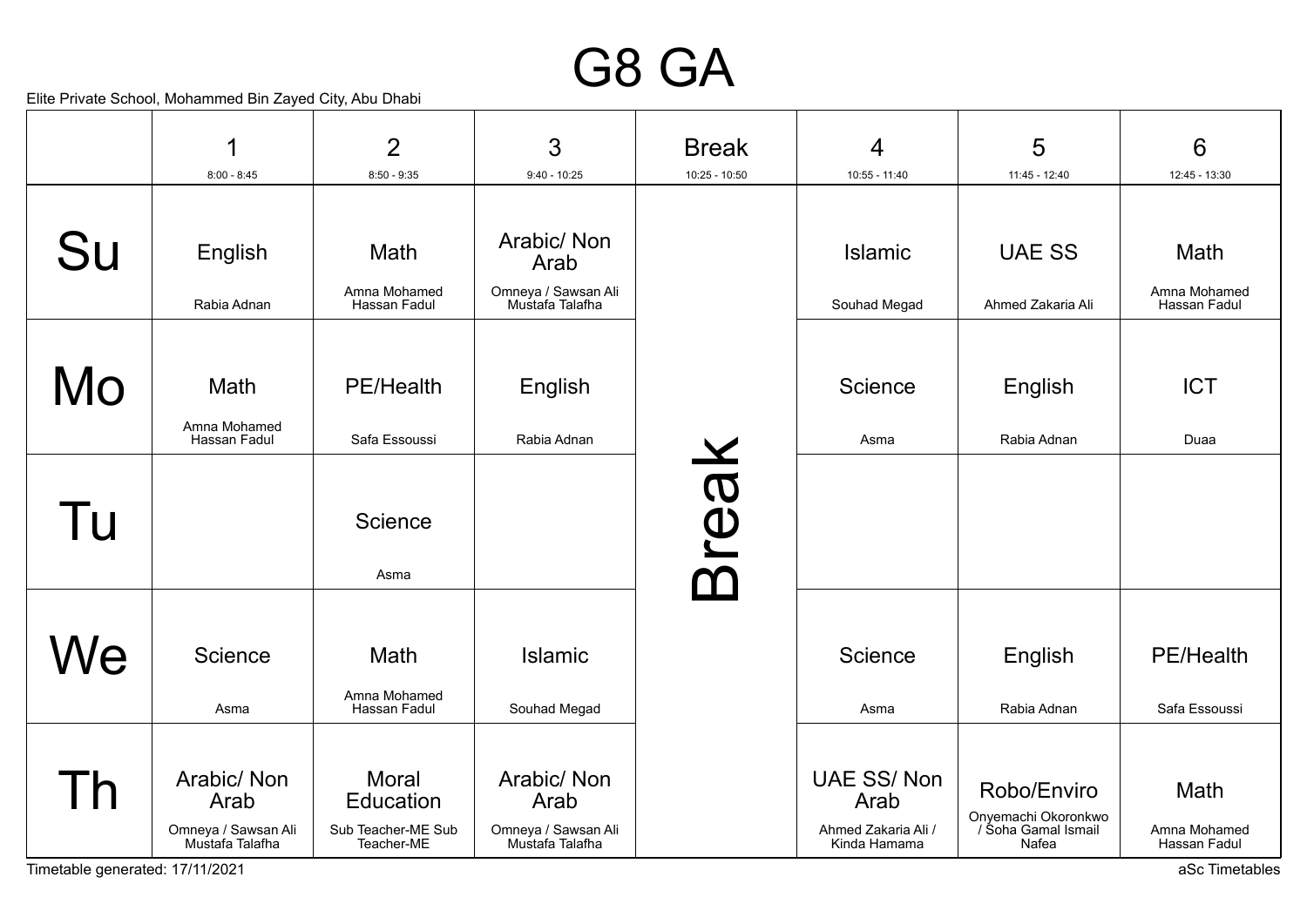#### G8 GB

Elite Private School, Mohammed Bin Zayed City, Abu Dhabi

|    | 1                                                                | $\overline{2}$                                         | 3                                           | <b>Break</b>                    | 4                                    | 5                                    | $6\phantom{1}6$                    |
|----|------------------------------------------------------------------|--------------------------------------------------------|---------------------------------------------|---------------------------------|--------------------------------------|--------------------------------------|------------------------------------|
|    | $8:00 - 8:45$                                                    | $8:50 - 9:35$                                          | $9:40 - 10:25$                              | $10:25 - 10:50$                 | $10:55 - 11:40$                      | 11:45 - 12:40                        | $12:45 - 13:30$                    |
| Su | Islamic<br>Souhad Megad                                          | Science<br>Asma                                        | <b>Math</b><br>Amna Mohamed<br>Hassan Fadul |                                 | English<br>Rabia Adnan               | Science<br>Asma                      | <b>UAE SS</b><br>Ahmed Zakaria Ali |
| Mo | PE/Health<br>Safa Essoussi                                       | Moral<br>Education<br>Sub Teacher-ME Sub<br>Teacher-ME | Math<br>Amna Mohamed<br>Hassan Fadul        |                                 | English<br>Rabia Adnan               | Math<br>Amna Mohamed<br>Hassan Fadul | <b>UAE SS</b><br>Ahmed Zakaria Ali |
| Tu |                                                                  | Arabic<br>Omneya                                       |                                             | reak<br>$\bar{\mathbf{\Omega}}$ |                                      |                                      |                                    |
| We | Robo/Enviro<br>Onyemachi Okoronkwo<br>Soha Gamal Ismail<br>Nafea | Arabic<br>Omneya                                       | English<br>Rabia Adnan                      |                                 | Math<br>Amna Mohamed<br>Hassan Fadul | Science<br>Asma                      | Arabic<br>Omneya                   |
|    | Math<br>Amna Mohamed<br>Hassan Fadul                             | <b>ICT</b><br>Duaa                                     | <b>Islamic</b><br>Souhad Megad              |                                 | English<br>Rabia Adnan               | <b>PE/Health</b><br>Safa Essoussi    | Science<br>Asma                    |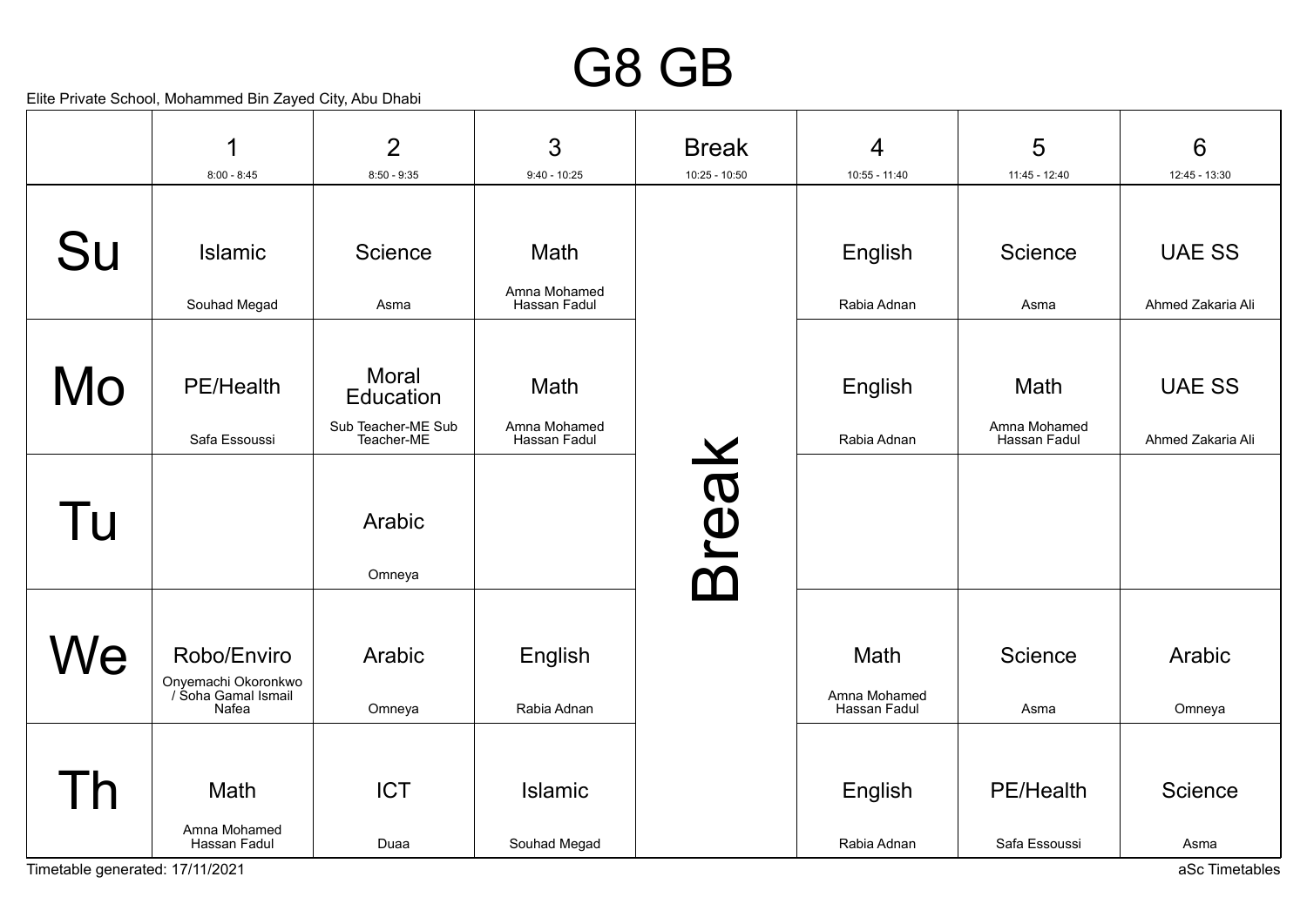#### G9 BA

|    | 1                                       | $\overline{2}$                                | 3                                   | <b>Break</b>    | 4                                                                | 5                                       | 6                            |
|----|-----------------------------------------|-----------------------------------------------|-------------------------------------|-----------------|------------------------------------------------------------------|-----------------------------------------|------------------------------|
|    | $8:00 - 8:45$                           | $8:50 - 9:35$                                 | $9:40 - 10:25$                      | 10:25 - 10:50   | 10:55 - 11:40                                                    | 11:45 - 12:40                           | 12:45 - 13:30                |
| Su | <b>American Gov</b><br>Mohamed Alrefaei | Arabic<br>Mahdy Abu Shadi                     | <b>Math</b><br>Omar Shahban         |                 | <b>Biology</b><br>Karima Touati                                  | Islamic/Non<br>Arab<br>Ismail / Zainoun | English<br>Rabia Adnan       |
| Mo | English<br>Rabia Adnan                  | <b>Moral</b><br>Education<br>Mohamed Alrefaei | Intro<br>Programming<br>Duaa        |                 | Arabic/Non<br>Arab<br>Mahdy Abu Shadi /<br>Zainoun               | Foren/Enviro<br>Karima Touati / Asma    | Math<br>Omar Shahban         |
| Tu | <b>Biology</b><br>Karima Touati         | English<br>Rabia Adnan                        | Math<br>Omar Shahban                | <b>NOS</b><br>M | <b>UAE SS/Non</b><br>Arab<br>Ahmed Zakaria Ali /<br>Kinda Hamama | <b>UAE SS</b><br>Ahmed Zakaria Ali      |                              |
| Ve | <b>American Gov</b><br>Mohamed Alrefaei | <b>Biology</b><br>Karima Touati               | Math<br>Omar Shahban                |                 | English<br>Rabia Adnan                                           | <b>PE/Health</b><br>Hussam Ghazzawi     | Intro<br>Programming<br>Duaa |
|    | Math<br>Omar Shahban                    | English<br>Rabia Adnan                        | <b>PE/Health</b><br>Hussam Ghazzawi |                 | Arabic/Non<br>Arab<br>Mahdy Abu Shadi /<br><b>Zainoun</b>        | <b>Biology</b><br>Karima Touati         | <b>Islamic</b><br>Ismail     |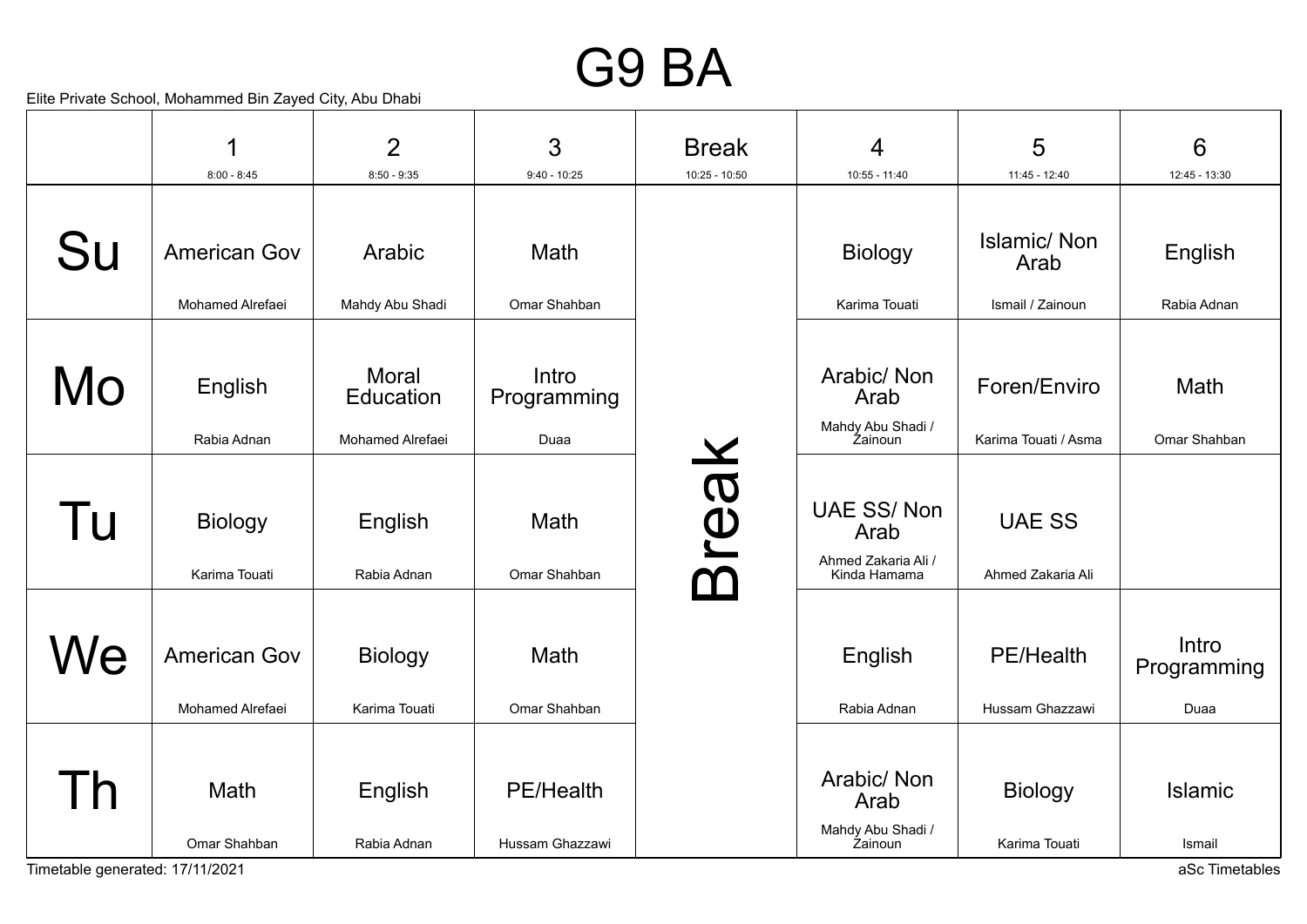### G9 BB

|    | 1                                   | $\overline{2}$                      | 3                                  | <b>Break</b>  | 4                               | 5                                       | 6                                              |
|----|-------------------------------------|-------------------------------------|------------------------------------|---------------|---------------------------------|-----------------------------------------|------------------------------------------------|
|    | $8:00 - 8:45$                       | $8:50 - 9:35$                       | $9:40 - 10:25$                     | 10:25 - 10:50 | 10:55 - 11:40                   | 11:45 - 12:40                           | 12:45 - 13:30                                  |
| Su | Math<br>Omar Shahban                | Intro<br>Programming<br>Duaa        | Foren/Enviro                       |               | English<br>Sara Mahmoud Safa    | <b>American Gov</b><br>Mohamed Alrefaei | Arabic                                         |
|    |                                     |                                     | Karima Touati / Asma               |               |                                 |                                         | Mahdy Abu Shadi                                |
| Mo | <b>PE/Health</b><br>Hussam Ghazzawi | Arabic<br>Mahdy Abu Shadi           | <b>UAE SS</b><br>Ahmed Zakaria Ali |               | English<br>Sara Mahmoud Safa    | Math<br>Omar Shahban                    | <b>Biology</b><br>Karima Touati                |
| Tu | Math<br>Omar Shahban                | <b>Study Hall</b><br>Fari Ahmed     | English<br>Sara Mahmoud Safa       | reak          | <b>Biology</b><br>Karima Touati | Moral<br>Education<br>Mohamed Alrefaei  | <b>Islamic</b><br>Yahya                        |
| We | Math<br>Omar Shahban                | <b>Islamic</b><br>Yahya             | <b>UAE SS</b><br>Ahmed Zakaria Ali |               | English<br>Sara Mahmoud Safa    | <b>Biology</b><br>Karima Touati         | <b>American Gov</b><br><b>Mohamed Alrefaei</b> |
| Th | Intro<br>Programming<br>Duaa        | <b>PE/Health</b><br>Hussam Ghazzawi | Arabic<br>Mahdy Abu Shadi          |               | English<br>Sara Mahmoud Safa    | Math<br>Omar Shahban                    | <b>Biology</b><br>Karima Touati                |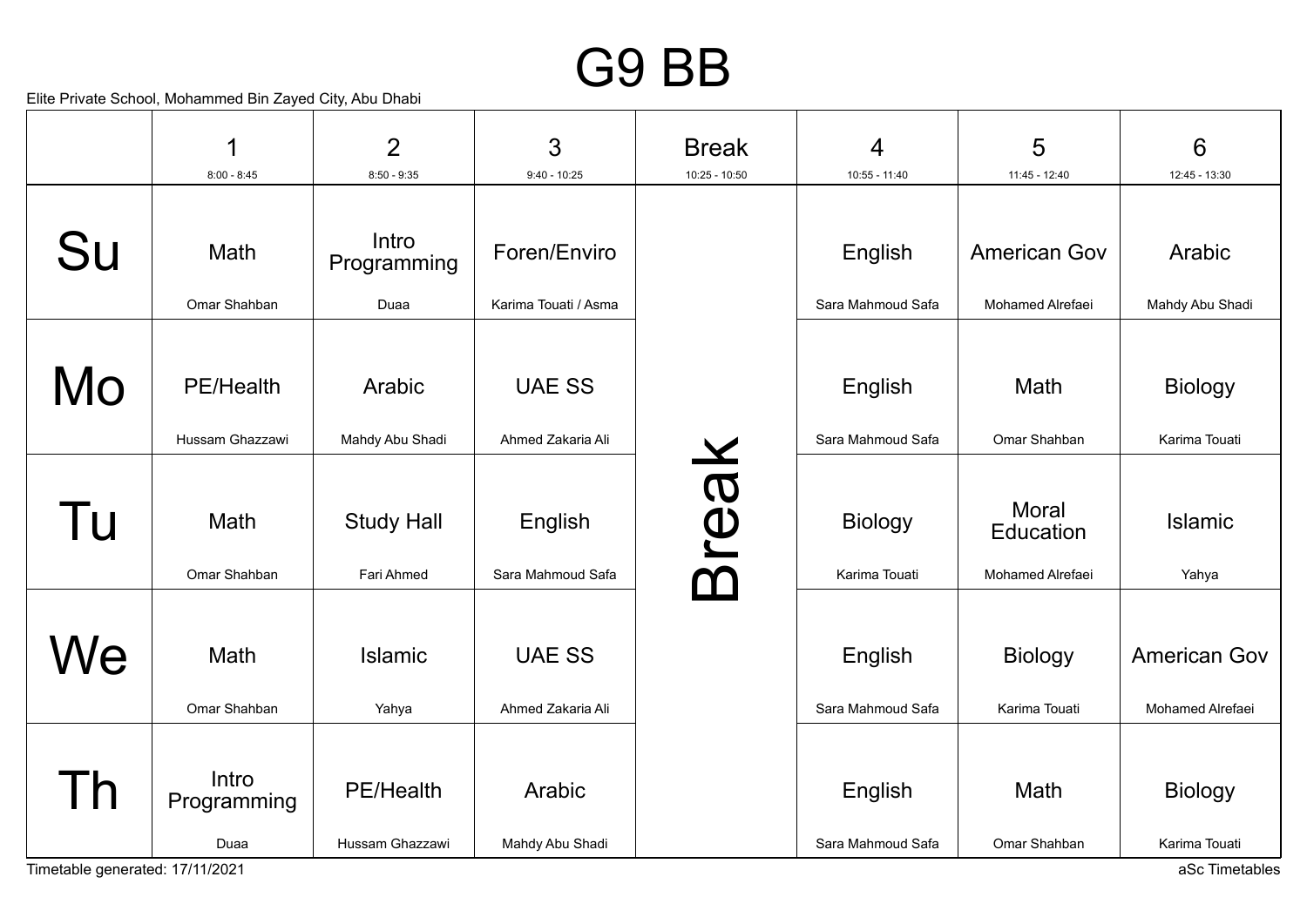#### G9 BC

|                                       | 1<br>$8:00 - 8:45$                   | $\overline{2}$<br>$8:50 - 9:35$        | 3<br>$9:40 - 10:25$                 | <b>Break</b><br>10:25 - 10:50 | 4<br>10:55 - 11:40                      | 5<br>11:45 - 12:40                 | 6<br>12:45 - 13:30                          |
|---------------------------------------|--------------------------------------|----------------------------------------|-------------------------------------|-------------------------------|-----------------------------------------|------------------------------------|---------------------------------------------|
| Su                                    | Arabic<br>Mahdy Abu Shadi            | <b>Biology</b><br>Karima Touati        | English<br>Sara Mahmoud Safa        |                               | <b>American Gov</b><br>Mohamed Alrefaei | Math<br>Marah Wahab                | <b>American Gov</b><br>Mohamed Alrefaei     |
| Mo                                    | Foren/Enviro<br>Karima Touati / Asma | <b>Biology</b><br>Karima Touati        | <b>PE/Health</b><br>Hussam Ghazzawi |                               | Math<br>Marah Wahab                     | <b>Study Hall</b><br>Yahya         | English<br>Sara Mahmoud Safa                |
| Tu                                    | <b>UAE SS</b><br>Ahmed Zakaria Ali   | Moral<br>Education<br>Mohamed Alrefaei | Math<br>Marah Wahab                 | reak<br>M                     | English<br>Sara Mahmoud Safa            | English<br>Sara Mahmoud Safa       | Intro<br>Programming<br>Duaa                |
| We                                    | <b>PE/Health</b><br>Hussam Ghazzawi  | Arabic<br>Mahdy Abu Shadi              | <b>Biology</b><br>Karima Touati     |                               | <b>Islamic</b><br>Yahya                 | <b>UAE SS</b><br>Ahmed Zakaria Ali | Math<br>Marah Wahab                         |
| Īh<br>Timetable generated: 17/11/2021 | <b>Islamic</b><br>Yahya              | English<br>Sara Mahmoud Safa           | Math<br>Marah Wahab                 |                               | <b>Biology</b><br>Karima Touati         | Intro<br>Programming<br>Duaa       | Arabic<br>Mahdy Abu Shadi<br>aSc Timetables |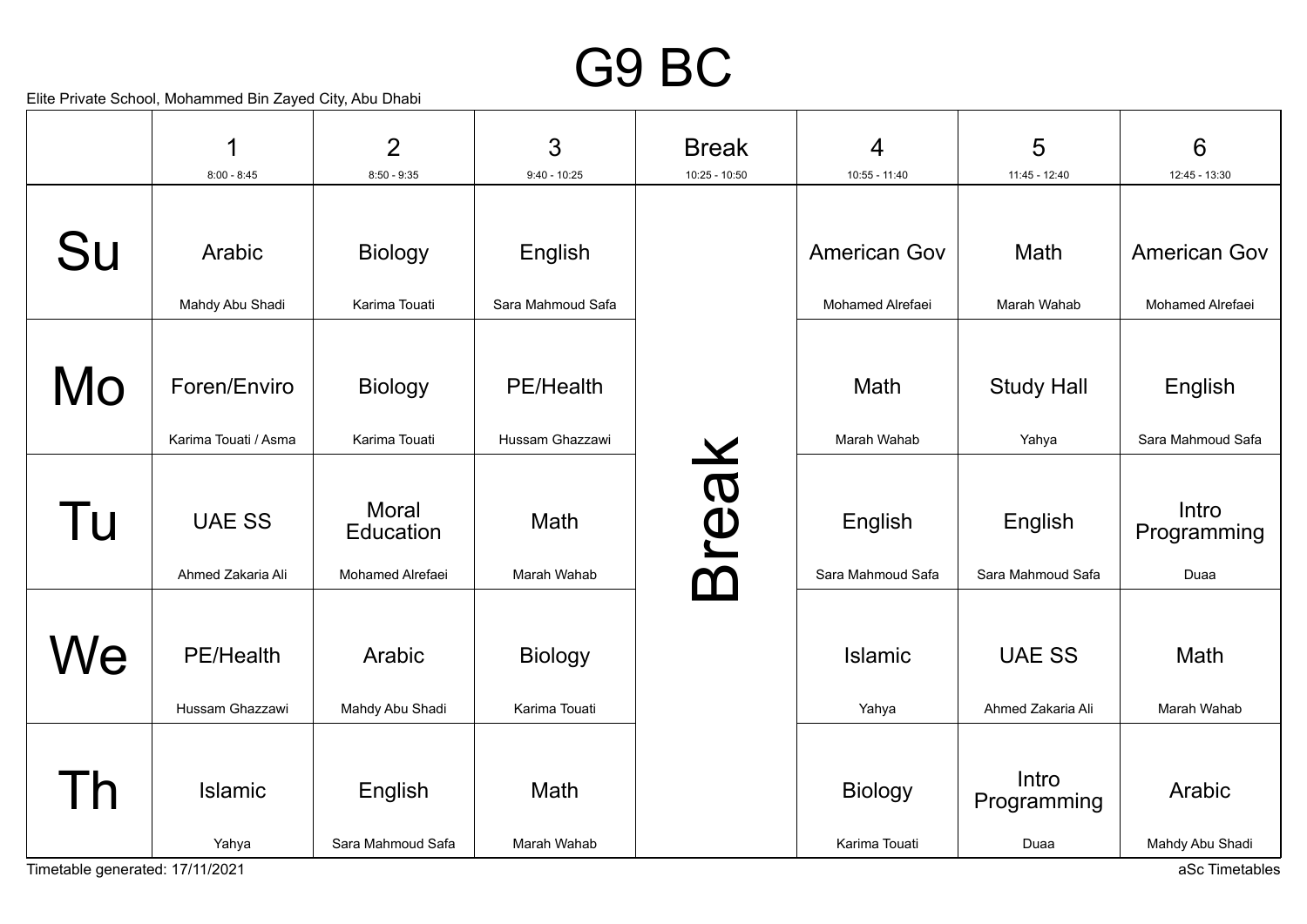#### G9 GA

|    | 1                                           | $\overline{2}$                                                    | 3                                                                | <b>Break</b>    | $\overline{4}$                          | 5                            | 6                                    |
|----|---------------------------------------------|-------------------------------------------------------------------|------------------------------------------------------------------|-----------------|-----------------------------------------|------------------------------|--------------------------------------|
|    | $8:00 - 8:45$                               | $8:50 - 9:35$                                                     | $9:40 - 10:25$                                                   | $10:25 - 10:50$ | $10:55 - 11:40$                         | 11:45 - 12:40                | 12:45 - 13:30                        |
| Su | Intro<br>Programming                        | <b>UAE SS</b>                                                     | Islamic/Non<br>Arab<br>Souhad Megad /                            |                 | Math                                    | English                      | <b>Biology</b>                       |
|    | Duaa                                        | Ahmed Zakaria Ali                                                 | Zainoun                                                          |                 | Marah Wahab                             | Sara Mahmoud Safa            | Karima Touati                        |
| Mo | Math                                        | English                                                           | <b>Biology</b>                                                   |                 | <b>American Gov</b>                     | <b>Islamic</b>               | Math                                 |
|    | Marah Wahab                                 | Sara Mahmoud Safa                                                 | Karima Touati                                                    |                 | <b>Mohamed Alrefaei</b>                 | Souhad Megad                 | Marah Wahab                          |
| Tu | Arabic<br><b>Ghadeer Mohammad</b><br>Sabbah | Arabic/ Non<br>Arab<br>Ghadeer Mohammad<br>Sabbah / Zainoun       | Intro<br>Programming<br>Duaa                                     | <b>IBOJ</b>     | PE/Health<br>Safa Essoussi              |                              | <b>Biology</b><br>Karima Touati      |
| We | PE/Health<br>Safa Essoussi                  | Arabic/Non<br>Arab<br><b>Ghadeer Mohammad</b><br>Sabbah / Zainoun | <b>Moral</b><br><b>Education</b><br><b>Mohamed Alrefaei</b>      |                 | Math<br>Marah Wahab                     | English<br>Sara Mahmoud Safa | Foren/Enviro<br>Karima Touati / Asma |
|    | Math<br>Marah Wahab                         | <b>Biology</b><br>Karima Touati                                   | <b>UAE SS/Non</b><br>Arab<br>Ahmed Zakaria Ali /<br>Kinda Hamama |                 | <b>American Gov</b><br>Mohamed Alrefaei | English<br>Sara Mahmoud Safa | English<br>Sara Mahmoud Safa         |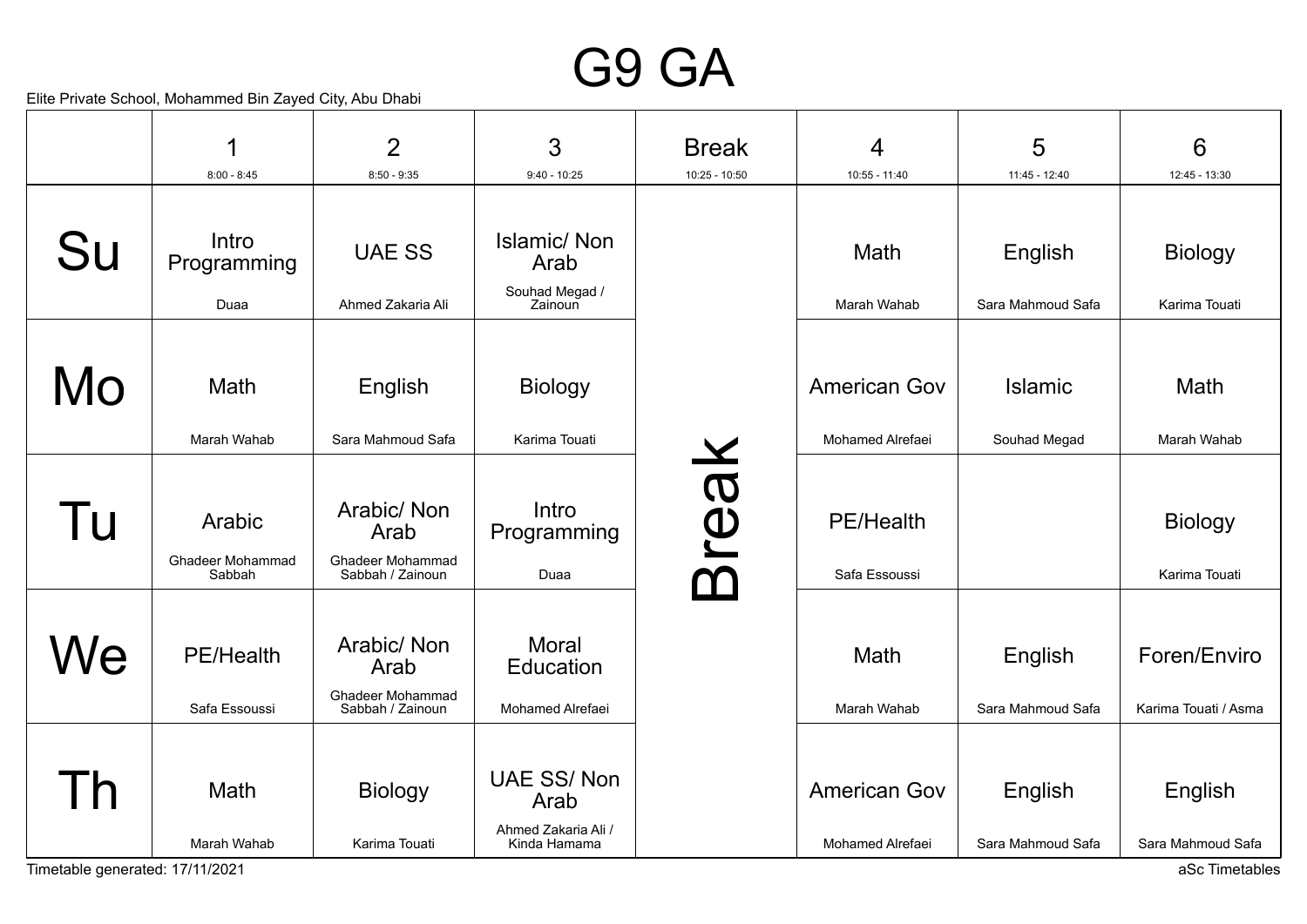### G9 GB

|    |                                             | $\overline{2}$               | 3                                           | <b>Break</b>  | 4                              | 5                                         | 6                                             |
|----|---------------------------------------------|------------------------------|---------------------------------------------|---------------|--------------------------------|-------------------------------------------|-----------------------------------------------|
|    | $8:00 - 8:45$                               | $8:50 - 9:35$                | $9:40 - 10:25$                              | 10:25 - 10:50 | 10:55 - 11:40                  | 11:45 - 12:40                             | 12:45 - 13:30                                 |
| Su | <b>PE/Health</b><br>Abeer Ali Al Nawasrah   | English<br>Sara Mahmoud Safa | Arabic<br><b>Ghadeer Mohammad</b><br>Sabbah |               | Intro<br>Programming<br>Duaa   | <b>Islamic</b><br>Souhad Megad            | Math<br>Marah Wahab                           |
|    |                                             |                              |                                             |               |                                |                                           |                                               |
| Mo | Arabic<br><b>Ghadeer Mohammad</b><br>Sabbah | Math<br>Marah Wahab          | <b>Biology</b><br>Asma                      |               | <b>Islamic</b><br>Souhad Megad | English<br>Sara Mahmoud Safa              | <b>American Gov</b><br>Mohamed Alrefaei       |
| Tu |                                             | Math<br>Marah Wahab          | <b>UAE SS</b><br>Ahmed Zakaria Ali          | real          | <b>Biology</b><br>Asma         | Foren/Enviro<br>Karima Touati / Asma      | English<br>Sara Mahmoud Safa                  |
| We | English<br>Sara Mahmoud Safa                | Math<br>Marah Wahab          | <b>Biology</b><br>Asma                      |               | Intro<br>Programming<br>Duaa   | <b>PE/Health</b><br>Abeer Ali Al Nawasrah | <b>UAE SS</b><br>Ahmed Zakaria Ali            |
|    | English<br>Sara Mahmoud Safa                | <b>Biology</b><br>Asma       | <b>American Gov</b><br>Mohamed Alrefaei     |               | Math<br>Marah Wahab            | Arabic<br>Ghadeer Mohammad<br>Sabbah      | <b>Moral</b><br>Education<br>Mohamed Alrefaei |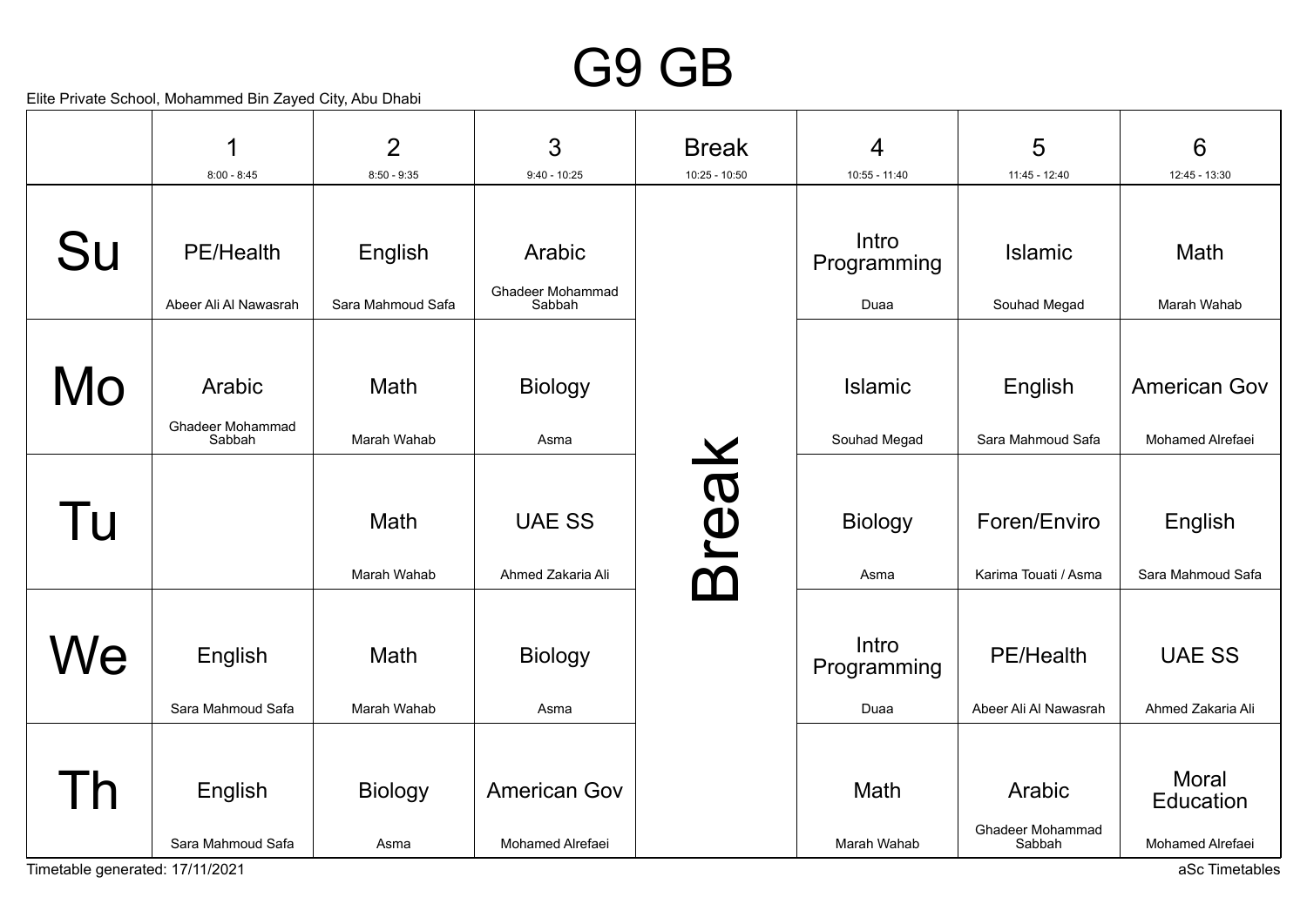# G10 BA

Elite Private School, Mohammed Bin Zayed City, Abu Dhabi

|    | 1                                                   | $\overline{2}$                               | 3                                            | <b>Break</b>    | 4                                   | 5                                                                 | 6                                                                           |
|----|-----------------------------------------------------|----------------------------------------------|----------------------------------------------|-----------------|-------------------------------------|-------------------------------------------------------------------|-----------------------------------------------------------------------------|
|    | $8:00 - 8:45$                                       | $8:50 - 9:35$                                | $9:40 - 10:25$                               | $10:25 - 10:50$ | $10:55 - 11:40$                     | $11:45 - 12:40$                                                   | $12:45 - 13:30$                                                             |
| Su | English<br><b>Passent Mohammed</b><br>Bahaa El Deen | Math<br>Marah Wahab                          | Geography<br>Mohamed Sobhy Hafez             |                 | Chemistry<br>Onyemachi Okoronkwo    | Arabic<br><b>Ghadeer Mohammad</b><br>Sabbah                       | Geography<br>Mohamed Sobhy Hafez                                            |
|    |                                                     |                                              |                                              |                 |                                     |                                                                   |                                                                             |
| Mo | <b>Islamic/Non</b><br>Arab                          | English                                      | Math                                         |                 | <b>PE/Health</b>                    | Arabic/Non<br>Arab                                                | <b>Web Design</b>                                                           |
|    | Ismail / Zainoun                                    | Passent Mohammed<br>Bahaa El Deen            | Marah Wahab                                  |                 | Hussam Ghazzawi                     | <b>Ghadeer Mohammad</b><br>Sabbah / Zainoun                       | <b>Moath Mashhoor</b>                                                       |
| Tu |                                                     |                                              | Arabic<br><b>Ghadeer Mohammad</b><br>Sabbah  | Break           | Math<br>Marah Wahab                 | Chemistry<br>Onyemachi Okoronkwo                                  | Foren/Enviro<br>Soha Gamal Ismail<br>Nafea / Mohammad<br>Abdullah Abdraheem |
| Ve | Math<br>Marah Wahab                                 | English<br>Passent Mohammed<br>Bahaa El Deen | Chemistry<br>Onyemachi Okoronkwo             |                 | <b>PE/Health</b><br>Hussam Ghazzawi | Arabic/Non<br>Arab<br><b>Ghadeer Mohammad</b><br>Sabbah / Zainoun | <b>Study Hall</b><br><b>Walid Mohamed Khalil</b><br>Madany                  |
|    | <b>Islamic</b><br>Ismail                            | <b>Web Design</b><br>Moath Mashhoor          | English<br>Passent Mohammed<br>Bahaa El Deen |                 | Chemistry<br>Onyemachi Okoronkwo    | English<br>Passent Mohammed<br>Bahaa El Deen                      | Math<br>Marah Wahab                                                         |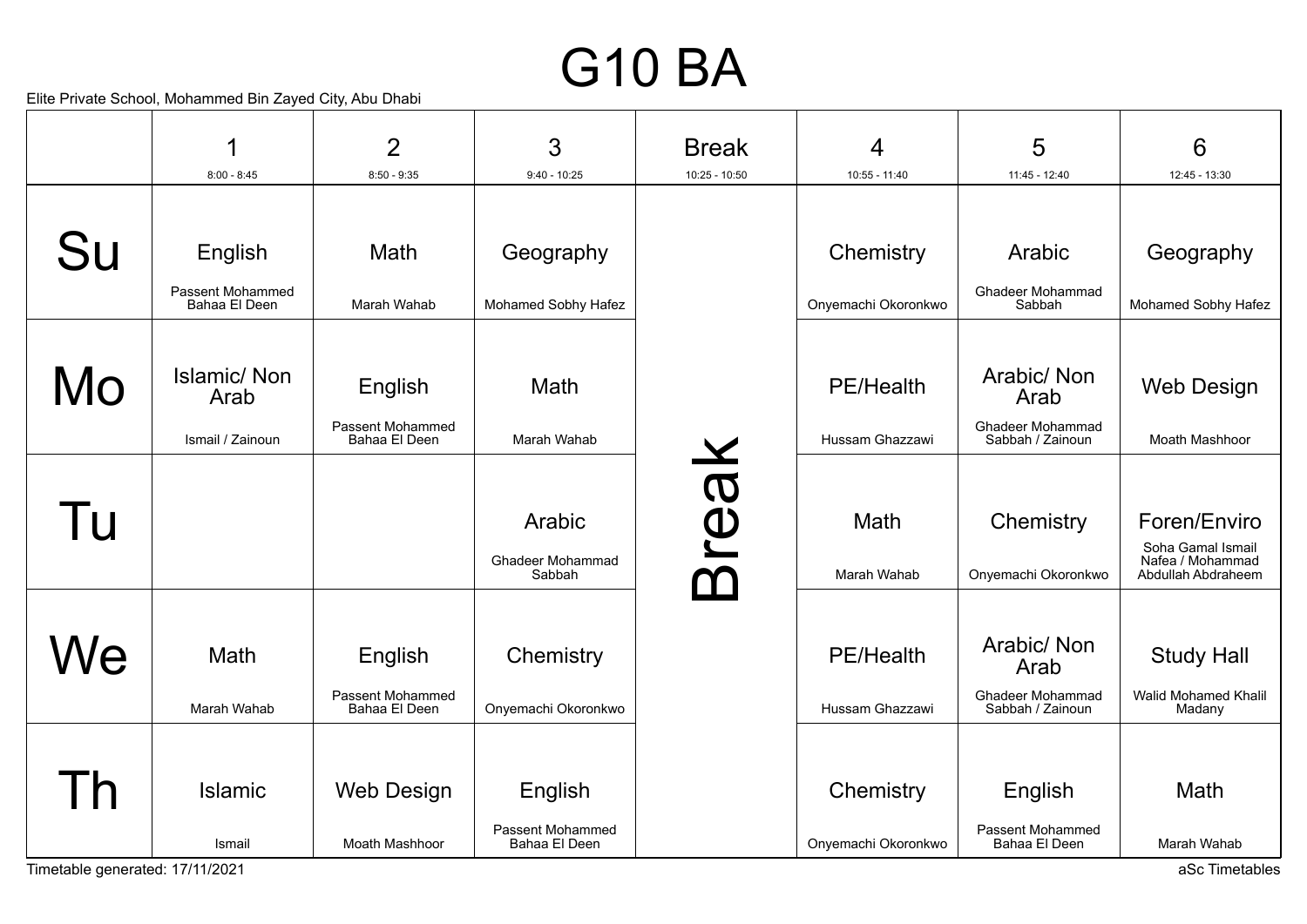## G10 BB

|                                 | 1                                                                           |                                  |                                     |                                 |                                             |                                     | $6\phantom{1}6$                                                    |
|---------------------------------|-----------------------------------------------------------------------------|----------------------------------|-------------------------------------|---------------------------------|---------------------------------------------|-------------------------------------|--------------------------------------------------------------------|
|                                 | $8:00 - 8:45$                                                               | $\overline{2}$<br>$8:50 - 9:35$  | 3<br>$9:40 - 10:25$                 | <b>Break</b><br>$10:25 - 10:50$ | 4<br>$10:55 - 11:40$                        | 5<br>11:45 - 12:40                  | 12:45 - 13:30                                                      |
| Su                              | Math                                                                        | <b>Islamic</b>                   | Chemistry                           |                                 | English                                     | <b>Web Design</b>                   | Arabic                                                             |
|                                 | Sahel Abdullah                                                              | Ismail                           | Onyemachi Okoronkwo                 |                                 | Arwa Kanan                                  | Moath Mashhoor                      | Ghadeer Mohammad<br>Sabbah                                         |
| Mo                              | Foren/Enviro<br>Soha Gamal Ismail<br>Nafea / Mohammad<br>Abdullah Abdraheem | Chemistry<br>Onyemachi Okoronkwo | Islamic<br>Ismail                   |                                 | <b>Web Design</b><br>Moath Mashhoor         | Math<br>Sahel Abdullah              | English<br>Arwa Kanan                                              |
| Tu                              | Chemistry<br>Onyemachi Okoronkwo                                            | Geography<br>Mohamed Sobhy Hafez |                                     | <b>NOOI</b>                     |                                             | English<br>Arwa Kanan               | Math<br>Sahel Abdullah                                             |
| We                              | Geography<br>Mohamed Sobhy Hafez                                            | English<br>Arwa Kanan            | <b>PE/Health</b><br>Hussam Ghazzawi |                                 | Arabic<br><b>Ghadeer Mohammad</b><br>Sabbah | Math<br>Sahel Abdullah              | Arabic<br><b>Ghadeer Mohammad</b><br>Sabbah                        |
| Timetable generated: 17/11/2021 | Chemistry<br>Onyemachi Okoronkwo                                            | English<br>Arwa Kanan            | Math<br>Sahel Abdullah              |                                 | Arabic<br>Ghadeer Mohammad<br>Sabbah        | <b>PE/Health</b><br>Hussam Ghazzawi | <b>Study Hall</b><br>Anas Abdel Ghalib<br>Abbasi<br>aSc Timetables |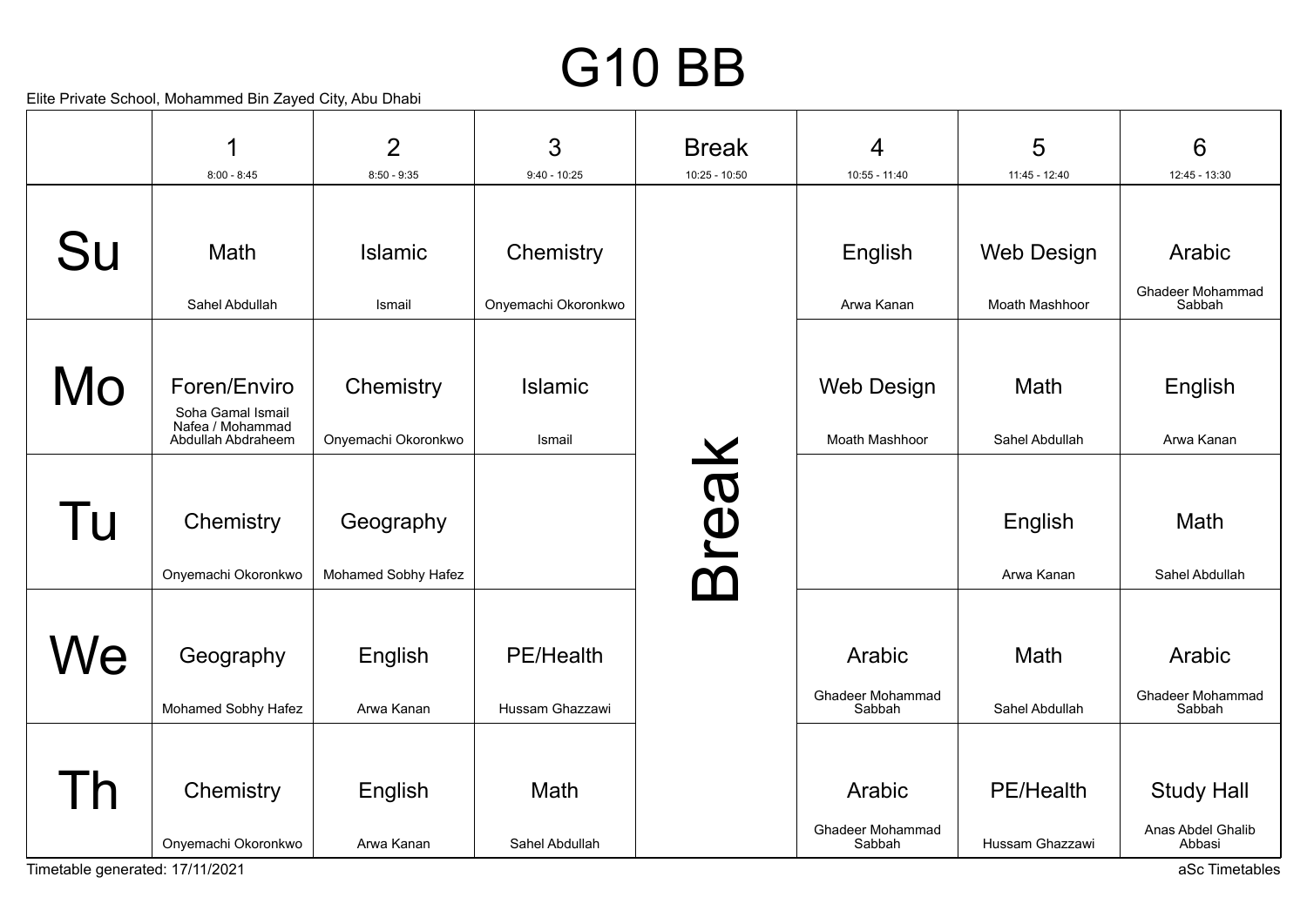# G10 BC

|                                 | 1                                | $\overline{2}$                      | 3                                                     | <b>Break</b>    | 4                      | 5                                   | $6\phantom{1}6$                     |
|---------------------------------|----------------------------------|-------------------------------------|-------------------------------------------------------|-----------------|------------------------|-------------------------------------|-------------------------------------|
|                                 | $8:00 - 8:45$                    | $8:50 - 9:35$                       | $9:40 - 10:25$                                        | $10:25 - 10:50$ | 10:55 - 11:40          | 11:45 - 12:40                       | 12:45 - 13:30                       |
| Su                              | English                          | Web Design                          | Foren/Enviro<br>Soha Gamal Ismail<br>Nafea / Mohammad |                 | Arabic                 | Math                                | Chemistry                           |
|                                 | Arwa Kanan                       | Moath Mashhoor                      | Abdullah Abdraheem                                    |                 | Fari Ahmed             | Sahel Abdullah                      | Onyemachi Okoronkwo                 |
| Mo                              | Arabic<br>Fari Ahmed             | Math<br>Sahel Abdullah              | <b>Study Hall</b><br><b>Tarek Khaled</b>              |                 | Math<br>Sahel Abdullah | English<br>Arwa Kanan               | <b>PE/Health</b><br>Hussam Ghazzawi |
|                                 |                                  |                                     |                                                       |                 |                        |                                     |                                     |
| Tu                              | Geography<br>Mohamed Sobhy Hafez | <b>PE/Health</b><br>Hussam Ghazzawi | Chemistry<br>Onyemachi Okoronkwo                      | <b>Preak</b>    |                        |                                     | English<br>Arwa Kanan               |
| <b>Ne</b>                       | Islamic<br>Ismail                | <b>Islamic</b><br>Ismail            | Math<br>Sahel Abdullah                                |                 | English<br>Arwa Kanan  | Arabic<br>Fari Ahmed                | Geography<br>Mohamed Sobhy Hafez    |
|                                 | Arabic<br>Fari Ahmed             | Chemistry<br>Onyemachi Okoronkwo    | English<br>Arwa Kanan                                 |                 | Math<br>Sahel Abdullah | <b>Web Design</b><br>Moath Mashhoor | Chemistry<br>Onyemachi Okoronkwo    |
| Timetable generated: 17/11/2021 |                                  |                                     |                                                       |                 |                        |                                     | aSc Timetables                      |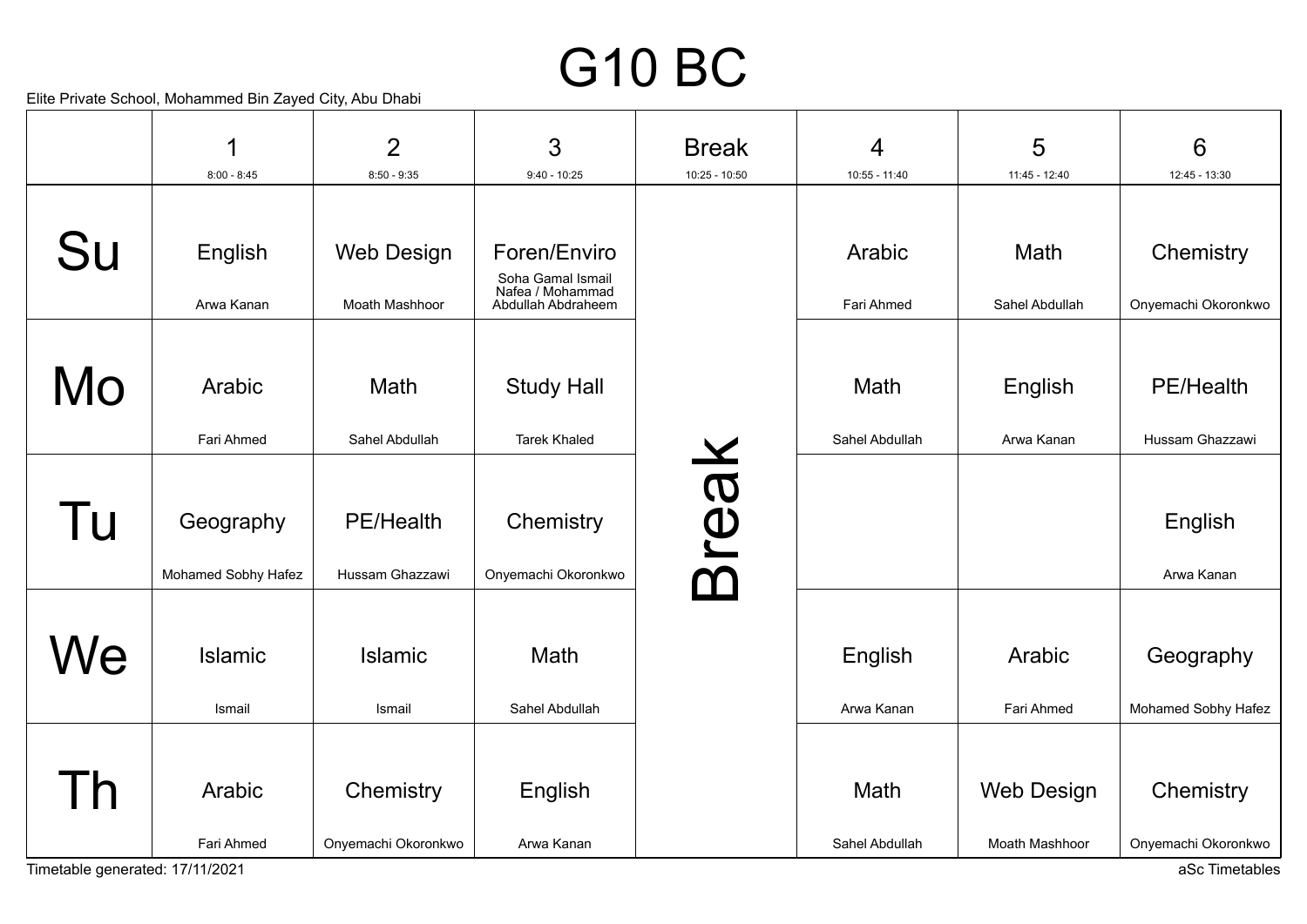# G10 BD

|    | 1                                                   | $\overline{2}$                          | 3                                                   | <b>Break</b>    | $\overline{4}$                                     | 5                                            | $6\phantom{1}6$                                                    |
|----|-----------------------------------------------------|-----------------------------------------|-----------------------------------------------------|-----------------|----------------------------------------------------|----------------------------------------------|--------------------------------------------------------------------|
|    | $8:00 - 8:45$                                       | $8:50 - 9:35$                           | $9:40 - 10:25$                                      | $10:25 - 10:50$ | $10:55 - 11:40$                                    | 11:45 - 12:40                                | 12:45 - 13:30                                                      |
| Su | <b>Study Hall</b><br>Mohammad Abdullah              | Chemistry<br>Soha Gamal Ismail          | Arabic                                              |                 | <b>Islamic</b>                                     | English<br>Passent Mohammed                  | Math                                                               |
|    | Abdraheem                                           | Nafea                                   | Fari Ahmed                                          |                 | Ismail                                             | Bahaa El Deen                                | Sahel Abdullah                                                     |
| Mo | English<br><b>Passent Mohammed</b><br>Bahaa El Deen | Chemistry<br>Soha Gamal Ismail<br>Nafea | English<br><b>Passent Mohammed</b><br>Bahaa El Deen |                 | <b>Web Design</b><br>Duaa                          | Arabic<br>Fari Ahmed                         | Foren/Enviro<br>Soha Gamal Ismail<br>Nafea / Mona Ahmad El<br>Abed |
| Tu | Web Design<br>Duaa                                  | Math<br>Sahel Abdullah                  | Arabic<br>Fari Ahmed                                | <b>IBO</b><br>M | <b>PE/Health</b><br>Walid Mohamed Khalil<br>Madany | <b>Study Hall</b><br>Ayat                    | English<br>Passent Mohammed<br>Bahaa El Deen                       |
| We | Math<br>Sahel Abdullah                              | Chemistry<br>Soha Gamal Ismail<br>Nafea | <b>PE/Health</b><br>Walid Mohamed Khalil<br>Madany  |                 | Geography<br>Mohamed Sobhy Hafez                   | English<br>Passent Mohammed<br>Bahaa El Deen | Math<br>Sahel Abdullah                                             |
|    | Math<br>Sahel Abdullah                              | <b>Study Hall</b><br>Ayat               | Chemistry<br>Soha Gamal Ismail<br>Nafea             |                 | <b>Islamic</b><br>Ismail                           | Arabic<br>Fari Ahmed                         | Geography<br>Mohamed Sobhy Hafez<br>aSc Timetables                 |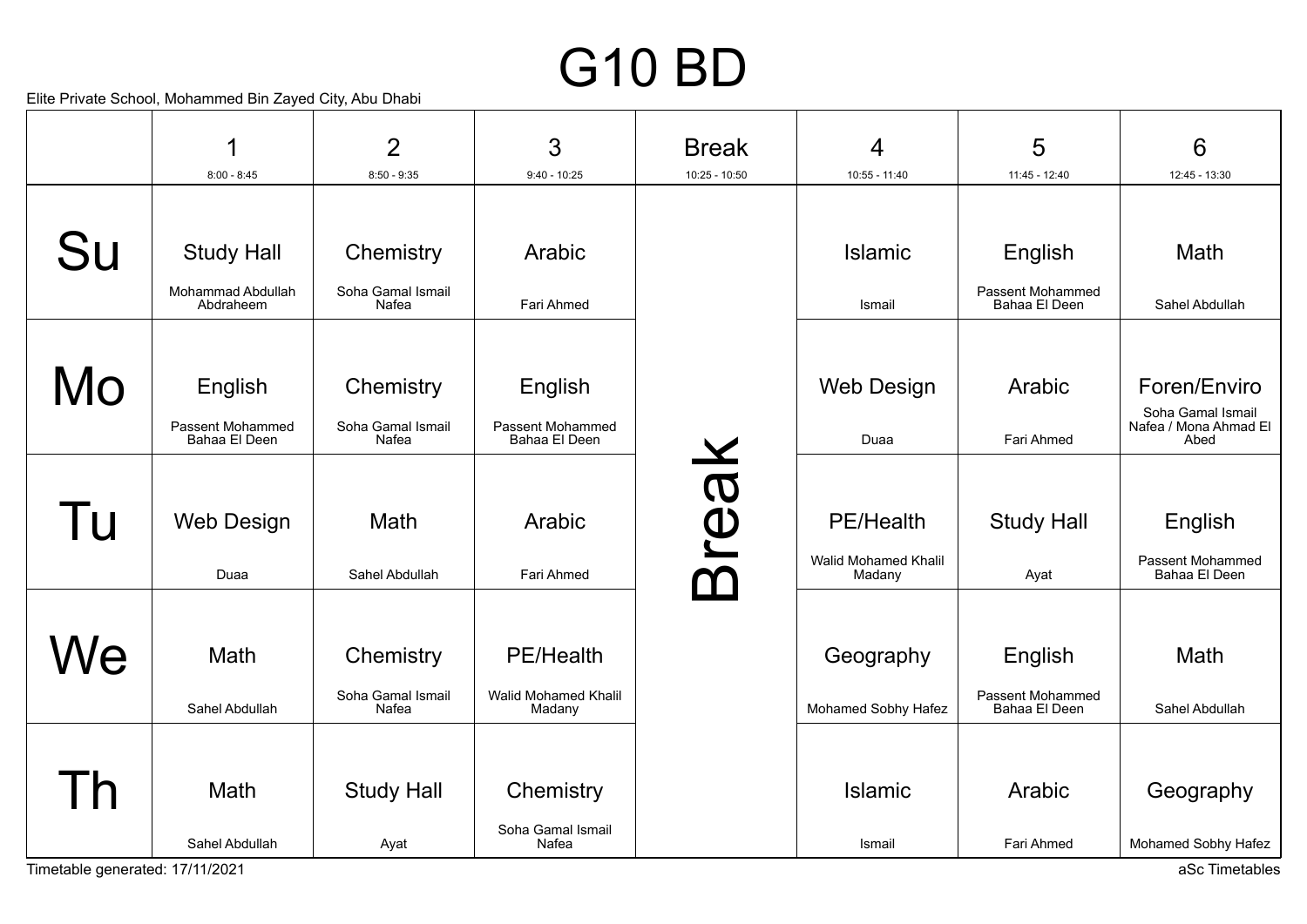## G10 GA

Elite Private School, Mohammed Bin Zayed City, Abu Dhabi

|    | 1                                                   | $\overline{2}$                               | 3                                                                 | <b>Break</b>    | 4                                            | 5                                       | 6                                              |
|----|-----------------------------------------------------|----------------------------------------------|-------------------------------------------------------------------|-----------------|----------------------------------------------|-----------------------------------------|------------------------------------------------|
|    | $8:00 - 8:45$                                       | $8:50 - 9:35$                                | $9:40 - 10:25$                                                    | $10:25 - 10:50$ | 10:55 - 11:40                                | 11:45 - 12:40                           | 12:45 - 13:30                                  |
| Su | Geography<br>Mohamed Sobhy Hafez                    | Arabic<br><b>Ghadeer Mohammad</b><br>Sabbah  | Math<br>Sahel Abdullah                                            |                 | <b>PE/Health</b><br>Abeer Ali Al Nawasrah    | Chemistry<br>Soha Gamal Ismail<br>Nafea | <b>Web Design</b><br>Duaa                      |
| Mo | Math                                                | Arabic<br><b>Ghadeer Mohammad</b>            | Foren/Enviro<br>Lina Sahib / Mona                                 |                 | English<br><b>Passent Mohammed</b>           | Chemistry<br>Soha Gamal Ismail          | Arabic/ Non<br>Arab<br><b>Ghadeer Mohammad</b> |
|    | Sahel Abdullah                                      | Sabbah                                       | Ahmad El Abed                                                     |                 | Bahaa El Deen                                | Nafea                                   | Sabbah / Zainoun                               |
| Tu | Non Arab<br>Zainoun                                 | English<br>Passent Mohammed<br>Bahaa El Deen |                                                                   | <b>NOOI</b>     | Math<br>Sahel Abdullah                       |                                         | <b>Islamic</b><br>Souhad Megad                 |
| Ve | English<br><b>Passent Mohammed</b><br>Bahaa El Deen | Math<br>Sahel Abdullah                       | Arabic/Non<br>Arab<br><b>Ghadeer Mohammad</b><br>Sabbah / Zainoun |                 | English<br>Passent Mohammed<br>Bahaa El Deen | Chemistry<br>Soha Gamal Ismail<br>Nafea | <b>PE/Health</b><br>Abeer Ali Al Nawasrah      |
|    | English<br><b>Passent Mohammed</b><br>Bahaa El Deen | <b>Math</b><br>Sahel Abdullah                | <b>Web Design</b><br>Duaa                                         |                 | <b>Islamic</b><br>Souhad Megad               | Geography<br>Mohamed Sobhy Hafez        | Chemistry<br>Soha Gamal Ismail<br>Nafea        |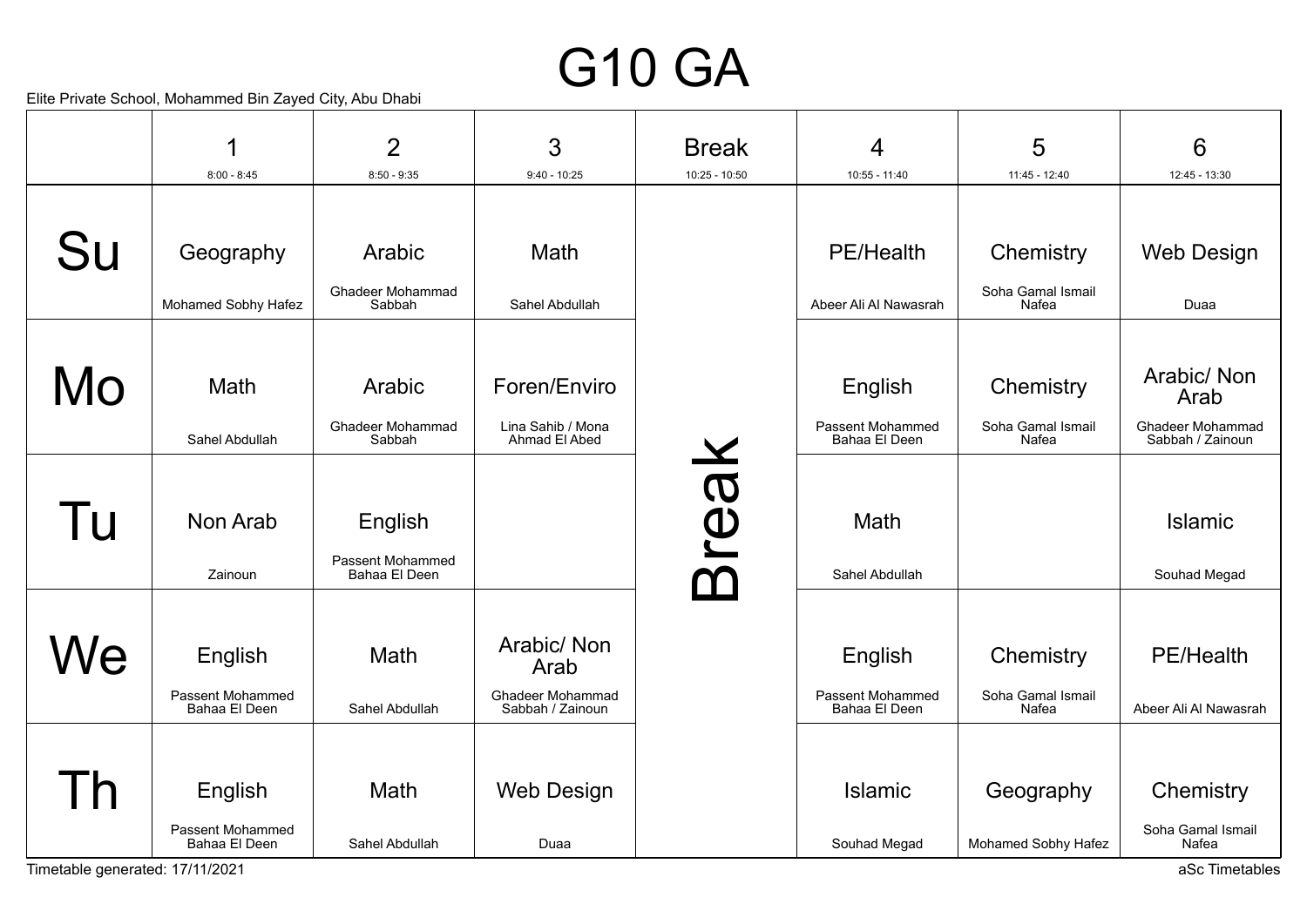# G10 GB

Elite Private School, Mohammed Bin Zayed City, Abu Dhabi

|    | 1<br>$8:00 - 8:45$                | $\overline{2}$<br>$8:50 - 9:35$ | 3<br>$9:40 - 10:25$        | <b>Break</b><br>10:25 - 10:50 | 4<br>10:55 - 11:40         | 5<br>11:45 - 12:40                          | $6\phantom{1}6$<br>12:45 - 13:30  |
|----|-----------------------------------|---------------------------------|----------------------------|-------------------------------|----------------------------|---------------------------------------------|-----------------------------------|
|    |                                   |                                 |                            |                               |                            |                                             |                                   |
| Su | Arabic                            | Math                            | <b>Web Design</b>          |                               | Chemistry                  | English                                     | English                           |
|    | <b>Ghadeer Mohammad</b><br>Sabbah | <b>Richard Kube</b>             | Duaa                       |                               | Soha Gamal Ismail<br>Nafea | Arwa Kanan                                  | Arwa Kanan                        |
|    |                                   |                                 |                            |                               |                            |                                             |                                   |
| Mo | <b>PE/Health</b>                  | Geography                       | Chemistry                  |                               | English                    | Math                                        | Geography                         |
|    | Abeer Ali Al Nawasrah             | Mohamed Sobhy Hafez             | Soha Gamal Ismail<br>Nafea |                               | Arwa Kanan                 | <b>Richard Kube</b>                         | Mohamed Sobhy Hafez               |
|    |                                   |                                 |                            | <b>NOSI</b>                   |                            |                                             |                                   |
| Tu |                                   |                                 | Islamic                    |                               | Arabic                     | Arabic                                      | <b>Study Hall</b>                 |
|    |                                   |                                 | Souhad Megad               | $\mathbf T$                   | Ghadeer Mohammad<br>Sabbah | <b>Ghadeer Mohammad</b><br>Sabbah           | Fari Ahmed                        |
|    |                                   |                                 |                            |                               |                            |                                             |                                   |
| We | Web Design                        | <b>PE/Health</b>                | Math                       |                               | Islamic                    | Foren/Enviro                                | English                           |
|    | Duaa                              | Abeer Ali Al Nawasrah           | <b>Richard Kube</b>        |                               | Souhad Megad               | Onyemachi Okoronkwo<br>/ Mona Ahmad El Abed | Arwa Kanan                        |
|    |                                   |                                 |                            |                               |                            |                                             |                                   |
|    | Chemistry                         | Chemistry                       | Math                       |                               | English                    | Math                                        | Arabic                            |
|    | Soha Gamal Ismail<br>Nafea        | Soha Gamal Ismail<br>Nafea      | <b>Richard Kube</b>        |                               | Arwa Kanan                 | <b>Richard Kube</b>                         | <b>Ghadeer Mohammad</b><br>Sabbah |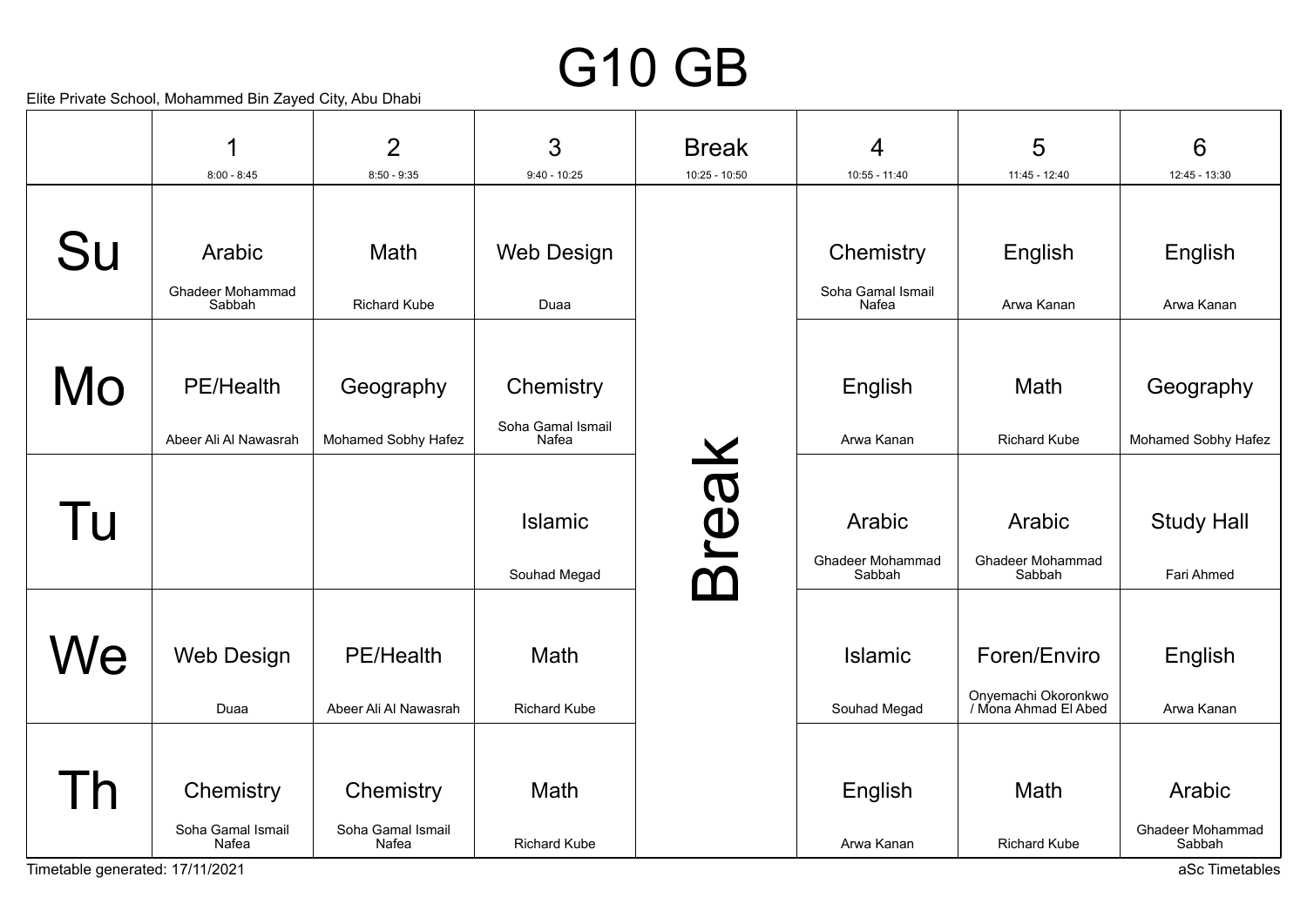## G10 GC

|     | $8:00 - 8:45$                    | $8:50 - 9:35$                      |                                         |                 | 4                                                           | 5                                                   | $6\phantom{1}6$                              |
|-----|----------------------------------|------------------------------------|-----------------------------------------|-----------------|-------------------------------------------------------------|-----------------------------------------------------|----------------------------------------------|
|     |                                  |                                    | $9:40 - 10:25$                          | $10:25 - 10:50$ | $10:55 - 11:40$                                             | 11:45 - 12:40                                       | 12:45 - 13:30                                |
| Su  | Chemistry<br>Soha Gamal Ismail   | English<br><b>Passent Mohammed</b> | English<br>Passent Mohammed             |                 | Geography                                                   | Arabic                                              | Math                                         |
|     | Nafea                            | Bahaa El Deen                      | Bahaa El Deen                           |                 | Mohamed Sobhy Hafez                                         | Fari Ahmed                                          | <b>Richard Kube</b>                          |
| Mo  | Geography<br>Mohamed Sobhy Hafez | <b>Web Design</b><br>Duaa          | Arabic<br>Fari Ahmed                    |                 | <b>PE/Health</b><br>Abeer Ali Al Nawasrah                   | English<br><b>Passent Mohammed</b><br>Bahaa El Deen | Math<br><b>Richard Kube</b>                  |
|     |                                  |                                    |                                         |                 |                                                             |                                                     |                                              |
| l U | Arabic<br>Fari Ahmed             | <b>Islamic</b><br>Souhad Megad     | Chemistry<br>Soha Gamal Ismail<br>Nafea | <b>IBOJ</b>     |                                                             | Chemistry<br>Soha Gamal Ismail<br>Nafea             |                                              |
| Ne  | Math<br><b>Richard Kube</b>      | Math<br><b>Richard Kube</b>        | Chemistry<br>Soha Gamal Ismail<br>Nafea |                 | Foren/Enviro<br>Onyemachi Okoronkwo<br>/ Mona Ahmad El Abed | <b>Web Design</b><br>Duaa                           | English<br>Passent Mohammed<br>Bahaa El Deen |
|     | Math<br><b>Richard Kube</b>      | <b>Islamic</b><br>Souhad Megad     | Arabic<br>Fari Ahmed                    |                 | <b>Study Hall</b><br>Lina Sahib                             | <b>PE/Health</b><br>Abeer Ali Al Nawasrah           | English<br>Passent Mohammed<br>Bahaa El Deen |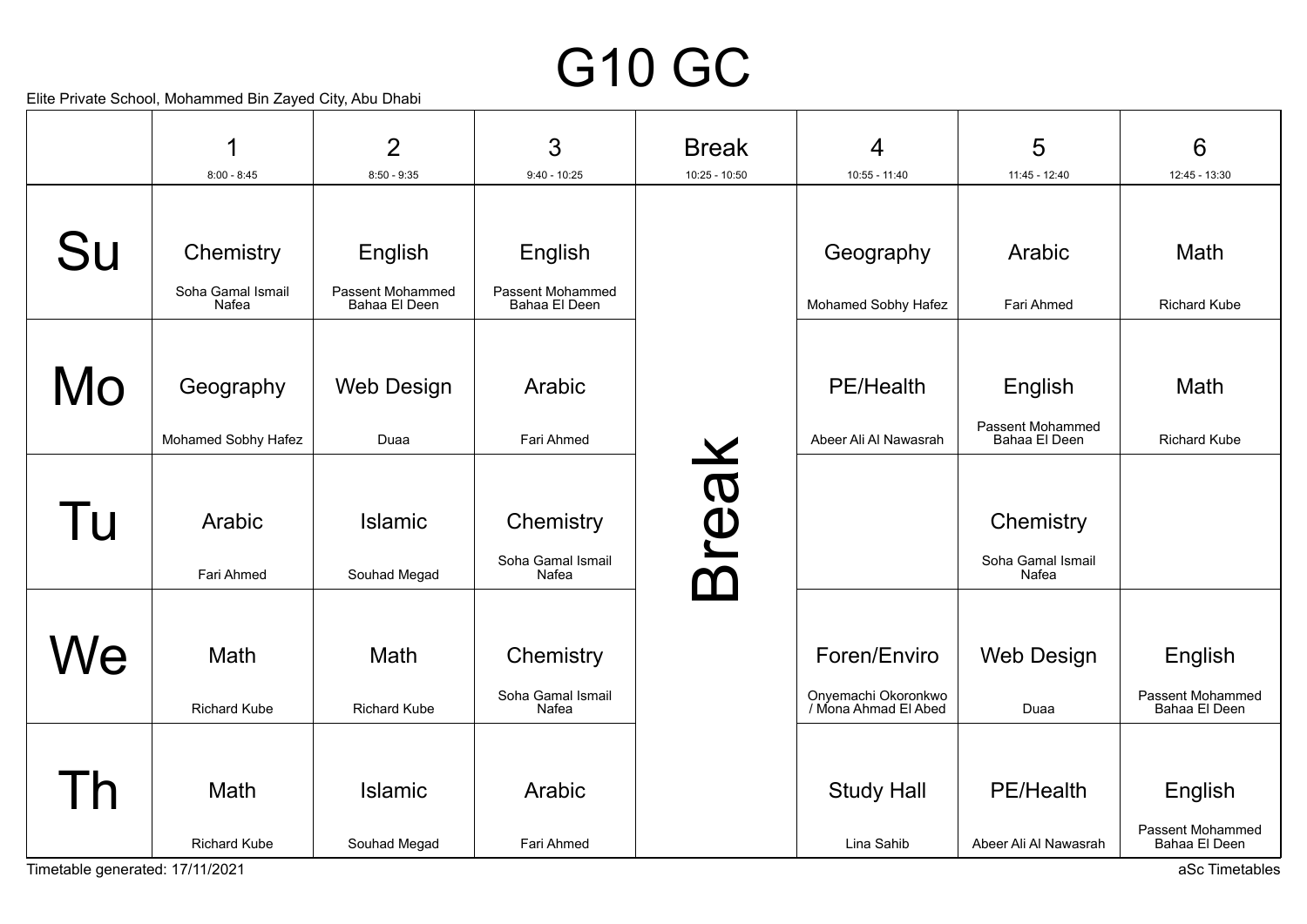## G11 BA

|                                 | 1                                                        | $\overline{2}$                              | 3                             | <b>Break</b>    | $\overline{4}$                              | 5                                              | $6\phantom{1}6$               |
|---------------------------------|----------------------------------------------------------|---------------------------------------------|-------------------------------|-----------------|---------------------------------------------|------------------------------------------------|-------------------------------|
|                                 | $8:00 - 8:45$                                            | $8:50 - 9:35$                               | $9:40 - 10:25$                | $10:25 - 10:50$ | $10:55 - 11:40$                             | 11:45 - 12:40                                  | 12:45 - 13:30                 |
| Su                              | Math                                                     | English                                     | Health/<br>Careers            |                 | Physics                                     | Math                                           | Photoshop                     |
|                                 | <b>Richard Kube</b>                                      | Tahar Saad Zorgani                          | Hussam Ghazzawi               |                 | Ayat                                        | <b>Richard Kube</b>                            | Moath Mashhoor                |
| Mo                              | Math<br><b>Richard Kube</b>                              | <b>World History</b><br>Rasha Radwan        | <b>Physics</b><br>Ayat        |                 | Arabic<br>Fari Ahmed                        | Photoshop<br>Moath Mashhoor                    | English<br>Tahar Saad Zorgani |
| Tu                              |                                                          | <b>World History</b><br>Rasha Radwan        |                               | reak            | Arabic/ Non<br>Arab<br>Fari Ahmed / Zainoun | <b>Islamic/Non</b><br>Arab<br>Ismail / Zainoun |                               |
| We                              | Science/Busin<br>ess<br>Tarek Khaled / Ali Abu<br>Zarour | English<br>Tahar Saad Zorgani               | English<br>Tahar Saad Zorgani |                 | Arabic<br>Fari Ahmed                        | Math<br><b>Richard Kube</b>                    | Physics<br>Ayat               |
|                                 | <b>Physics</b><br>Ayat                                   | Arabic/ Non<br>Arab<br>Fari Ahmed / Zainoun | <b>Islamic</b><br>Ismail      |                 | Health/<br>Careers<br>Hussam Ghazzawi       | English<br>Tahar Saad Zorgani                  | Math<br><b>Richard Kube</b>   |
| Timetable generated: 17/11/2021 |                                                          |                                             |                               |                 |                                             |                                                | aSc Timetables                |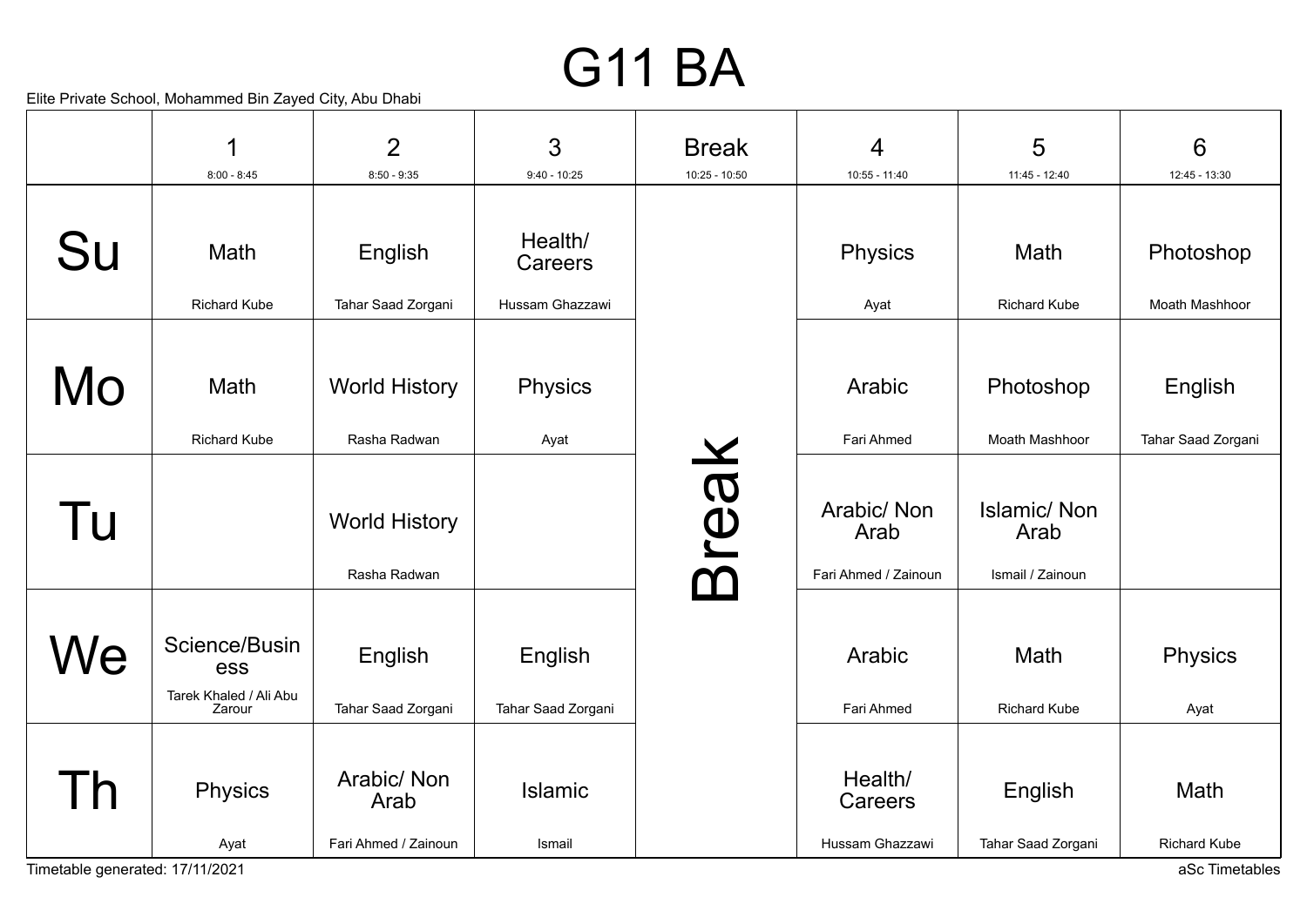# G11 BB

Elite Private School, Mohammed Bin Zayed City, Abu Dhabi

|           | 1<br>$8:00 - 8:45$   | $\overline{2}$<br>$8:50 - 9:35$ | 3<br>$9:40 - 10:25$                  | <b>Break</b><br>$10:25 - 10:50$ | $\overline{4}$<br>$10:55 - 11:40$ | 5<br>11:45 - 12:40                    | 6<br>12:45 - 13:30    |
|-----------|----------------------|---------------------------------|--------------------------------------|---------------------------------|-----------------------------------|---------------------------------------|-----------------------|
|           |                      |                                 |                                      |                                 |                                   |                                       |                       |
| Su        | Physics              | Arabic                          | Physics                              |                                 | Math                              | English                               | Arabic                |
|           | Lina Sahib           | Fari Ahmed                      | Lina Sahib                           |                                 | <b>Richard Kube</b>               | Adam Kelly                            | Fari Ahmed            |
|           |                      |                                 |                                      |                                 |                                   |                                       |                       |
| Mo        | <b>World History</b> | Math                            | Photoshop                            |                                 | English                           | Health/<br>Careers                    | Arabic                |
|           | Rasha Radwan         | <b>Richard Kube</b>             | Moath Mashhoor                       |                                 | Adam Kelly                        | <b>Walid Mohamed Khalil</b><br>Madany | Fari Ahmed            |
| Tu        |                      | Math<br><b>Richard Kube</b>     | <b>World History</b><br>Rasha Radwan | reak<br>$\mathbf 7$             |                                   |                                       | Physics<br>Lina Sahib |
| <b>Ne</b> | Physics              | Arabic                          | English                              |                                 | Math                              | Science/Busin<br>ess                  | Islamic               |
|           | Lina Sahib           | Fari Ahmed                      | Adam Kelly                           |                                 | <b>Richard Kube</b>               | Rasha Radwan / Tarek<br>Khaled        | Ismail                |
|           |                      |                                 |                                      |                                 |                                   |                                       |                       |
|           | Photoshop            | English                         | Health/<br>Careers                   |                                 | Math                              | <b>Islamic</b>                        | English               |
|           | Moath Mashhoor       | Adam Kelly                      | Walid Mohamed Khalil<br>Madany       |                                 | <b>Richard Kube</b>               | Ismail                                | Adam Kelly            |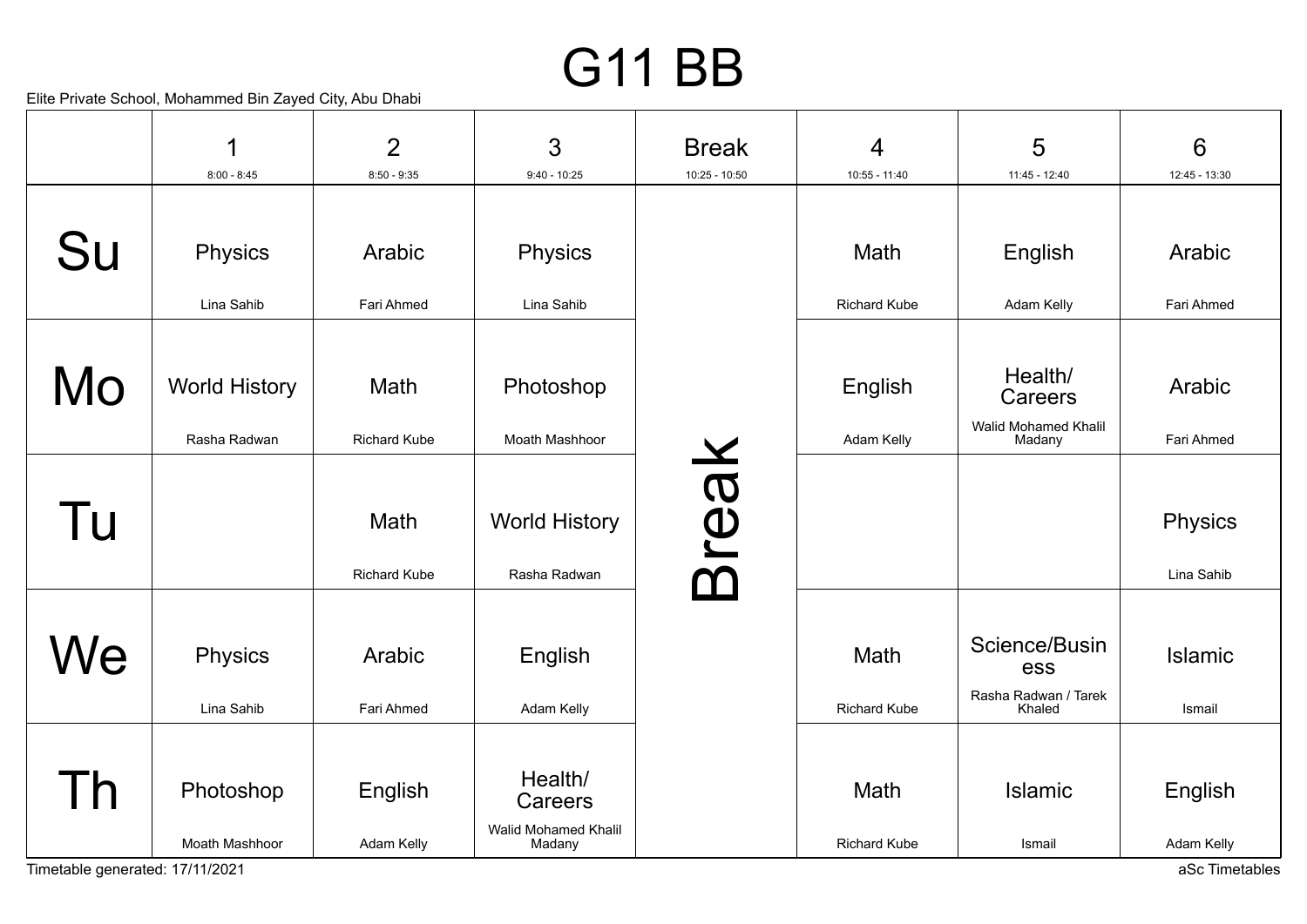# G11 BC

|                                 | 1                             | $\overline{2}$                        | 3                                           | <b>Break</b>    | $\overline{4}$                | 5                                                      | $6\phantom{1}6$                       |
|---------------------------------|-------------------------------|---------------------------------------|---------------------------------------------|-----------------|-------------------------------|--------------------------------------------------------|---------------------------------------|
|                                 | $8:00 - 8:45$                 | $8:50 - 9:35$                         | $9:40 - 10:25$                              | $10:25 - 10:50$ | $10:55 - 11:40$               | 11:45 - 12:40                                          | 12:45 - 13:30                         |
| Su                              | Arabic<br>Farhana             | Health/<br>Careers<br>Hussam Ghazzawi | English<br>Tahar Saad Zorgani               |                 | Photoshop<br>Moath Mashhoor   | Math<br>Mohamed Zaki                                   | Physics<br>Lina Sahib                 |
|                                 |                               |                                       |                                             |                 |                               |                                                        |                                       |
| Mo                              | Arabic<br>Farhana             | Physics<br>Lina Sahib                 | English<br>Tahar Saad Zorgani               |                 | <b>Study Hall</b><br>Ayat     | Math<br>Mohamed Zaki                                   | Islamic<br>Ismail                     |
|                                 |                               |                                       |                                             |                 |                               |                                                        |                                       |
| Tu                              | Islamic<br>Ismail             | Arabic<br>Farhana                     |                                             | <b>Teal</b>     | Photoshop<br>Moath Mashhoor   |                                                        | Math<br>Mohamed Zaki                  |
| We                              | Arabic<br>Farhana             | Math<br>Mohamed Zaki                  | <b>World History</b><br>Mohamed Sobhy Hafez |                 | English<br>Tahar Saad Zorgani | <b>Physics</b><br>Lina Sahib                           | Health/<br>Careers<br>Hussam Ghazzawi |
|                                 | English<br>Tahar Saad Zorgani | Math<br>Mohamed Zaki                  | <b>World History</b><br>Mohamed Sobhy Hafez |                 | English<br>Tahar Saad Zorgani | Science/Busin<br>ess<br>Rasha Radwan / Tarek<br>Khaled | Physics<br>Lina Sahib                 |
| Timetable generated: 17/11/2021 |                               |                                       |                                             |                 |                               |                                                        | aSc Timetables                        |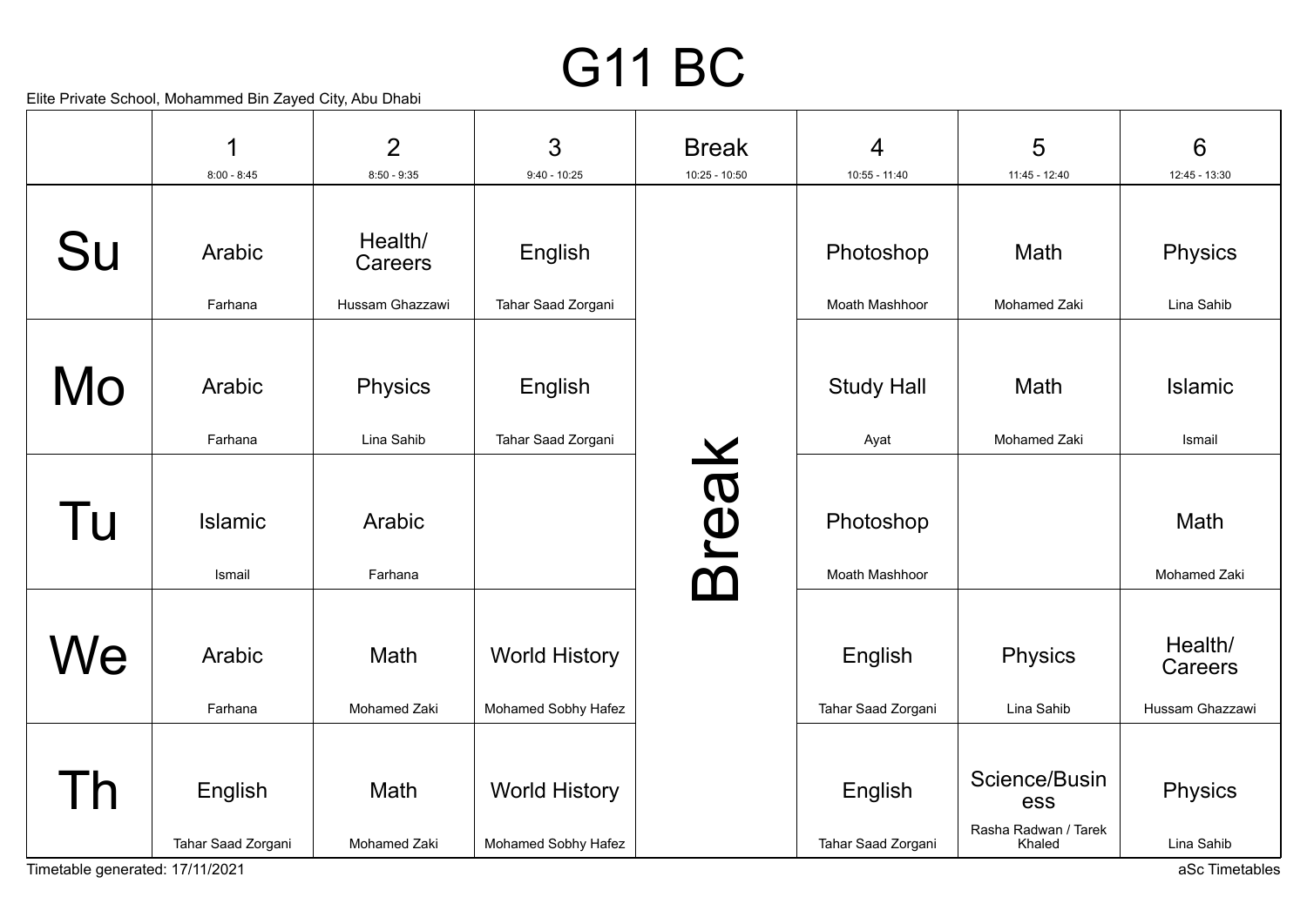# G11 BD

Elite Private School, Mohammed Bin Zayed City, Abu Dhabi

|              | 1                                    | $\overline{2}$              | 3                            | <b>Break</b>    | $\overline{4}$              | 5                           | 6                  |
|--------------|--------------------------------------|-----------------------------|------------------------------|-----------------|-----------------------------|-----------------------------|--------------------|
|              | $8:00 - 8:45$                        | $8:50 - 9:35$               | $9:40 - 10:25$               | $10:25 - 10:50$ | $10:55 - 11:40$             | 11:45 - 12:40               | 12:45 - 13:30      |
| Su           | <b>World History</b>                 | Arabic                      | English                      |                 | Physics                     | Health/<br>Careers          | Math               |
|              | Rasha Radwan                         | Farhana                     | Mohamed Alrefaei             |                 | Lina Sahib                  | Hussam Ghazzawi             | Mohamed Zaki       |
| Mo           | English                              | Islamic                     | Math                         |                 | Arabic                      | <b>Physics</b>              | Math               |
|              | Mohamed Alrefaei                     | Ismail                      | Mohamed Zaki                 |                 | Farhana                     | Lina Sahib                  | Mohamed Zaki       |
| Tu           | <b>World History</b><br>Rasha Radwan |                             | Arabic<br>Farhana            | reak<br>M       | English<br>Mohamed Alrefaei |                             |                    |
| Ve           | Math<br>Mohamed Zaki                 | English<br>Mohamed Alrefaei | <b>Physics</b><br>Lina Sahib |                 | <b>Islamic</b><br>Ismail    | Photoshop<br>Moath Mashhoor | Arabic<br>Farhana  |
|              |                                      |                             |                              |                 |                             |                             |                    |
| $\mathsf{D}$ | Science/Busin<br>ess                 | Physics                     | Math                         |                 | Photoshop                   | English                     | Health/<br>Careers |
|              | Rasha Radwan / Tarek<br>Khaled       | Lina Sahib                  | Mohamed Zaki                 |                 | Moath Mashhoor              | Mohamed Alrefaei            | Hussam Ghazzawi    |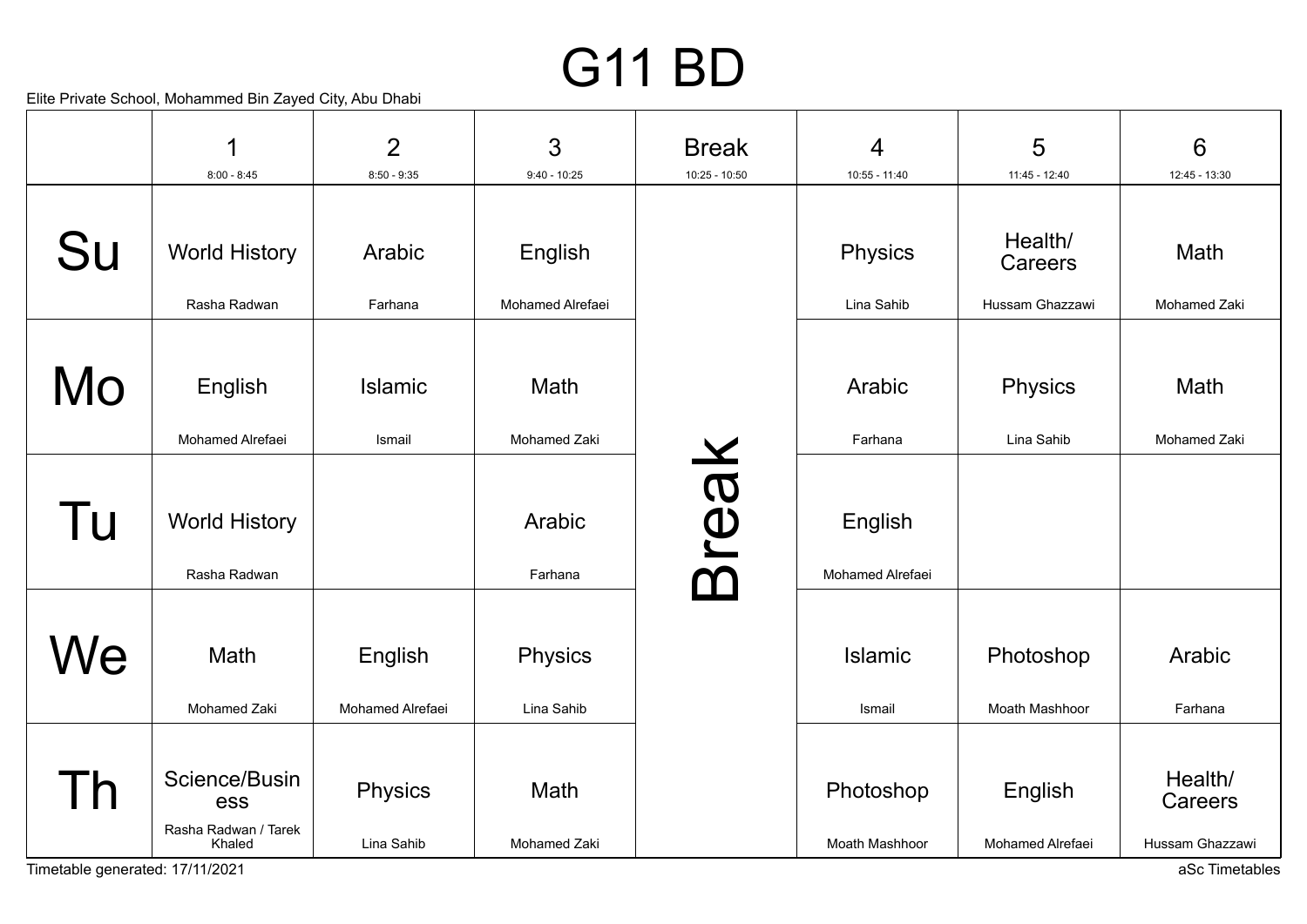# G11 BE

|     | 1                                                    | $\overline{2}$                       | 3                                           | <b>Break</b>                | 4                     | 5                     | $6\phantom{1}6$                        |
|-----|------------------------------------------------------|--------------------------------------|---------------------------------------------|-----------------------------|-----------------------|-----------------------|----------------------------------------|
|     | $8:00 - 8:45$                                        | $8:50 - 9:35$                        | $9:40 - 10:25$                              | $10:25 - 10:50$             | $10:55 - 11:40$       | 11:45 - 12:40         | 12:45 - 13:30                          |
| Su  | Health/<br>Careers                                   | English                              | Science/Busin<br>ess                        |                             | Math                  | Arabic                | Islamic                                |
|     | Walid Mohamed Khalil<br>Madany                       | Adam Kelly                           | Rasha Radwan / Tarek<br>Khaled              |                             | Mohamed Zaki          | Farhana               | Ismail                                 |
| Mo  | English                                              | Math                                 | Arabic                                      |                             | Physics               | Islamic               | Physics                                |
|     | Adam Kelly                                           | Mohamed Zaki                         | Farhana                                     | $\boldsymbol{\times}$       | Lina Sahib            | Ismail                | Lina Sahib                             |
| Tu  | Health/<br>Careers<br>Walid Mohamed Khalil<br>Madany | English<br>Adam Kelly                | <b>World History</b><br>Mohamed Sobhy Hafez | <b>Neel</b><br>$\mathbf{T}$ |                       |                       | Arabic<br>Farhana                      |
| We  | Photoshop<br>Moath Mashhoor                          | Photoshop<br>Moath Mashhoor          | Math<br>Mohamed Zaki                        |                             | Physics<br>Lina Sahib | English<br>Adam Kelly | English<br>Adam Kelly                  |
| l h | <b>World History</b><br>Mohamed Sobhy Hafez          | <b>Study Hall</b><br>Mahdy Abu Shadi | <b>Physics</b><br>Lina Sahib                |                             | Math<br>Mohamed Zaki  | Arabic<br>Farhana     | Math<br>Mohamed Zaki<br>aSc Timetables |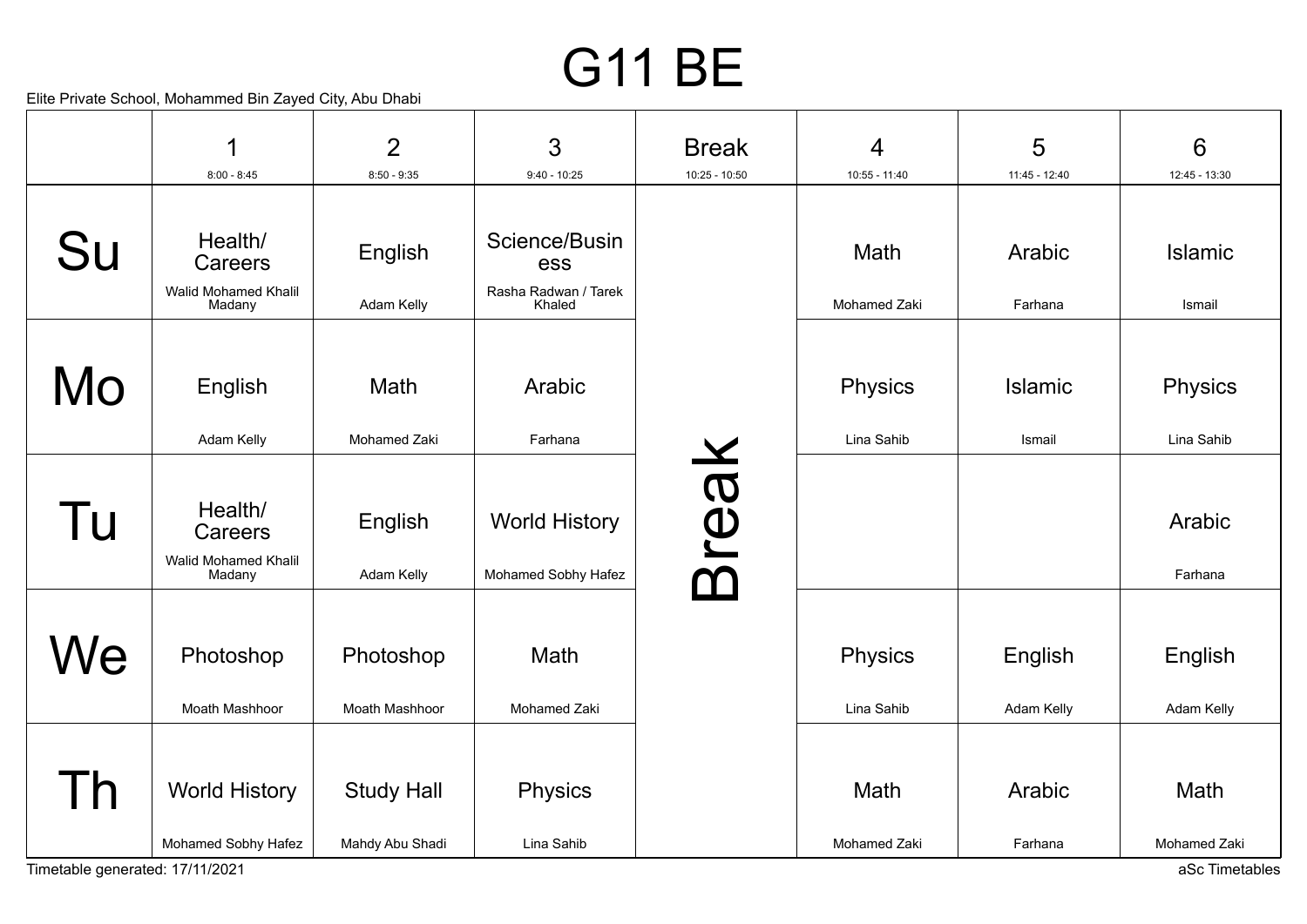## G11 GA

|    | 1                                                       | $\overline{2}$                              | 3                           | <b>Break</b>    | 4                                        | 5                                           | 6                                                                               |
|----|---------------------------------------------------------|---------------------------------------------|-----------------------------|-----------------|------------------------------------------|---------------------------------------------|---------------------------------------------------------------------------------|
|    | $8:00 - 8:45$                                           | $8:50 - 9:35$                               | $9:40 - 10:25$              | $10:25 - 10:50$ | 10:55 - 11:40                            | 11:45 - 12:40                               | 12:45 - 13:30                                                                   |
| Su | Math<br>Mohamed Zaki                                    | Health/<br>Careers<br>Abeer Ali Al Nawasrah | Photoshop<br>Moath Mashhoor |                 | English<br>Adam Kelly                    | <b>World History</b><br>Mohamed Sobhy Hafez | English<br>Adam Kelly                                                           |
|    |                                                         |                                             |                             |                 |                                          |                                             |                                                                                 |
| Mo | Photoshop                                               | Health/<br>Careers                          | <b>Islamic</b>              |                 | Math                                     | English                                     | <b>Physics</b>                                                                  |
|    | Moath Mashhoor                                          | Abeer Ali Al Nawasrah                       | Souhad Megad                |                 | Mohamed Zaki                             | Adam Kelly                                  | Ayat                                                                            |
| Tu | Arabic<br>Farhana                                       |                                             |                             | Break           | Math<br>Mohamed Zaki                     |                                             | <b>Physics</b><br>Ayat                                                          |
| We | <b>Islamic/Non</b><br>Arab<br>Souhad Megad /<br>Zainoun | English<br>Adam Kelly                       | <b>Physics</b><br>Ayat      |                 | Arabic/ Non<br>Arab<br>Farhana / Zainoun | Arabic<br>Farhana                           | Math<br>Mohamed Zaki                                                            |
|    | Arabic/Non<br>Arab<br>Farhana / Zainoun                 | <b>World History</b><br>Mohamed Sobhy Hafez | <b>Physics</b><br>Ayat      |                 | English<br>Adam Kelly                    | Math<br>Mohamed Zaki                        | Science/Busin<br><b>CSS</b><br>Mohammad Abdullah<br>Abdraheem / Rasha<br>Radwan |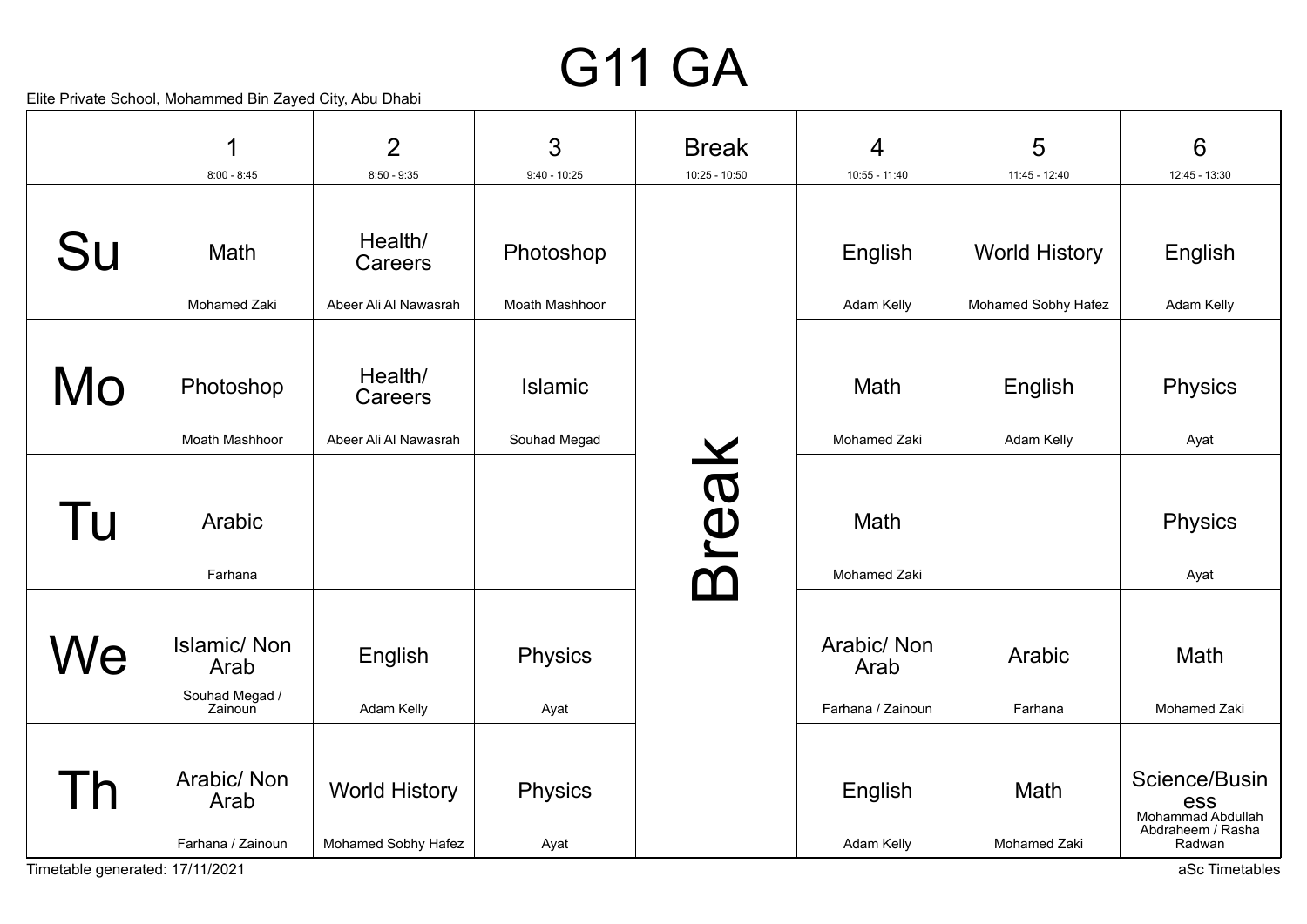# G11 GB

|              | 1                                           | $\overline{2}$                              | 3                                           | <b>Break</b>         | 4                                           | 5                              | $6\phantom{1}6$         |
|--------------|---------------------------------------------|---------------------------------------------|---------------------------------------------|----------------------|---------------------------------------------|--------------------------------|-------------------------|
|              | $8:00 - 8:45$                               | $8:50 - 9:35$                               | $9:40 - 10:25$                              | $10:25 - 10:50$      | $10:55 - 11:40$                             | 11:45 - 12:40                  | 12:45 - 13:30           |
| Su           | English                                     | <b>Islamic</b>                              | Math                                        |                      | Arabic                                      | Science/Busin<br>ess           | Physics                 |
|              | Adam Kelly                                  | Souhad Megad                                | Mohammed Sharaf                             |                      | Farhana                                     | Ali Abu Zarour / Lina<br>Sahib | Ayat                    |
| Mo           | Islamic<br>Souhad Megad                     | Math<br>Mohammed Sharaf                     | Health/<br>Careers<br>Abeer Ali Al Nawasrah |                      | <b>World History</b><br>Mohamed Sobhy Hafez | Arabic<br>Farhana              | English<br>Adam Kelly   |
|              |                                             |                                             |                                             |                      |                                             |                                |                         |
| Tu           | Math<br>Mohammed Sharaf                     | Physics<br>Ayat                             |                                             | reak<br>$\mathbf{C}$ |                                             | Arabic<br>Farhana              |                         |
| We           | Health/<br>Careers<br>Abeer Ali Al Nawasrah | <b>World History</b><br>Mohamed Sobhy Hafez | Photoshop<br>Moath Mashhoor                 |                      | English<br>Adam Kelly                       | Physics<br>Ayat                | Math<br>Mohammed Sharaf |
| $\mathsf{h}$ | English<br>Adam Kelly                       | Arabic<br>Farhana                           | Photoshop<br>Moath Mashhoor                 |                      | Physics<br>Ayat                             | English<br>Adam Kelly          | Math<br>Mohammed Sharaf |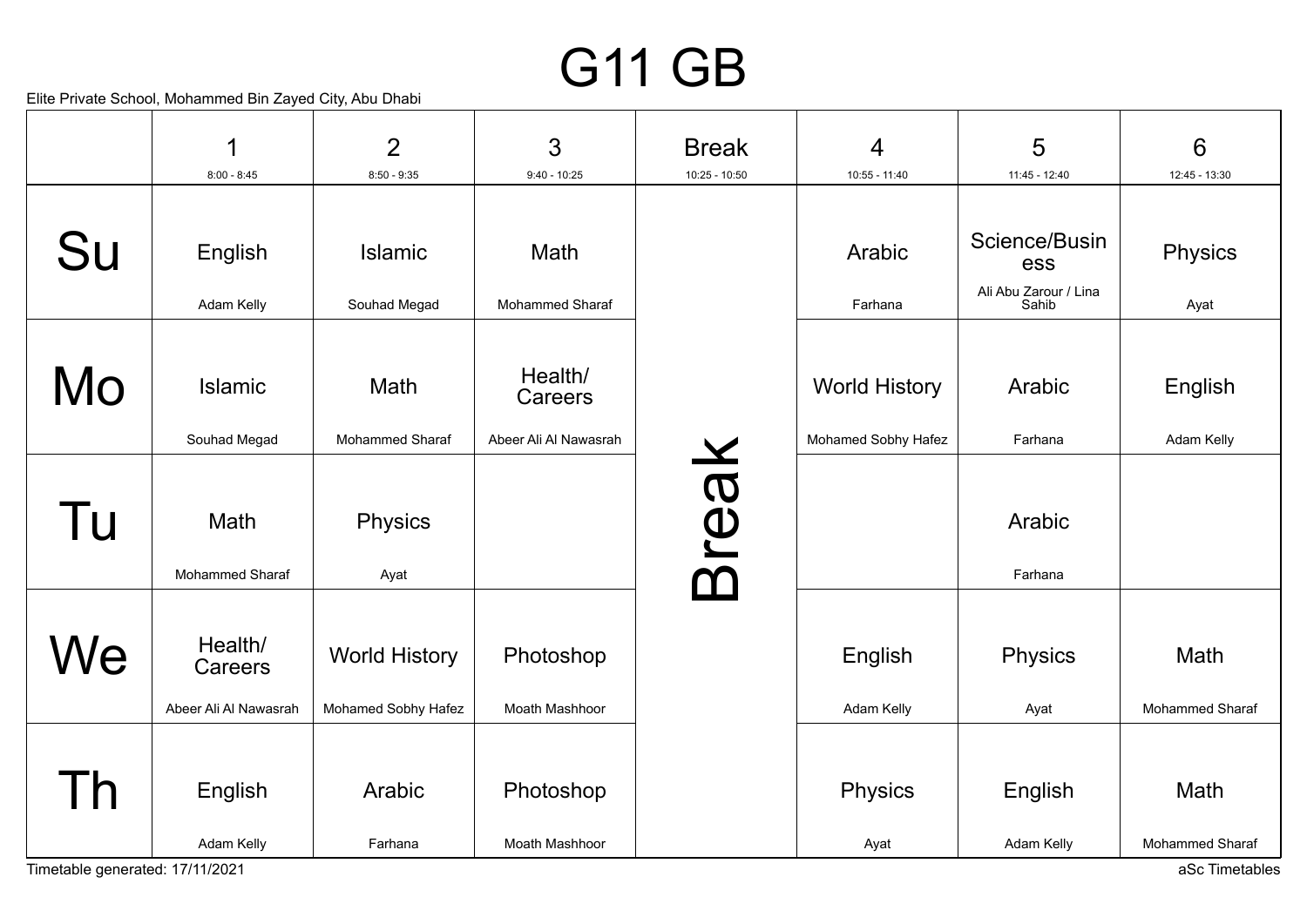# G11 GC

Elite Private School, Mohammed Bin Zayed City, Abu Dhabi

|    | 1                           | $\overline{2}$              | 3                      | <b>Break</b>     | $\overline{4}$          | 5                                           | 6                                                      |
|----|-----------------------------|-----------------------------|------------------------|------------------|-------------------------|---------------------------------------------|--------------------------------------------------------|
|    | $8:00 - 8:45$               | $8:50 - 9:35$               | $9:40 - 10:25$         | $10:25 - 10:50$  | 10:55 - 11:40           | 11:45 - 12:40                               | 12:45 - 13:30                                          |
|    |                             |                             |                        |                  |                         |                                             |                                                        |
| Su | Physics                     | Physics                     | English                |                  | Math                    | Health/<br>Careers                          | Arabic                                                 |
|    | Ayat                        | Ayat                        | Arwa Kanan             |                  | Mohammed Sharaf         | Abeer Ali Al Nawasrah                       | Farhana                                                |
|    |                             |                             |                        |                  |                         |                                             |                                                        |
| Mo | English                     | <b>Islamic</b>              | <b>World History</b>   |                  | Math                    | Physics                                     | Math                                                   |
|    | Arwa Kanan                  | Souhad Megad                | Mohamed Sobhy Hafez    |                  | Mohammed Sharaf         | Ayat                                        | Mohammed Sharaf                                        |
| Tu | Photoshop<br>Moath Mashhoor | Photoshop<br>Moath Mashhoor |                        | reak<br>$\Omega$ |                         | <b>World History</b><br>Mohamed Sobhy Hafez |                                                        |
| We | English<br>Arwa Kanan       | <b>Physics</b><br>Ayat      | Arabic<br>Farhana      |                  | Math<br>Mohammed Sharaf | Islamic<br>Souhad Megad                     | Science/Busin<br>ess<br>Ali Abu Zarour / Lina<br>Sahib |
|    |                             |                             |                        |                  |                         |                                             |                                                        |
|    | English                     | Health/<br>Careers          | Math                   |                  | Arabic                  | English                                     | Arabic                                                 |
|    | Arwa Kanan                  | Abeer Ali Al Nawasrah       | <b>Mohammed Sharaf</b> |                  | Farhana                 | Arwa Kanan                                  | Farhana                                                |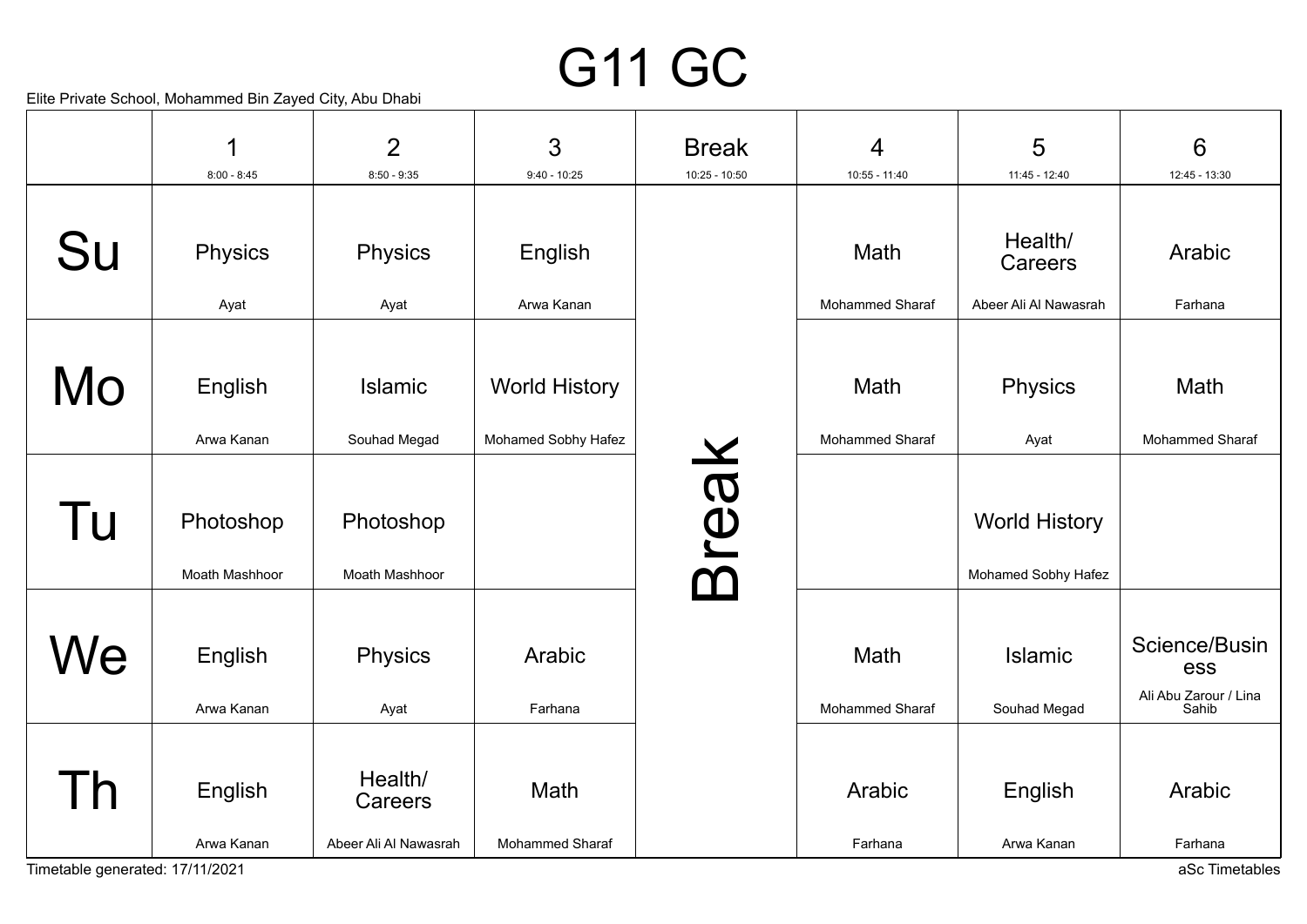### G12 BA

|                                 | 1                                     | $\overline{2}$                      | 3                                             | <b>Break</b>                    | $\overline{4}$            | 5                                                    | 6                                              |
|---------------------------------|---------------------------------------|-------------------------------------|-----------------------------------------------|---------------------------------|---------------------------|------------------------------------------------------|------------------------------------------------|
|                                 | $8:00 - 8:45$                         | $8:50 - 9:35$                       | $9:40 - 10:25$                                | $10:25 - 10:50$                 | 10:55 - 11:40             | 11:45 - 12:40                                        | 12:45 - 13:30                                  |
| Su                              | <b>Islamic</b>                        | <b>Physics</b>                      | Programming                                   |                                 | English                   | Chemistry                                            | Health/<br>Careers                             |
|                                 | Ahmed Shabaan                         | <b>Tarek Khaled</b>                 | Zainab Reyadh                                 |                                 | Robert Rice Jr            | Onyemachi Okoronkwo                                  | <b>Walid Mohamed Khalil</b><br>Madany          |
| Mo                              | Math                                  | <b>Biology</b><br>Anas Abdel Ghalib | Arabic                                        |                                 | Math                      | English                                              | Science/Busin<br>ess<br>Tarek Khaled / Ali Abu |
|                                 | Ameera Al Huneti                      | Abbasi                              | Abeer Jamil                                   |                                 | Ameera Al Huneti          | Robert Rice Jr                                       | Zarour                                         |
| Tu                              | <b>Physics</b><br><b>Tarek Khaled</b> | Chemistry<br>Onyemachi Okoronkwo    | Arabic/ Non<br>Arab<br>Abeer Jamil / Zainoun  | reak<br>$\overline{\mathbf{C}}$ | English<br>Robert Rice Jr | Economics<br>Rasha Radwan                            |                                                |
| We                              | English<br>Robert Rice Jr             | Math<br>Ameera Al Huneti            | <b>Biology</b><br>Anas Abdel Ghalib<br>Abbasi |                                 | Math<br>Ameera Al Huneti  | Health/<br>Careers<br>Walid Mohamed Khalil<br>Madany | Economics<br>Rasha Radwan                      |
|                                 | Programming                           | English                             | Arabic                                        |                                 | Math                      | Arabic/Non<br>Arab                                   | <b>Islamic/Non</b><br>Arab<br>Ahmed Shabaan /  |
| Timetable generated: 17/11/2021 | Zainab Reyadh                         | Robert Rice Jr                      | Abeer Jamil                                   |                                 | Ameera Al Huneti          | Abeer Jamil / Zainoun                                | Zainoun<br>aSc Timetables                      |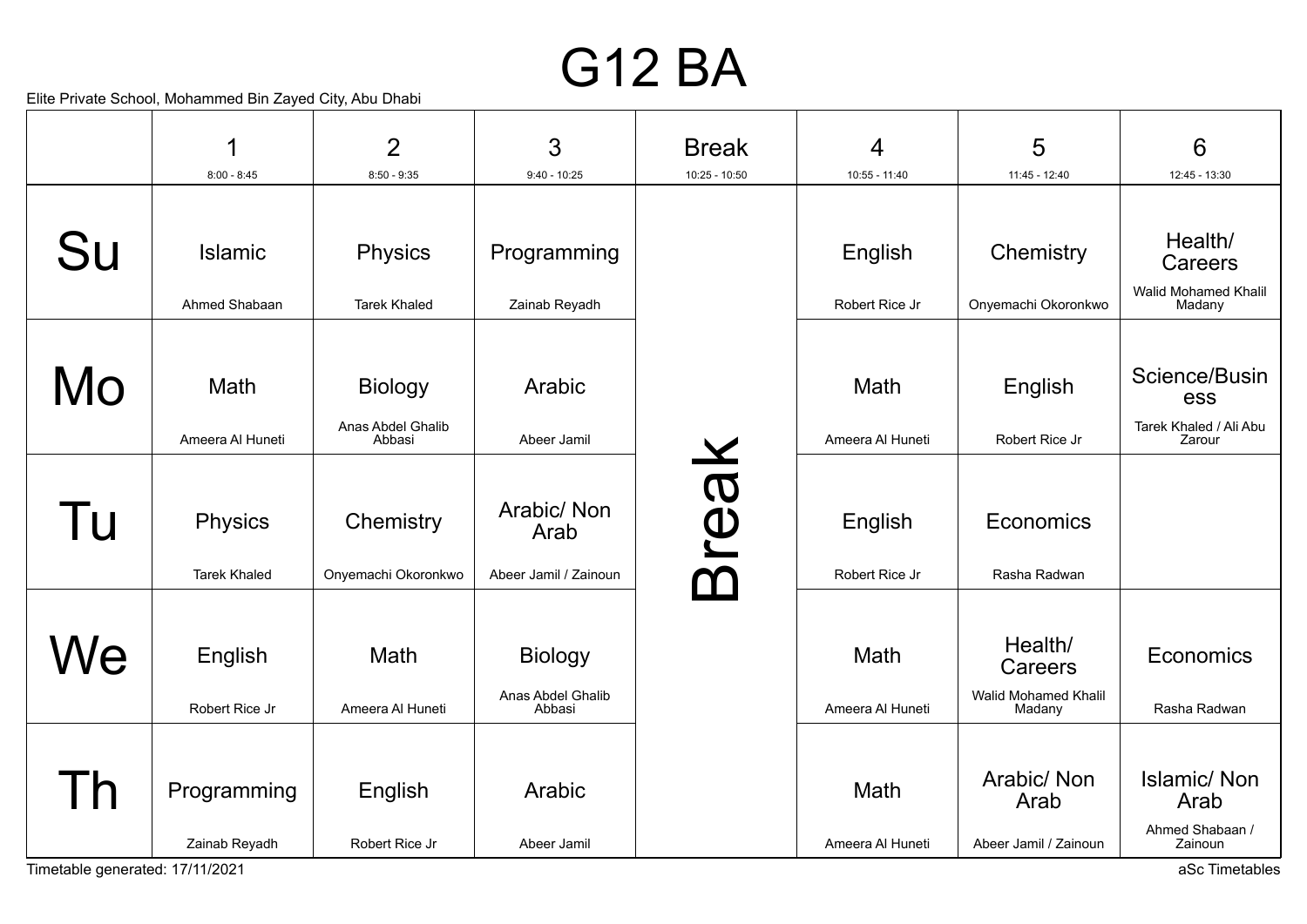### G12 BB

Elite Private School, Mohammed Bin Zayed City, Abu Dhabi

|    | 1<br>$8:00 - 8:45$          | $\overline{2}$<br>$8:50 - 9:35$  | 3<br>$9:40 - 10:25$         | <b>Break</b><br>10:25 - 10:50 | 4<br>10:55 - 11:40          | 5<br>11:45 - 12:40             | 6<br>12:45 - 13:30          |
|----|-----------------------------|----------------------------------|-----------------------------|-------------------------------|-----------------------------|--------------------------------|-----------------------------|
|    |                             |                                  |                             |                               |                             |                                |                             |
| Su | Programming                 | Arabic                           | <b>Biology</b>              |                               | <b>Math</b>                 | English                        | Chemistry                   |
|    | Zainab Reyadh               | Amani Khader                     | Bassam Faaleh AY<br>Saleh   |                               | Mohamed Hashim<br>Almutasim | Robert Rice Jr                 | Mona Ahmad El Abed          |
|    |                             |                                  |                             |                               |                             |                                |                             |
| Mo | <b>Physics</b>              | Health/<br>Careers               | Arabic                      |                               | English                     | Math                           | Programming                 |
|    | <b>Tarek Khaled</b>         | Walid Mohamed Khalil<br>Madany   | Amani Khader                |                               | Robert Rice Jr              | Mohamed Hashim<br>Almutasim    | Zainab Reyadh               |
| Tu | Arabic                      |                                  | English                     | reak                          | Economics                   | Health/<br>Careers             | Math                        |
|    | Amani Khader                |                                  | Robert Rice Jr              | $\overline{\mathsf{C}}$       | Rasha Radwan                | Walid Mohamed Khalil<br>Madany | Mohamed Hashim<br>Almutasim |
|    |                             |                                  |                             |                               |                             |                                |                             |
| Ve | <b>Islamic</b>              | Economics                        | Math                        |                               | <b>Biology</b>              | English                        | <b>Physics</b>              |
|    | Ahmed Shabaan               | Rasha Radwan                     | Mohamed Hashim<br>Almutasim |                               | Bassam Faaleh AY<br>Saleh   | Robert Rice Jr                 | <b>Tarek Khaled</b>         |
|    |                             |                                  |                             |                               |                             |                                |                             |
|    | Math                        | Science/Busin<br>ess             | <b>Islamic</b>              |                               | Chemistry                   | Arabic                         | English                     |
|    | Mohamed Hashim<br>Almutasim | Tarek Khaled / Ali Abu<br>Zarour | Ahmed Shabaan               |                               | Mona Ahmad El Abed          | Amani Khader                   | Robert Rice Jr              |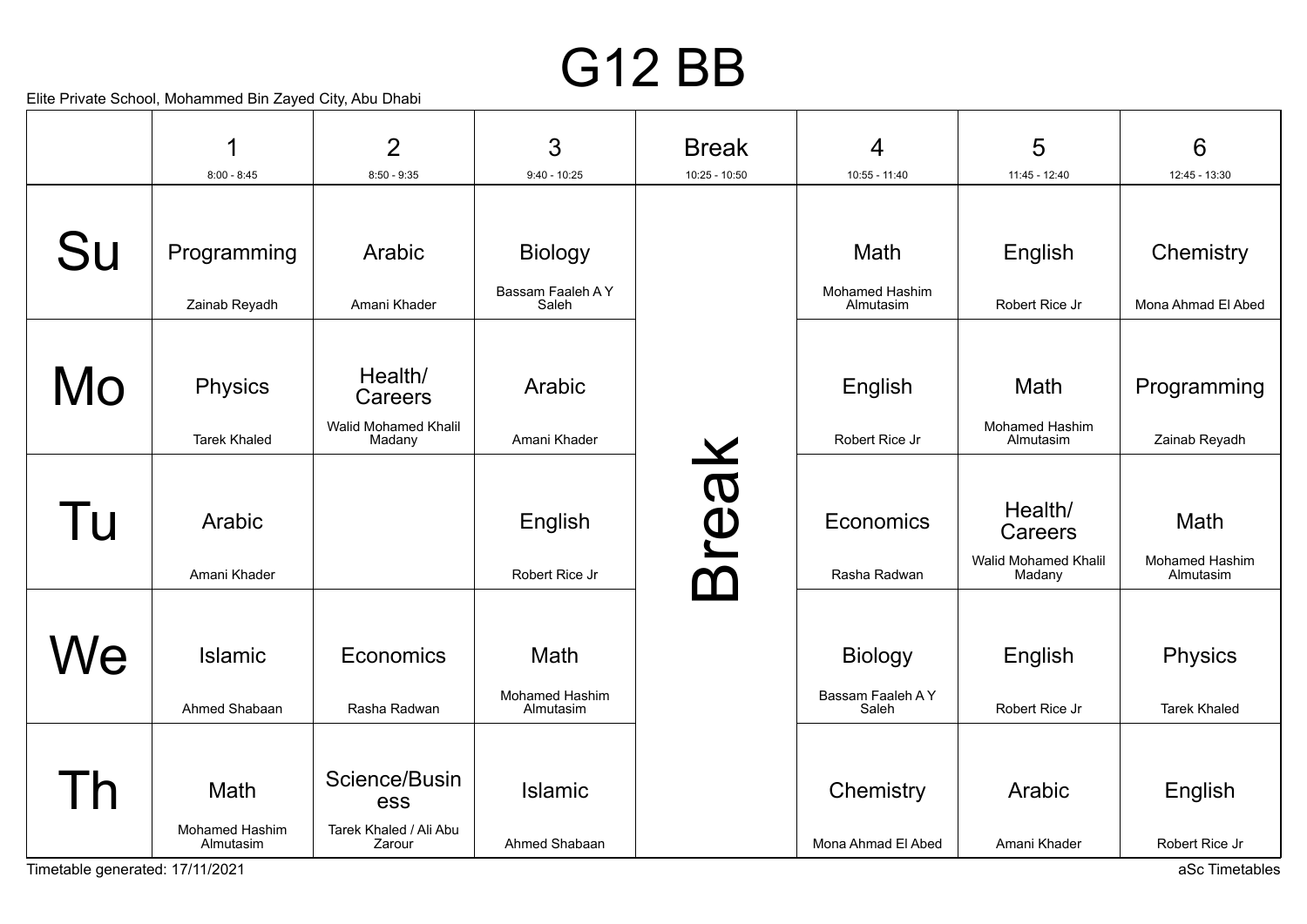### G12 BC

Elite Private School, Mohammed Bin Zayed City, Abu Dhabi

|    | 1<br>$8:00 - 8:45$                  | $\overline{2}$<br>$8:50 - 9:35$              | 3<br>$9:40 - 10:25$       | <b>Break</b><br>$10:25 - 10:50$ | 4<br>10:55 - 11:40                  | 5<br>11:45 - 12:40                                            | 6<br>12:45 - 13:30                                |
|----|-------------------------------------|----------------------------------------------|---------------------------|---------------------------------|-------------------------------------|---------------------------------------------------------------|---------------------------------------------------|
|    |                                     |                                              |                           |                                 |                                     |                                                               |                                                   |
| Su | English                             | Math<br>Mohamed Hashim                       | <b>Islamic</b>            |                                 | Arabic                              | Programming                                                   | <b>Islamic</b>                                    |
|    | Robert Rice Jr                      | Almutasim                                    | Ahmed Shabaan             |                                 | Amani Khader                        | Zainab Reyadh                                                 | Ahmed Shabaan                                     |
| Mo | Arabic                              | Math<br>Mohamed Hashim                       | English                   |                                 | Economics                           | Science/Busin<br>ess<br>Ali Abu Zarour /<br>Mohammad Abdullah | Health/<br>Careers<br><b>Walid Mohamed Khalil</b> |
|    | Amani Khader                        | Almutasim                                    | Robert Rice Jr            |                                 | Rasha Radwan                        | Abdraheem                                                     | Madany                                            |
| Tu | Chemistry<br>Mona Ahmad El Abed     | English<br>Robert Rice Jr                    |                           | real<br>$\boldsymbol{\Phi}$     | Math<br>Mohamed Hashim<br>Almutasim | <b>Physics</b><br>Mohammad Abdullah<br>Abdraheem              | Arabic<br>Amani Khader                            |
| Ve | Math<br>Mohamed Hashim<br>Almutasim | <b>Biology</b><br>Bassam Faaleh A Y<br>Saleh | English<br>Robert Rice Jr |                                 | Arabic<br>Amani Khader              | Physics<br>Mohammad Abdullah<br>Abdraheem                     | Programming<br>Zainab Reyadh                      |
|    | English                             | Health/<br>Careers<br>Walid Mohamed Khalil   | Chemistry                 |                                 | Economics                           | Math<br>Mohamed Hashim                                        | <b>Biology</b><br>Bassam Faaleh AY                |
|    | Robert Rice Jr                      | Madany                                       | Mona Ahmad El Abed        |                                 | Rasha Radwan                        | Almutasim                                                     | Saleh                                             |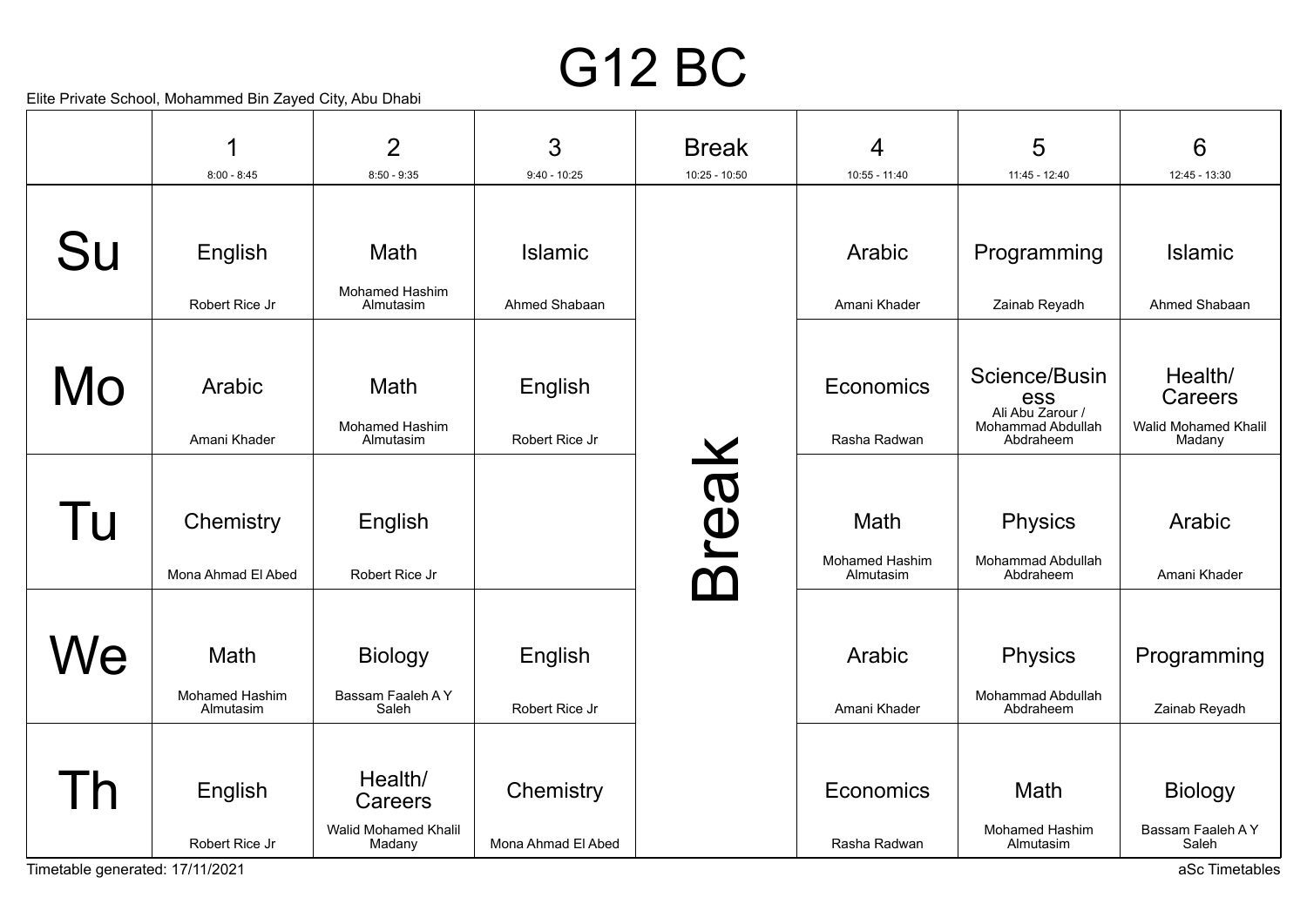## G12 BD

|                | 1                                   | $\overline{2}$                                       | 3                                                        | <b>Break</b>  | 4                               | 5                                     | 6                                                    |
|----------------|-------------------------------------|------------------------------------------------------|----------------------------------------------------------|---------------|---------------------------------|---------------------------------------|------------------------------------------------------|
|                | $8:00 - 8:45$                       | $8:50 - 9:35$                                        | $9:40 - 10:25$                                           | 10:25 - 10:50 | 10:55 - 11:40                   | 11:45 - 12:40                         | 12:45 - 13:30                                        |
| Su             | <b>Math</b>                         | Economics                                            | English                                                  |               | <b>Biology</b>                  | Arabic                                | Programming                                          |
|                | Mohamed Hashim<br>Almutasim         | Rasha Radwan                                         | Robert Rice Jr                                           |               | Bassam Faaleh A Y<br>Saleh      | Abeer Jamil                           | Zainab Reyadh                                        |
| Mo             | Math<br>Mohamed Hashim<br>Almutasim | English<br>Robert Rice Jr                            | Math<br><b>Mohamed Hashim</b><br>Almutasim               |               | Arabic<br>Abeer Jamil           | <b>Physics</b><br><b>Tarek Khaled</b> | <b>Biology</b><br>Bassam Faaleh AY<br>Saleh          |
| Γu             | Arabic<br>Abeer Jamil               | Health/<br>Careers<br>Walid Mohamed Khalil<br>Madany |                                                          | <b>NOS</b>    | Chemistry<br>Mona Ahmad El Abed | English<br>Robert Rice Jr             | <b>Islamic</b><br>Ahmed Shabaan                      |
| Nе             | Arabic<br>Abeer Jamil               | Math<br>Mohamed Hashim<br>Almutasim                  | Science/Busin<br>ess<br>Tarek Khaled / Ali Abu<br>Zarour |               | Economics<br>Rasha Radwan       | <b>Islamic</b><br>Ahmed Shabaan       | English<br>Robert Rice Jr                            |
| $\overline{h}$ | Chemistry<br>Mona Ahmad El Abed     | Math<br>Mohamed Hashim<br>Almutasim                  | <b>Physics</b><br><b>Tarek Khaled</b>                    |               | Programming<br>Zainab Reyadh    | English<br>Robert Rice Jr             | Health/<br>Careers<br>Walid Mohamed Khalil<br>Madany |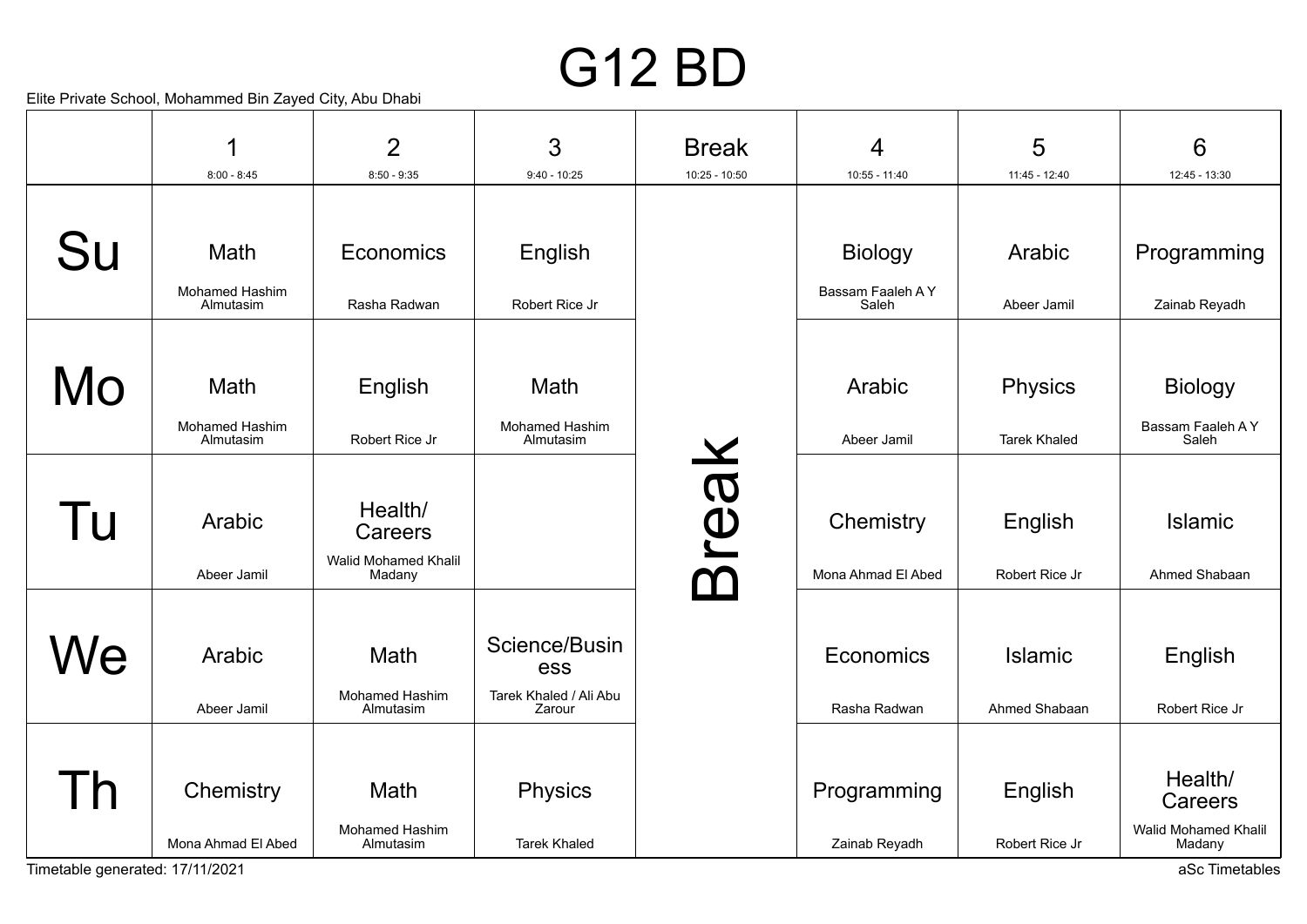## G12 BE

Elite Private School, Mohammed Bin Zayed City, Abu Dhabi

|    | 1                                                    | $\overline{2}$                                                             | 3                                                           | <b>Break</b>                    | 4                              | 5                                            | 6                               |
|----|------------------------------------------------------|----------------------------------------------------------------------------|-------------------------------------------------------------|---------------------------------|--------------------------------|----------------------------------------------|---------------------------------|
|    | $8:00 - 8:45$                                        | $8:50 - 9:35$                                                              | $9:40 - 10:25$                                              | 10:25 - 10:50                   | $10:55 - 11:40$                | 11:45 - 12:40                                | 12:45 - 13:30                   |
| Su | Math<br>Mohammed Sharaf                              | Arabic<br>Abeer Jamil                                                      | Health/<br>Careers<br><b>Walid Mohamed Khalil</b><br>Madany |                                 | Programming<br>Zainab Reyadh   | Physics<br><b>Tarek Khaled</b>               | English<br>Ghada Serhan         |
| Mo | Islamic<br>Ahmed Shabaan                             | Arabic<br>Abeer Jamil                                                      | Math<br><b>Mohammed Sharaf</b>                              |                                 | Physics<br><b>Tarek Khaled</b> | Economics<br>Rasha Radwan                    | English<br>Ghada Serhan         |
| Tu | <b>Biology</b><br>Bassam Faaleh A Y<br>Saleh         | Science/Busin<br>ess<br>Ali Abu Zarour /<br>Mohammad Abdullah<br>Abdraheem | Math<br><b>Mohammed Sharaf</b>                              | reak<br>$\overline{\mathsf{D}}$ |                                | <b>Biology</b><br>Bassam Faaleh A Y<br>Saleh | English<br>Ghada Serhan         |
| Ve | English<br>Ghada Serhan                              | Arabic<br>Abeer Jamil                                                      | Chemistry<br>Mona Ahmad El Abed                             |                                 | Programming<br>Zainab Reyadh   | Math<br>Mohammed Sharaf                      | <b>Islamic</b><br>Ahmed Shabaan |
|    | Health/<br>Careers<br>Walid Mohamed Khalil<br>Madany | Math<br><b>Mohammed Sharaf</b>                                             | Economics<br>Rasha Radwan                                   |                                 | English<br>Ghada Serhan        | Chemistry<br>Mona Ahmad El Abed              | Arabic<br>Abeer Jamil           |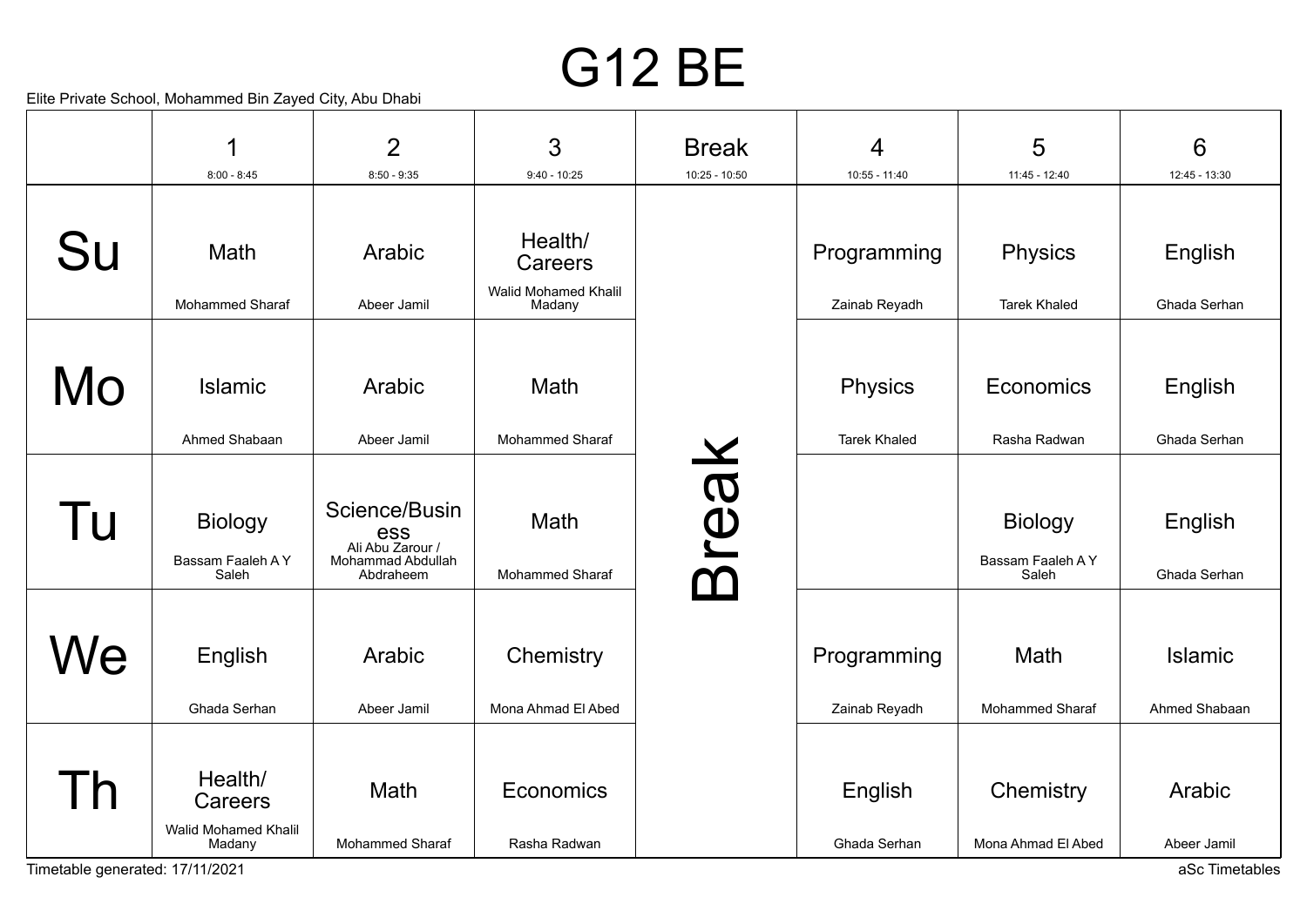## G12 BF

Elite Private School, Mohammed Bin Zayed City, Abu Dhabi

|    | 1                                                                          | $\overline{2}$         | 3                       | <b>Break</b>  | $\overline{4}$                                              | 5                                            | 6                              |
|----|----------------------------------------------------------------------------|------------------------|-------------------------|---------------|-------------------------------------------------------------|----------------------------------------------|--------------------------------|
|    | $8:00 - 8:45$                                                              | $8:50 - 9:35$          | $9:40 - 10:25$          | 10:25 - 10:50 | $10:55 - 11:40$                                             | 11:45 - 12:40                                | 12:45 - 13:30                  |
|    |                                                                            |                        |                         |               |                                                             |                                              |                                |
| Su | Chemistry                                                                  | Math                   | English                 |               | Economics                                                   | Health/<br>Careers                           | Physics                        |
|    | Onyemachi Okoronkwo                                                        | Ameera Al Huneti       | Ghada Serhan            |               | Rasha Radwan                                                | <b>Walid Mohamed Khalil</b><br>Madany        | <b>Tarek Khaled</b>            |
|    |                                                                            |                        |                         |               |                                                             |                                              |                                |
| Mo | Programming                                                                | Programming            | Math                    |               | Chemistry                                                   | Arabic                                       | <b>Islamic</b>                 |
|    | Zainab Reyadh                                                              | Zainab Reyadh          | Ameera Al Huneti        |               | Onyemachi Okoronkwo                                         | Amani Khader                                 | Ahmed Shabaan                  |
| Tu | Science/Busin<br>ess<br>Ali Abu Zarour /<br>Mohammad Abdullah<br>Abdraheem | Arabic<br>Amani Khader | English<br>Ghada Serhan | reak          |                                                             | English<br>Ghada Serhan                      | Physics<br><b>Tarek Khaled</b> |
| Ve | Economics<br>Rasha Radwan                                                  | Arabic<br>Amani Khader | English<br>Ghada Serhan |               | Health/<br>Careers<br><b>Walid Mohamed Khalil</b><br>Madany | <b>Biology</b><br>Bassam Faaleh A Y<br>Saleh | Math<br>Ameera Al Huneti       |
|    | Islamic<br>Ahmed Shabaan                                                   | Arabic<br>Amani Khader | English<br>Ghada Serhan |               | <b>Biology</b><br>Bassam Faaleh AY<br>Saleh                 | Math<br>Ameera Al Huneti                     | Math<br>Ameera Al Huneti       |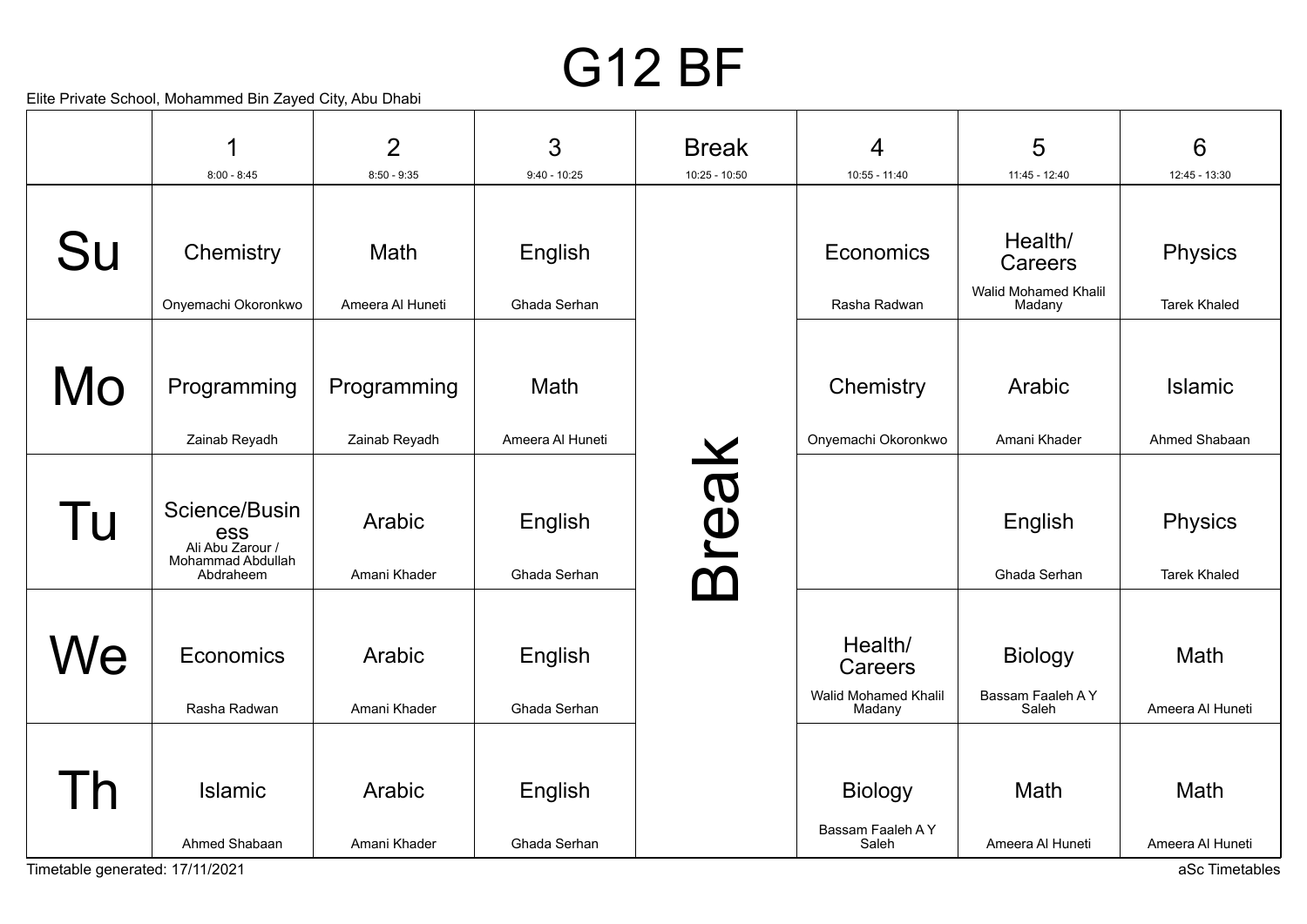## G12 BG

Elite Private School, Mohammed Bin Zayed City, Abu Dhabi

|    | 1                                   | $\overline{2}$                        | 3                                            | <b>Break</b>  | $\overline{4}$                                                             | 5                                     | 6                                |
|----|-------------------------------------|---------------------------------------|----------------------------------------------|---------------|----------------------------------------------------------------------------|---------------------------------------|----------------------------------|
|    | $8:00 - 8:45$                       | $8:50 - 9:35$                         | $9:40 - 10:25$                               | 10:25 - 10:50 | 10:55 - 11:40                                                              | 11:45 - 12:40                         | 12:45 - 13:30                    |
|    |                                     |                                       |                                              |               |                                                                            |                                       |                                  |
| Su | <b>Islamic</b>                      | English                               | Arabic                                       |               | Health/<br>Careers                                                         | Economics                             | Math                             |
|    | Ismail                              | Robert Rice Jr                        | Amani Khader                                 |               | Walid Mohamed Khalil<br>Madany                                             | Rasha Radwan                          | <b>Mohammed Sharaf</b>           |
|    |                                     |                                       |                                              |               |                                                                            |                                       |                                  |
| Mo | English                             | English                               | Chemistry                                    |               | Programming                                                                | <b>Math</b>                           | Economics                        |
|    | Robert Rice Jr                      | Adam Kelly                            | Onyemachi Okoronkwo                          |               | Zainab Reyadh                                                              | <b>Mohammed Sharaf</b>                | Rasha Radwan                     |
| Tu | Math<br>Mohamed Hashim<br>Almutasim | <b>Physics</b><br><b>Tarek Khaled</b> | English<br>Adam Kelly                        | Break         | Science/Busin<br>ess<br>Ali Abu Zarour /<br>Mohammad Abdullah<br>Abdraheem | Arabic<br>Amani Khader                |                                  |
| Ve | Arabic<br>Amani Khader              | Math<br>Mohammed Sharaf               | <b>Biology</b><br>Bassam Faaleh A Y<br>Saleh |               | English<br>Robert Rice Jr                                                  | <b>Islamic</b><br>Ismail              | Chemistry<br>Onyemachi Okoronkwo |
|    |                                     |                                       |                                              |               |                                                                            |                                       |                                  |
|    | Arabic                              | <b>Biology</b>                        | Math                                         |               | <b>Physics</b>                                                             | Health/<br>Careers                    | Programming                      |
|    | Amani Khader                        | Bassam Faaleh AY<br>Saleh             | Mohamed Hashim<br>Almutasim                  |               | <b>Tarek Khaled</b>                                                        | <b>Walid Mohamed Khalil</b><br>Madany | Zainab Reyadh                    |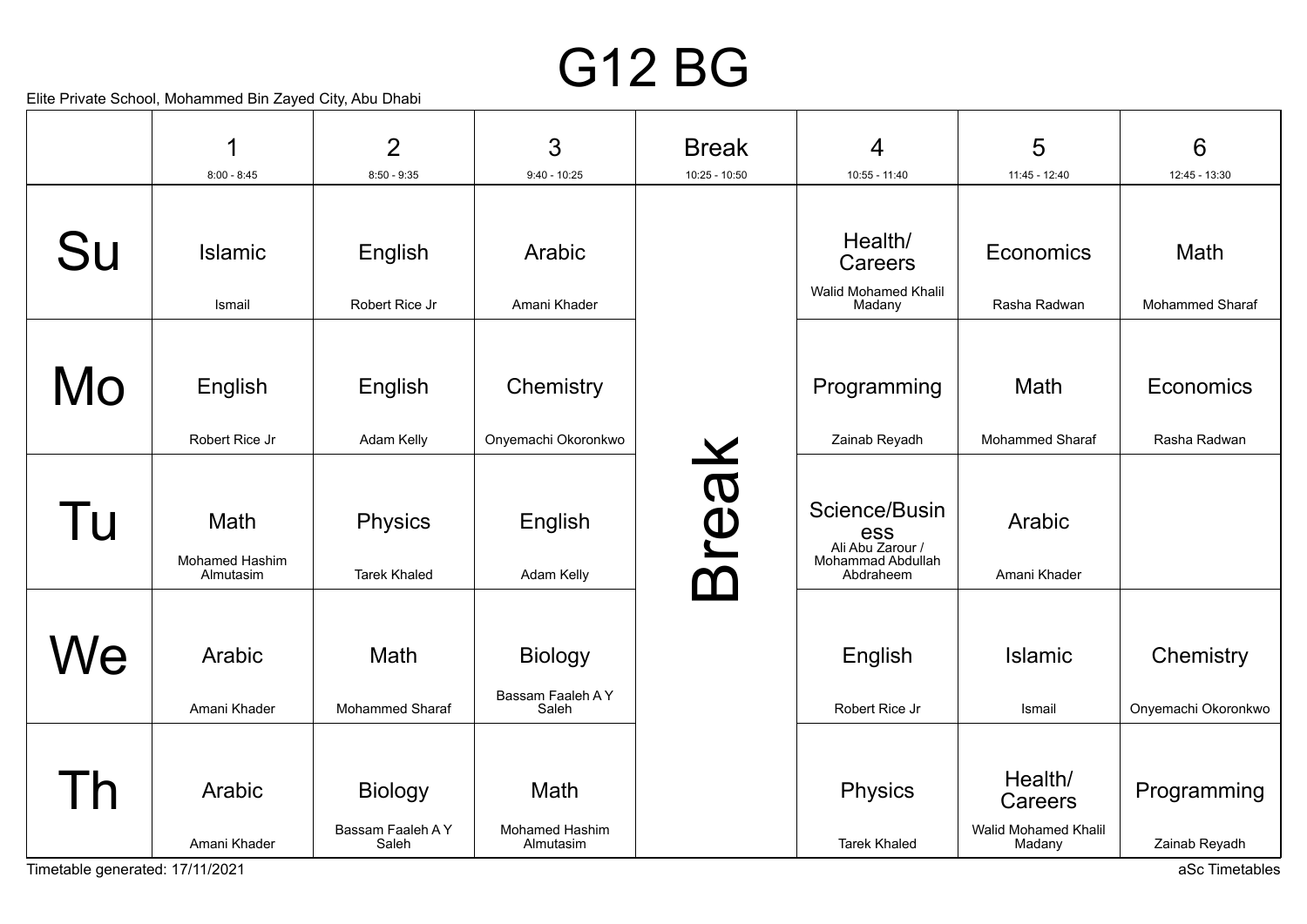### G12 GA

Elite Private School, Mohammed Bin Zayed City, Abu Dhabi

|    | 1                                                         | $\overline{2}$                 | 3                                  | <b>Break</b>  | 4                          | 5                                  | 6                           |
|----|-----------------------------------------------------------|--------------------------------|------------------------------------|---------------|----------------------------|------------------------------------|-----------------------------|
|    | $8:00 - 8:45$                                             | $8:50 - 9:35$                  | $9:40 - 10:25$                     | 10:25 - 10:50 | $10:55 - 11:40$            | 11:45 - 12:40                      | 12:45 - 13:30               |
|    |                                                           |                                |                                    |               |                            |                                    |                             |
| Su | Arabic/Non<br>Arab                                        | Chemistry                      | Math                               |               | <b>Islamic/Non</b><br>Arab | English                            | <b>Biology</b>              |
|    | Amani Khader /<br>Zainoun                                 | Mona Ahmad El Abed             | <b>Mohamed Hashim</b><br>Almutasim |               | Ahmed Shabaan /<br>Zainoun | Ghada Serhan                       | Bassam Faaleh AY<br>Saleh   |
|    |                                                           |                                |                                    |               |                            |                                    |                             |
| Mo | <b>Biology</b>                                            | Arabic/Non<br>Arab             | English                            |               | English                    | Chemistry                          | Math                        |
|    | Bassam Faaleh A Y<br>Saleh                                | Amani Khader /<br>Zainoun      | Ghada Serhan                       |               | Ghada Serhan               | Mona Ahmad El Abed                 | Mohamed Hashim<br>Almutasim |
|    |                                                           |                                |                                    |               |                            |                                    |                             |
| Tu | Programming                                               | Math                           | Arabic                             | IBAI          | Health/<br>Careers         | Economics                          |                             |
|    | Zainab Reyadh                                             | Mohamed Hashim<br>Almutasim    | Amani Khader                       | ገገ            | Abeer Ali Al Nawasrah      | Ali Abu Zarour                     |                             |
|    |                                                           |                                |                                    |               |                            |                                    |                             |
| Ve | Physics                                                   | English                        | Programming                        |               | Health/<br>Careers         | <b>Math</b>                        | Arabic                      |
|    | Mohammad Abdullah<br>Abdraheem                            | Ghada Serhan                   | Zainab Reyadh                      |               | Safa Essoussi              | <b>Mohamed Hashim</b><br>Almutasim | Amani Khader                |
|    |                                                           |                                |                                    |               |                            |                                    |                             |
|    | Science/Busin<br>ess                                      | Physics                        | Economics                          |               | <b>Islamic</b>             | English                            | Math                        |
|    | Ali Abu Zarour /<br><b>Mohammad Abdullah</b><br>Abdraheem | Mohammad Abdullah<br>Abdraheem | Ali Abu Zarour                     |               | Ahmed Shabaan              | Ghada Serhan                       | Mohamed Hashim<br>Almutasim |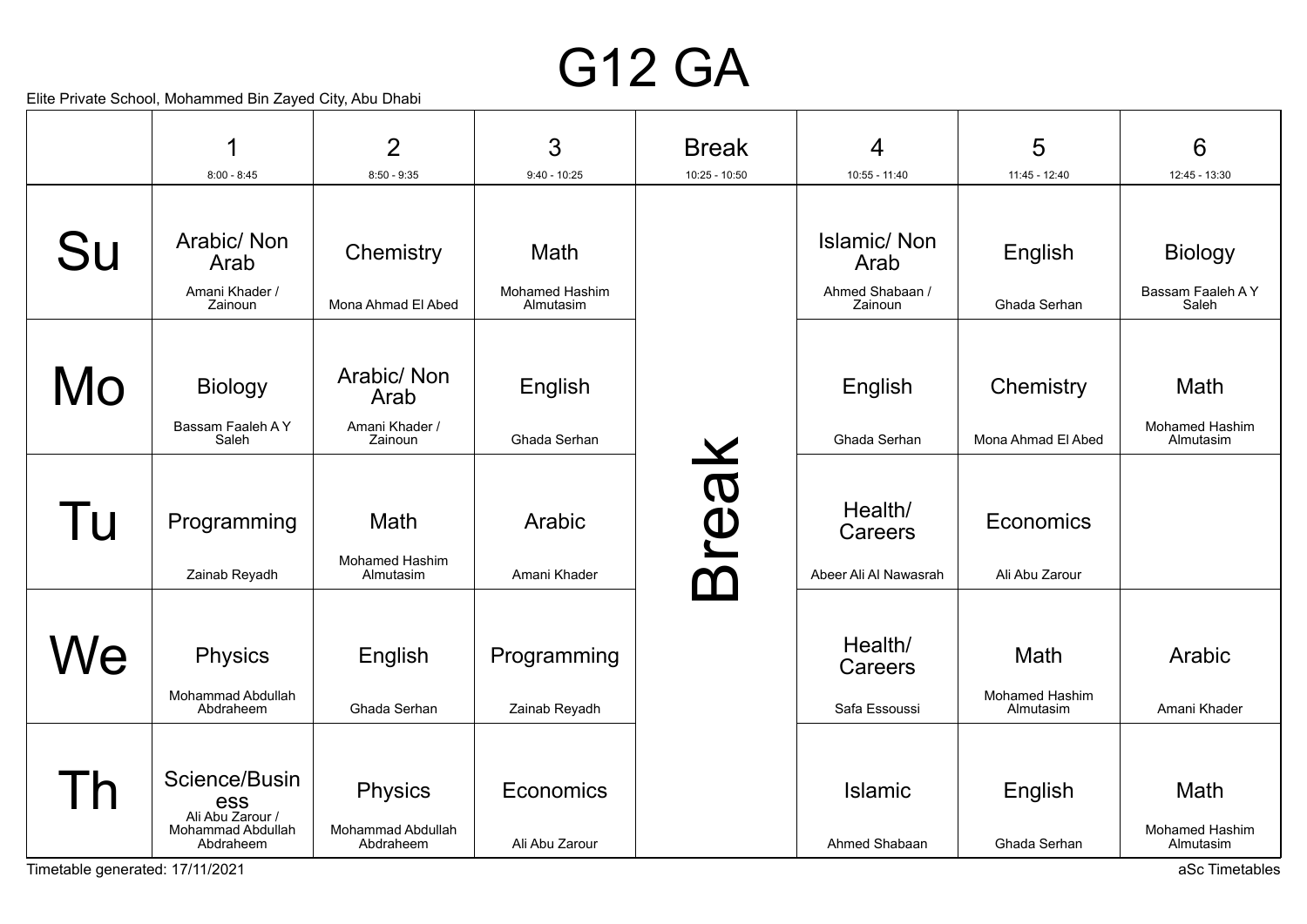## G12 GB

|                                 | 1                             | $\overline{2}$                              | 3                                                | <b>Break</b><br>$10:25 - 10:50$ | 4                                             | 5                               | 6                                                |
|---------------------------------|-------------------------------|---------------------------------------------|--------------------------------------------------|---------------------------------|-----------------------------------------------|---------------------------------|--------------------------------------------------|
|                                 | $8:00 - 8:45$                 | $8:50 - 9:35$                               | $9:40 - 10:25$                                   |                                 | 10:55 - 11:40                                 | 11:45 - 12:40                   | 12:45 - 13:30                                    |
| Su                              | English                       | <b>Biology</b><br>Bassam Faaleh AY          | Arabic                                           |                                 | Economics                                     | <b>Math</b>                     | Arabic                                           |
|                                 | Tahar Saad Zorgani            | Saleh                                       | Abeer Jamil                                      |                                 | Ali Abu Zarour                                | <b>Mohammed Sharaf</b>          | Abeer Jamil                                      |
| Mo                              | Economics<br>Ali Abu Zarour   | <b>Biology</b><br>Bassam Faaleh AY<br>Saleh | <b>Physics</b><br>Mohammad Abdullah<br>Abdraheem |                                 | English<br>Tahar Saad Zorgani                 | <b>Islamic</b><br>Ahmed Shabaan | Arabic<br>Abeer Jamil                            |
| Tu                              | English<br>Tahar Saad Zorgani |                                             | Health/<br>Careers<br>Abeer Ali Al Nawasrah      | <b>Break</b>                    | Math<br>Mohammed Sharaf                       | Math<br>Mohammed Sharaf         | Programming<br>Zainab Reyadh                     |
| We                              | English<br>Tahar Saad Zorgani | Chemistry<br>Mona Ahmad El Abed             | Math<br><b>Mohammed Sharaf</b>                   |                                 | Science/Busin<br>ess<br>Ayat / Ali Abu Zarour | Programming<br>Zainab Reyadh    | <b>Physics</b><br>Mohammad Abdullah<br>Abdraheem |
|                                 | Arabic<br>Abeer Jamil         | Chemistry<br>Mona Ahmad El Abed             | English<br>Tahar Saad Zorgani                    |                                 | Math<br>Mohammed Sharaf                       | <b>Islamic</b><br>Ahmed Shabaan | Health/<br>Careers<br>Abeer Ali Al Nawasrah      |
| Timetable generated: 17/11/2021 |                               |                                             |                                                  |                                 |                                               |                                 | aSc Timetables                                   |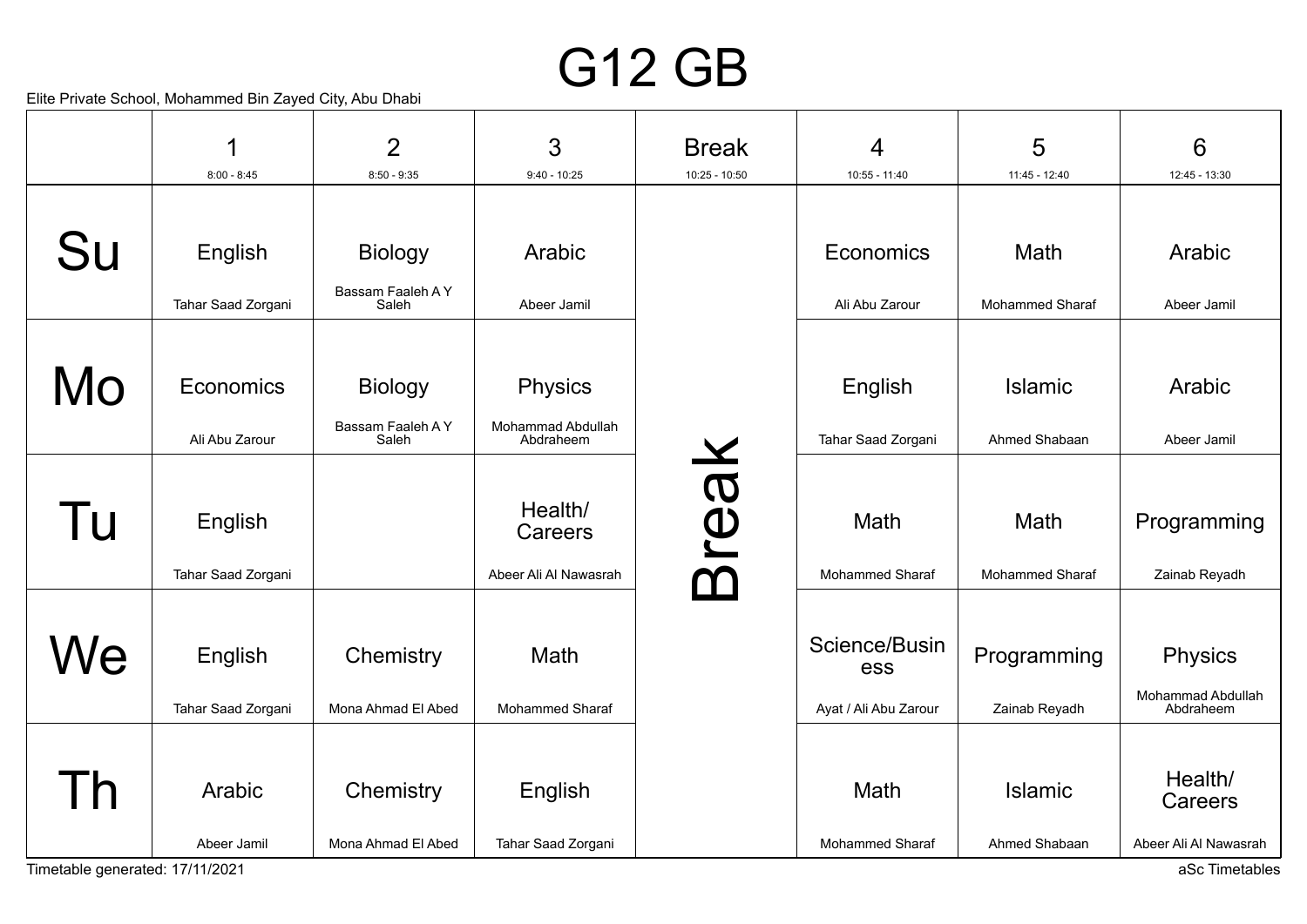### G12 GC

Elite Private School, Mohammed Bin Zayed City, Abu Dhabi

|    | ◀                                           | $\overline{2}$               | 3                                           | <b>Break</b>             | $\overline{4}$                                   | 5                                                | 6                               |
|----|---------------------------------------------|------------------------------|---------------------------------------------|--------------------------|--------------------------------------------------|--------------------------------------------------|---------------------------------|
|    | $8:00 - 8:45$                               | $8:50 - 9:35$                | $9:40 - 10:25$                              | $10:25 - 10:50$          | $10:55 - 11:40$                                  | 11:45 - 12:40                                    | $12:45 - 13:30$                 |
| Su | Math<br>Ameera Al Huneti                    | Economics<br>Ali Abu Zarour  | Health/<br>Careers<br>Abeer Ali Al Nawasrah |                          | <b>Physics</b><br>Mohammad Abdullah<br>Abdraheem | English<br>Tahar Saad Zorgani                    | Arabic<br>Amani Khader          |
|    |                                             |                              |                                             |                          |                                                  |                                                  |                                 |
| Mo | English                                     | Science/Busin<br>ess         | <b>Biology</b>                              |                          | <b>Islamic</b>                                   | Math                                             | Arabic                          |
|    | Tahar Saad Zorgani                          | Ayat / Ali Abu Zarour        | Bassam Faaleh A Y<br>Saleh                  |                          | Ahmed Shabaan                                    | Ameera Al Huneti                                 | Amani Khader                    |
| Tu | Math<br>Ameera Al Huneti                    |                              | Chemistry<br>Mona Ahmad El Abed             | reak<br>$\mathbf \Omega$ | Arabic<br>Mahdy Abu Shadi                        | English<br>Tahar Saad Zorgani                    | English<br>Tahar Saad Zorgani   |
| Ve | <b>Biology</b><br>Bassam Faaleh AY<br>Saleh | Programming<br>Zainab Reyadh | <b>Math</b><br>Ameera Al Huneti             |                          | <b>Islamic</b><br>Ahmed Shabaan                  | English<br>Tahar Saad Zorgani                    | Chemistry<br>Mona Ahmad El Abed |
|    | Health/<br>Careers<br>Abeer Ali Al Nawasrah | Math<br>Ameera Al Huneti     | Programming<br>Zainab Reyadh                |                          | Economics<br>Ali Abu Zarour                      | <b>Physics</b><br>Mohammad Abdullah<br>Abdraheem | Arabic<br>Amani Khader          |